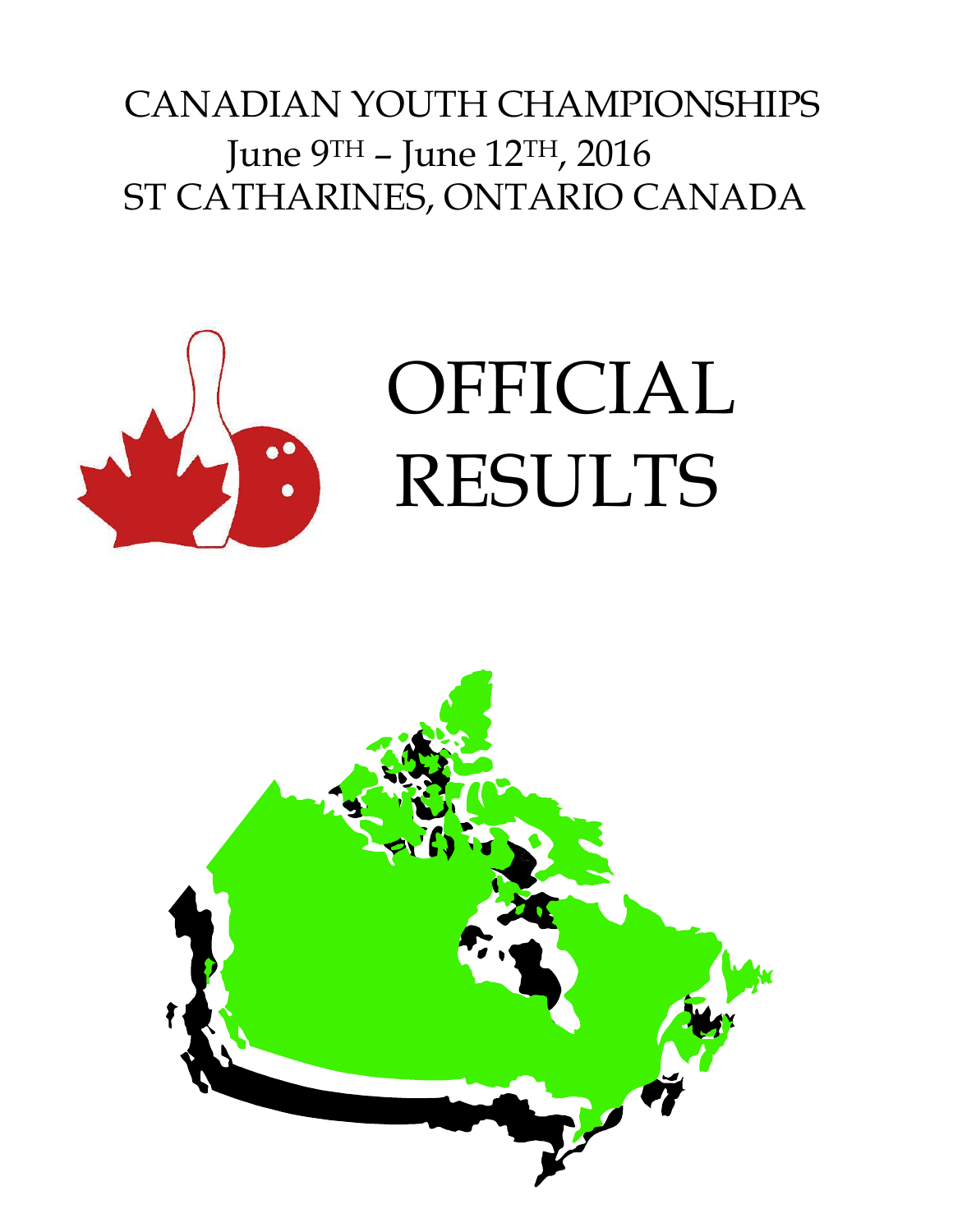|                       | 34ème Championnat Nationaux des Jeunes Fédération Canadienne des Dix Quilles |                        |                                                                    |                         |                     |
|-----------------------|------------------------------------------------------------------------------|------------------------|--------------------------------------------------------------------|-------------------------|---------------------|
|                       |                                                                              |                        | 34th Annual Canadian Tenpin Federation National Youth Championship |                         |                     |
|                       |                                                                              |                        | St Catharines Ontario - June 9 to 12, 2016                         |                         |                     |
|                       |                                                                              |                        |                                                                    |                         |                     |
|                       | <b>ALBERTA</b>                                                               |                        |                                                                    | <b>BRITISH COLUMBIA</b> |                     |
|                       |                                                                              |                        |                                                                    |                         |                     |
| Lillian Colborne      | <b>Bantam</b>                                                                | Lance Cayco            | Destiny Petrovich                                                  | <b>Bantam</b>           | Mark Rouhana        |
| Molly Nimchuk         | Junior                                                                       | Jarrod Henderson       | Amy Buchanan                                                       | Junior                  | Kyle Palacios       |
| Kaytlynn Insko        | Intermediate                                                                 | Nathan Taylor          | Amanda Tang                                                        | Intermediate            | Nathan Nerona       |
| Gemma Oxley           | Senior                                                                       | Sean Scofield          | Candice Choi                                                       | <b>Senior</b>           | Simon Dyck          |
| Deborah Chan          | Coaches                                                                      | Ted Bailey             | Lorne Craig                                                        | Coaches                 | Donald Nip          |
| Carla Bilyea          | <b>Manager</b>                                                               |                        | Mark Westerberg                                                    | <b>Manager</b>          |                     |
|                       | <b>MANITOBA</b>                                                              |                        |                                                                    | <b>SASKATCHEWAN</b>     |                     |
| Nikaya Bautista       | <b>Bantam</b>                                                                | Dean Garing            | Emily Skilton                                                      | <b>Bantam</b>           | Dylan Mowbray       |
| Madison Tokar         | Junior                                                                       | Vincent Jobin          | Amellia Campbell                                                   | Junior                  | Matthew Wist        |
| <b>Brittney Rocan</b> | Intermediate                                                                 | Austyn Ducharme        | Kelsi Beauchamp                                                    | Intermediate            | John Espanol        |
| Ashlie Ducharme       | <b>Senior</b>                                                                | Sean Coutts            | Morgan Materna                                                     | <b>Senior</b>           | Jayden Wear         |
| Earl Sobotkiewicz     | Coaches                                                                      | Kerrie Watson          | Dale Atamanchuck                                                   | Coaches                 | <b>Blaine Boyle</b> |
| Elaine Yamron         | <b>Manager</b>                                                               |                        | Patrice Beauchamp                                                  | <b>Manager</b>          |                     |
|                       |                                                                              |                        |                                                                    |                         |                     |
|                       | <b>QUÉBEC</b>                                                                |                        |                                                                    | <b>SOUTHERN ONTARIO</b> |                     |
| Jade Cõte             | <b>Bantam</b>                                                                | Alexandre Gareau       | Sierra Baltzer                                                     | <b>Bantam</b>           | Dustin Borho        |
| Elodie Annett         | Junior                                                                       | Reese John             | Meagan Muir                                                        | Junior                  | Brayden Vaughan     |
| Genevieve Croteau     | Intermediate                                                                 | Alex Cõte              | Mykaela Mitchell                                                   | Intermediate            | Joshua Bautista     |
| Andréanne Blouin      | <b>Senior</b>                                                                | Samuel Siconnelly      | Caitlin Tam                                                        | <b>Senior</b>           | Shane Courtney      |
| Daniel Menard         | Coaches                                                                      | Dave Poupart           | Gus Badali                                                         | Coaches                 | Chris Woolcock      |
|                       | <b>Manager</b>                                                               |                        | Laurie Gatto                                                       | <b>Manager</b>          |                     |
|                       |                                                                              |                        |                                                                    |                         |                     |
|                       | <b>NORTHERN ONTARIO</b>                                                      |                        |                                                                    | <b>NEW BRUNSWICK</b>    |                     |
| Ema Bowen             | <b>Bantam</b>                                                                | <b>Braedyn Woolley</b> | Natiska Lecouteur                                                  | <b>Bantam</b>           | Maxime Landry       |
| Abbigail Gunsinger    | Junior                                                                       | Aidan Bass             | Helene Landry                                                      | Junior                  | Jason Rousselle     |
| Ryleah Bell           | Intermediate                                                                 | Steven Oliana          | Marika Robert                                                      | Intermediate            | Maxime Mallais      |
| Tamara Craig          | Senior                                                                       | Aaron Craig            | Stephanie Vienneau                                                 | <b>Senior</b>           | Nathan Ruest-Lajoie |
| Linda Cella           | Coaches                                                                      | Mel Ingram             |                                                                    | Coaches                 | Yves Vienneau       |
| Lisa Woolley          | <b>Manager</b>                                                               |                        | Elaine Vienneau                                                    | <b>Manager</b>          |                     |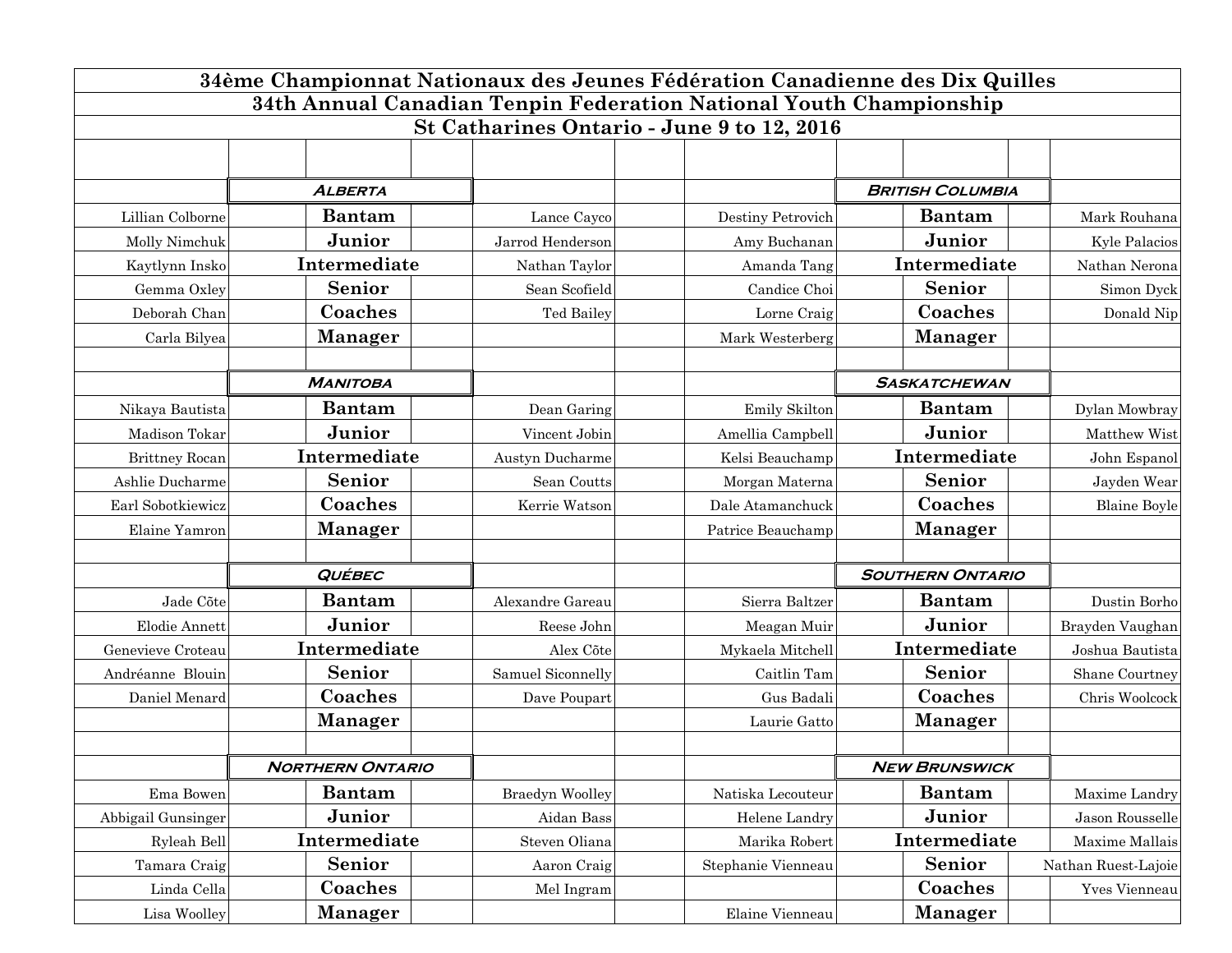### **Medal Winners - - - Team Event**

| Girls                                                                                       |               | <b>Boys</b>                                                                                              |  |
|---------------------------------------------------------------------------------------------|---------------|----------------------------------------------------------------------------------------------------------|--|
| Southern Ontario<br>Sierra Baltzer<br>Meagan Muir<br>Mykaela Mitchell<br>Caitlin Tam        | Gold          | Québec<br><b>Alexandre Gareau</b><br>Reese John<br>Alex Cõte<br>Samuel Siconnelly                        |  |
|                                                                                             |               |                                                                                                          |  |
| Alberta<br><b>Lillian Colborne</b><br><b>Molly Nimchuk</b><br>Kaytlynn Insko<br>Gemma Oxley | <b>Silver</b> | <b>New Brunswick</b><br>Maxime Landry<br>Jason Rousselle<br><b>Maxime Mallais</b><br>Nathan Ruest-Lajoie |  |
|                                                                                             |               |                                                                                                          |  |
| Québec<br>Jade Cõte<br><b>Elodie Annett</b><br>Genevieve Croteau<br>Andréanne Blouin        | <b>Bronze</b> | Manitoba<br><b>Dean Garing</b><br><b>Vincent Jobin</b><br><b>Austyn Ducharme</b><br><b>Sean Coutts</b>   |  |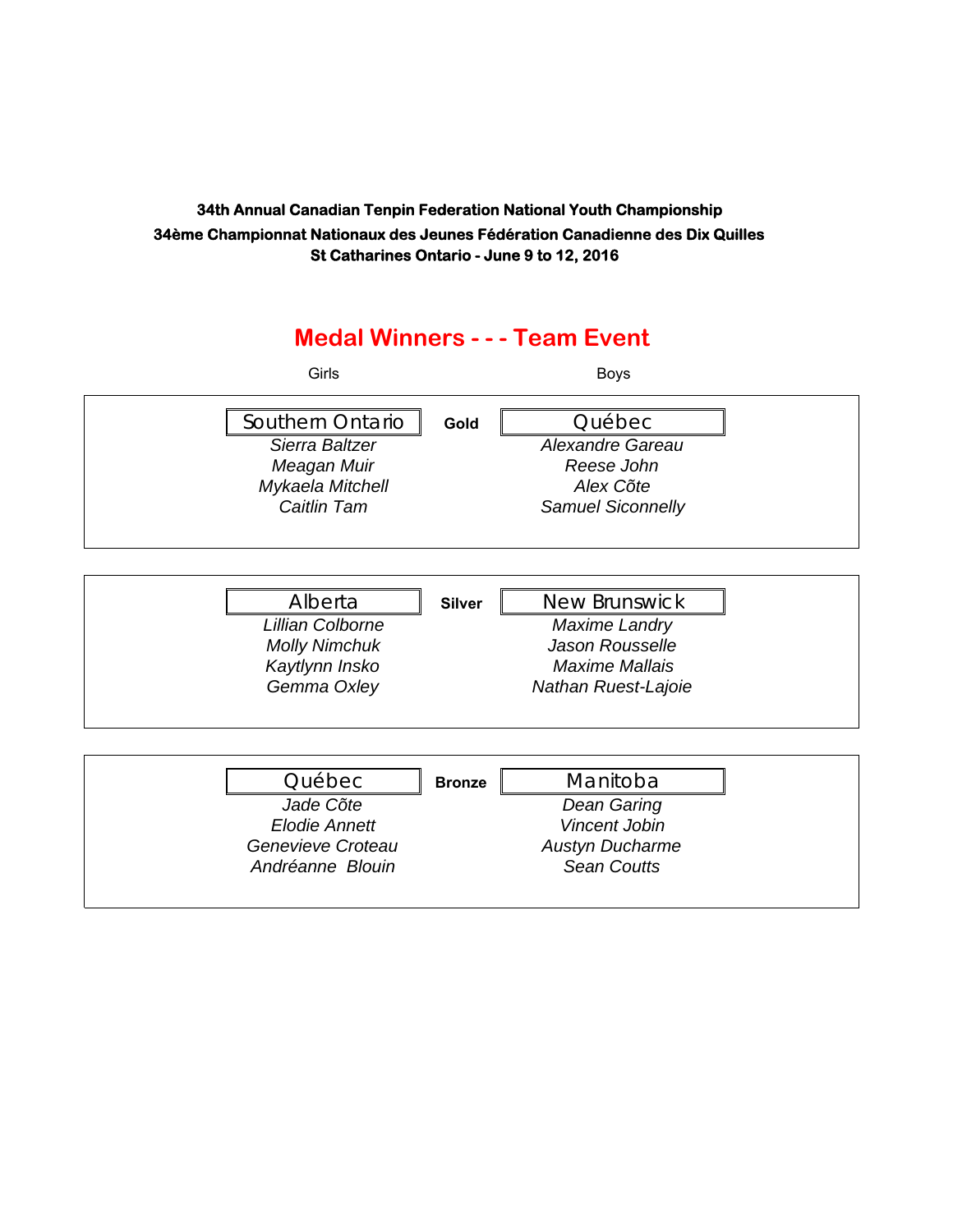# 2016 Teams Matches

| <b>BOYS</b>             | Alperte    |                 | British Countilies<br>Manitoloa | New Brunswick |            | Northern Ontario<br>Quebec | Saskatchewan |            | Southern Ontario<br>Points | Rohoffe       |
|-------------------------|------------|-----------------|---------------------------------|---------------|------------|----------------------------|--------------|------------|----------------------------|---------------|
| Alberta                 |            | 631             | 666                             | 716           | 684        | 760                        | 712          | 671        |                            |               |
| <b>British Columbia</b> | <b>Z0Z</b> |                 | 734                             | 723           | <b>768</b> | 636                        | 587          | <b>781</b> | 3                          |               |
| <b>Manitoba</b>         | <b>Z31</b> | 801             |                                 | 689           | 743        | 681                        | 817          | <u>793</u> | 4.00763                    | <b>Bronze</b> |
| <b>New Brunswick</b>    | 802        | Z <sub>23</sub> | 695                             |               | 711        | 722                        | <b>736</b>   | 673        | 5                          | Silver        |
| <b>Northern Ontario</b> | <b>734</b> | 590             | <b>Z58</b>                      | 652           | රි         | 735                        | <b>783</b>   | 665        | $\overline{4}$             | 5th           |
| Québec                  | 858        | 727             | 805                             | <u>794</u>    | 714        | 8                          | 865          | Z52        | 6                          | Gold          |
| Saskatchewan            | 649        | 630             | 585                             | 638           | 630        | 779                        |              | 621        | 1                          |               |
| <b>Southern Ontario</b> | <u>732</u> | 755             | 721                             | 814           | 671        | 703                        | 841          |            | 4.00726                    | 4th           |

| <b>GIRLS</b>            | Alberta    |            | British Columbia<br>Manitoba | New Brunswick |                   | Northern Ontario<br>Quebec | Seattletchewan |     | Southern Ontario<br>Points | Rohoffe       |
|-------------------------|------------|------------|------------------------------|---------------|-------------------|----------------------------|----------------|-----|----------------------------|---------------|
| Alberta                 |            | 652        | <b>767</b>                   | 702           | 612               | 682                        | 638            | 701 | 6                          | Silver        |
| <b>British Columbia</b> | 611        |            | 632                          | 60Z           | 648               | 578                        | 607            | 638 | $\mathbf{3}$               |               |
| <b>Manitoba</b>         | 719        | 568        |                              | 644           | 626               | 603                        | 714            | 649 | 1                          |               |
| <b>New Brunswick</b>    | 514        | 600        | <b>Z38</b>                   |               | <u>719</u>        | 661                        | 660            | 592 | 2.5                        |               |
| <b>Northern Ontario</b> | 611        | 608        | 686                          | 704           |                   | 684                        | 671            | 696 | 1                          |               |
| Québec                  | 631        | 659        | 667                          | 661           | $\underline{745}$ | 8                          | <b>758</b>     | 754 | 4.5                        | <b>Bronze</b> |
| Saskatchewan            | 607        | <b>754</b> | 658                          | 686           | <b>Z33</b>        | 629                        |                | 635 | 3                          |               |
| <b>Southern Ontario</b> | <u>744</u> | <b>748</b> | <b>Z38</b>                   | 688           | <b>Z66</b>        | 813                        | <b>798</b>     |     |                            | Gold          |

Each row represents a team's match scores with the columns being their opponents.

A **bold double-underlined** score means the game was won.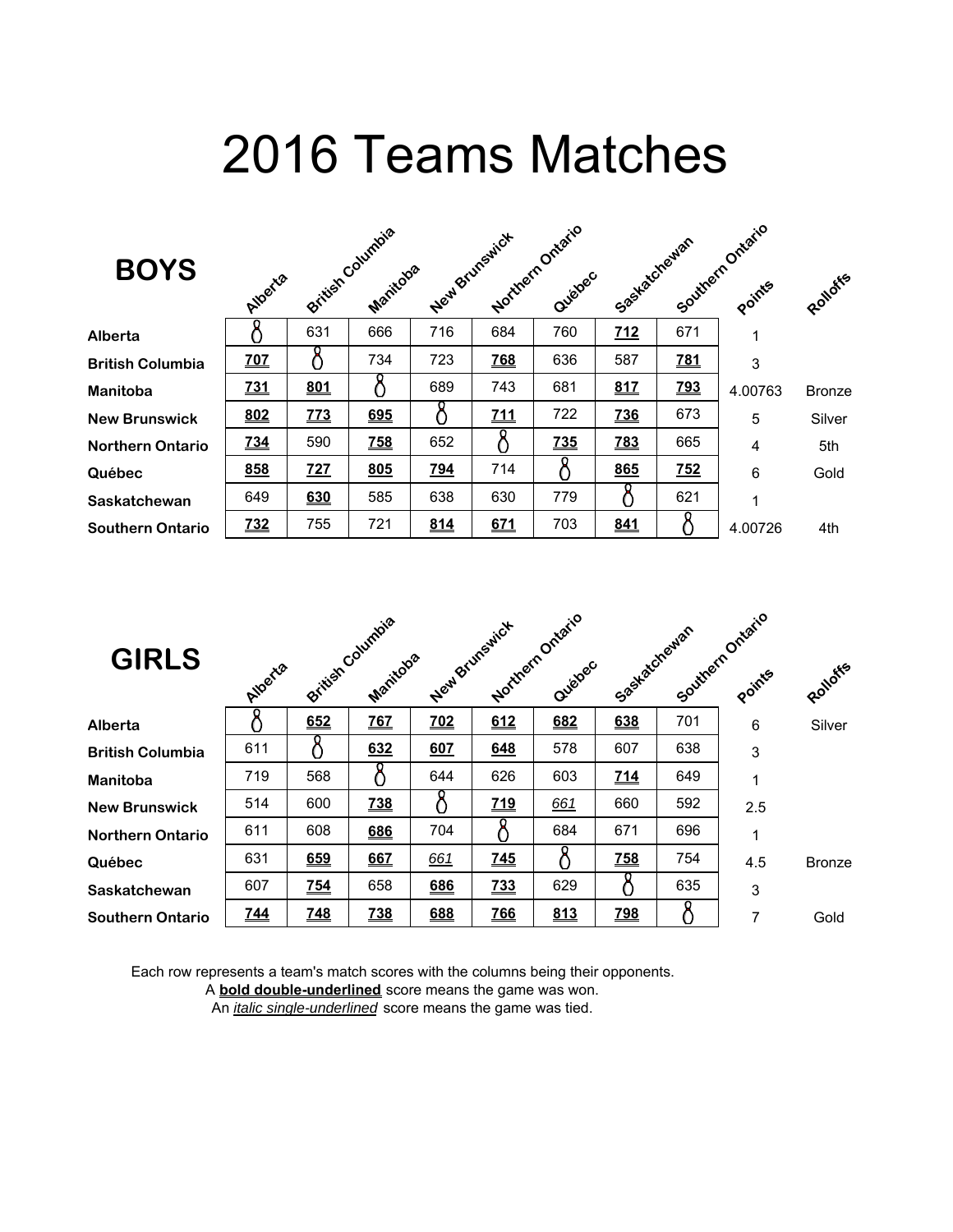

## **Team Event Records 2016 Canadian Youth Championships**

| <b>Team Game</b> |                                                                         |                         |
|------------------|-------------------------------------------------------------------------|-------------------------|
| <b>Girls</b>     | 813<br>Sierra Baltzer<br>Meagan Muir<br>Mykaela Mitchell<br>Caitlin Tam | <b>Southern Ontario</b> |
| -                | ^^~                                                                     | $\sim$ $\sim$ $\sim$    |

**Boys 865 QB Québec** Alexandre Gareau Reese John Alex Cõte Samuel Siconnelly

**7-Game Series**

## Sierra Baltzer Mykaela Mitchell Caitlin Tam

Dean Garing Vincent Jobin Austyn Ducharme Sean Coutts

**Girls 5301 SO Southern Ontario**

Meagan Muir **NEW RECORD!!!** 

**Boys 6018 MB Manitoba**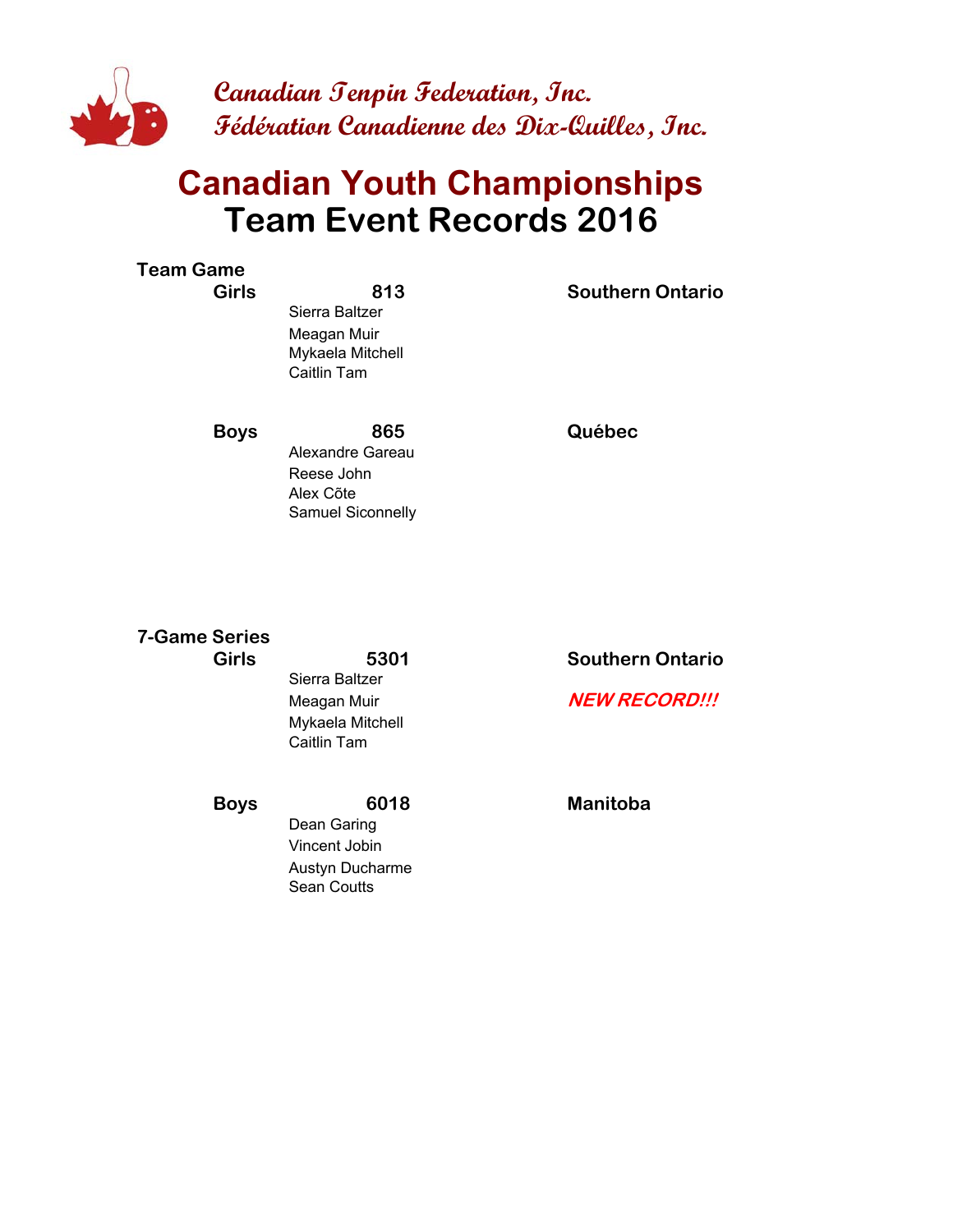

# **Team Event Individual Records 2016 Canadian Youth Championships**

#### **Single Game**

| <b>Bantam Girl</b> | 255 | Sierra Baltzer             | Southern Ontario | <b>NEW RECORD!!!</b> |
|--------------------|-----|----------------------------|------------------|----------------------|
| <b>Bantam Boy</b>  | 229 | <b>Alexandre Gareau</b>    | Québec           |                      |
| <b>Junior Girl</b> | 269 | <b>Elodie Annett</b>       | Québec           | <b>NEW RECORD!!!</b> |
| <b>Junior Boy</b>  | 226 | <b>Brayden Vaughan</b>     | Southern Ontario |                      |
| Intermediate Girl  | 243 | <b>Marika Robert</b>       | New Brunswick    |                      |
| Intermediate Boy   | 298 | Alex Cõte                  | Québec           |                      |
| <b>Senior Girl</b> | 249 | <b>Morgan Materna</b>      | Saskatchewan     |                      |
| <b>Senior Boy</b>  | 289 | <b>Nathan Ruest-Lajoie</b> | New Brunswick    |                      |

#### **Event Average (6 games prior to 2003, 7 games for 2003 and after)**

| Bantam Girl 187.7 Sierra Baltzer                                             | Bantam Boy 197.4 Alexandre Gareau                                        | Southern Ontario<br>Québec    | <b>NEW RECORD!!!</b> |
|------------------------------------------------------------------------------|--------------------------------------------------------------------------|-------------------------------|----------------------|
| Junior Boy 195.0 Aidan Bass                                                  | Junior Girl 199.3 Elodie Annett                                          | Québec<br>Northern Ontario    | <b>NEW RECORD!!!</b> |
| Intermediate Girl 204.9 Mykaela Mitchell<br>Intermediate Boy 221.9 Alex Cõte |                                                                          | Southern Ontario<br>Québec    |                      |
|                                                                              | Senior Girl 199.7 Morgan Materna<br>Senior Boy 224.4 Nathan Ruest-Lajoie | Saskatchewan<br>New Brunswick |                      |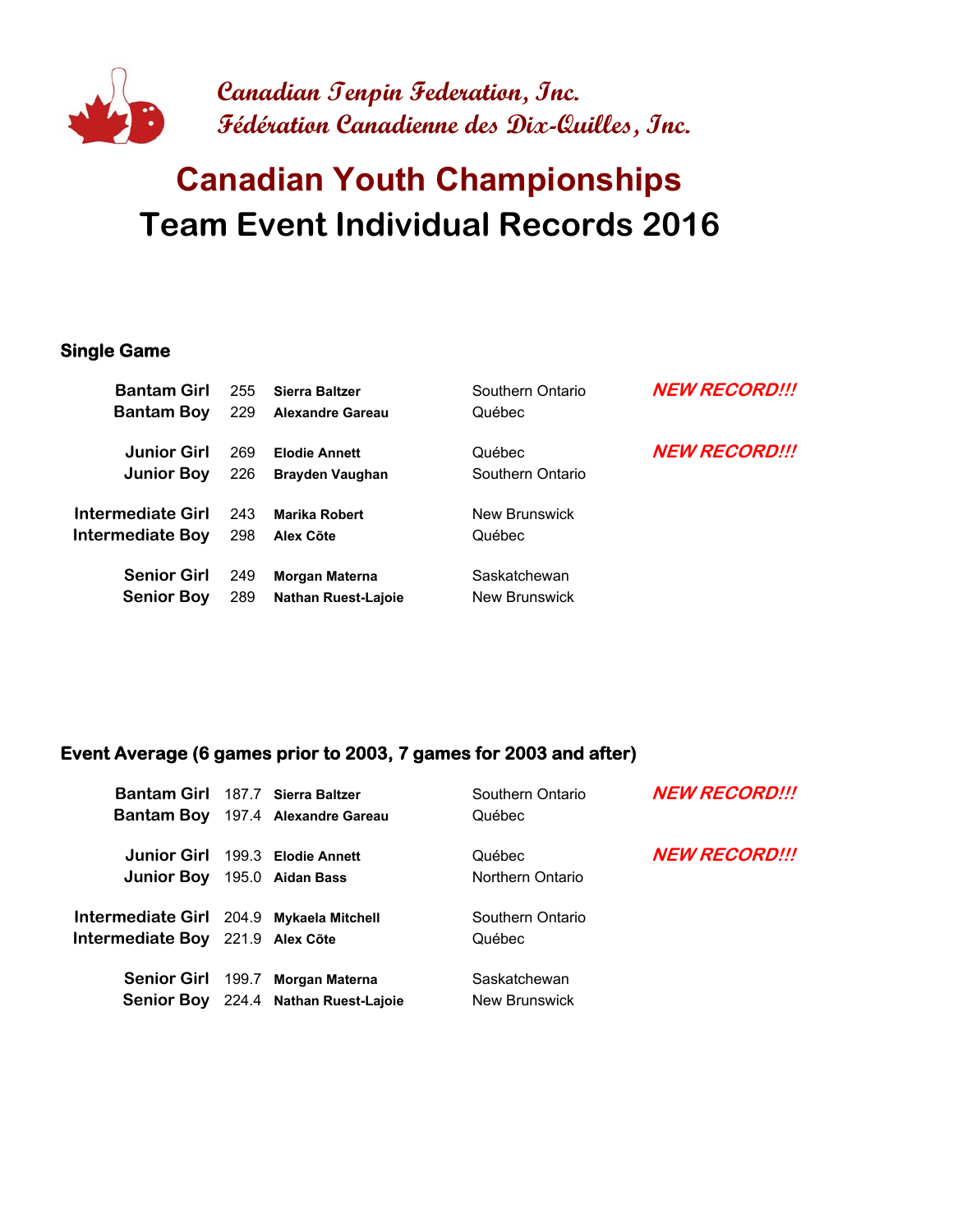### **Medal Winners - - - Doubles Event**

| <b>Bantam</b><br><b>Division</b> |                         | Girls                     | <b>Boys</b>            |
|----------------------------------|-------------------------|---------------------------|------------------------|
| Gold                             | Québec                  | Jade Cõte                 | Alexandre Gareau       |
| <b>Silver</b>                    | Alberta                 | <b>Lillian Colborne</b>   | Lance Cayco            |
| <b>Bronze</b>                    | <b>British Columbia</b> | <b>Destiny Petrovich</b>  | Mark Rouhana           |
| Junior<br><b>Division</b>        |                         |                           |                        |
| Gold                             | Northern Ontario        | <b>Abbigail Gunsinger</b> | Aidan Bass             |
| <b>Silver</b>                    | Québec                  | <b>Elodie Annett</b>      | Reese John             |
| <b>Bronze</b>                    | Southern Ontario        | Meagan Muir               | Brayden Vaughan        |
| Intermediate<br>Division         |                         |                           |                        |
| Gold                             | Manitoba                | <b>Brittney Rocan</b>     | <b>Austyn Ducharme</b> |
| <b>Silver</b>                    | Southern Ontario        | Mykaela Mitchell          | Joshua Bautista        |
| <b>Bronze</b>                    | Québec                  | Genevieve Croteau         | Alex Cõte              |
| Senior<br><b>Division</b>        |                         |                           |                        |
| Gold                             | Québec                  | Andréanne Blouin          | Samuel Siconnelly      |
| <b>Silver</b>                    | <b>New Brunswick</b>    | Stephanie Vienneau        | Nathan Ruest-Lajoie    |
| <b>Bronze</b>                    | Manitoba                | <b>Ashlie Ducharme</b>    | <b>Sean Coutts</b>     |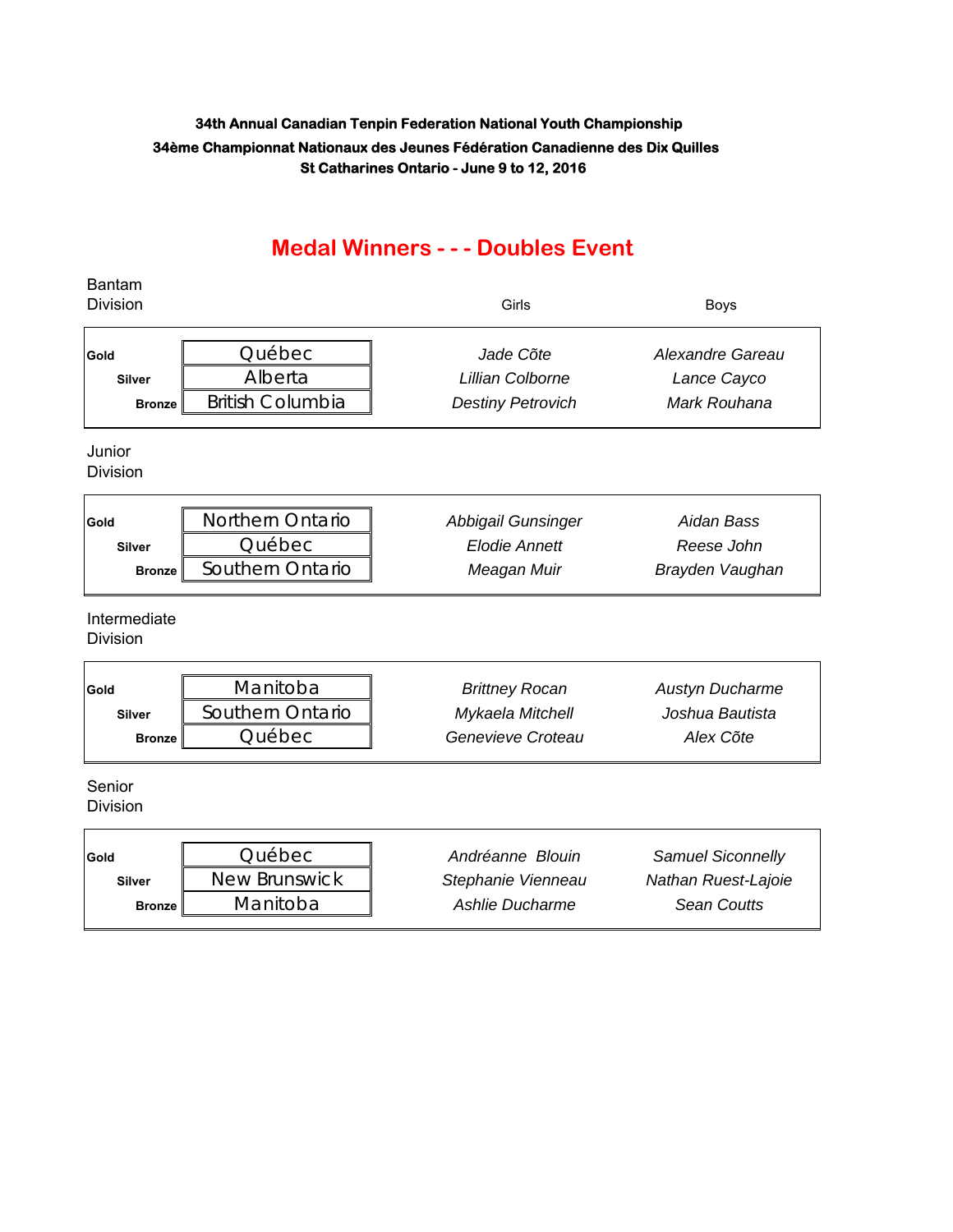# 2016 Doubles Matches

| <b>Bantam</b>           | Alberte    |            | British Columbia<br>Manicoba |     | New Brunswick | Northern Ontario<br>Quebec | Seekatchewan |            | Southern Ontario<br>Points | Rolloffs      |
|-------------------------|------------|------------|------------------------------|-----|---------------|----------------------------|--------------|------------|----------------------------|---------------|
| Alberta                 |            | <b>365</b> | 259                          | 231 | 300           | 340                        | 277          | 297        | 4.00303                    | Silver        |
| <b>British Columbia</b> | 300        |            | <u>391</u>                   | 294 | 308           | 310                        | 261          | 328        | 4.00268                    | <b>Bronze</b> |
| Manitoba                | 263        | 259        |                              | 249 | 268           | 267                        | 318          | <u>271</u> | 3                          |               |
| <b>New Brunswick</b>    | <u>286</u> | 253        | 253                          |     | 307           | 291                        | 285          | 265        | $\overline{2}$             |               |
| <b>Northern Ontario</b> | 262        | 262        | 290                          | 365 |               | 233                        | 282          | 307        | 2.5                        |               |
| Québec                  | 341        | 373        | 281                          | 415 | 315           |                            | <u>401</u>   | 349        | $\overline{7}$             | Gold          |
| Saskatchewan            | 273        | 282        | 241                          | 289 | 307           | 280                        |              | 280        | 3                          |               |
| <b>Southern Ontario</b> | 270        | 256        | 231                          | 287 | 307           | 313                        | 295          |            | 2.5                        |               |

| Junior                  | Alberte |            | British Columbia<br>Manitoba |     | New Brunswick | Northern Ontario<br>Quebec | Socketatorewan |     | Southern Ontario<br>Points | Rohoffe       |
|-------------------------|---------|------------|------------------------------|-----|---------------|----------------------------|----------------|-----|----------------------------|---------------|
| Alberta                 |         | 359        | 282                          | 360 | 338           | 275                        | 358            | 306 | 3                          |               |
| <b>British Columbia</b> | 285     |            | 303                          | 345 | 293           | 338                        | 255            | 280 | $\overline{2}$             |               |
| <b>Manitoba</b>         | 338     | 277        |                              | 320 | 318           | 311                        | 283            | 323 | 3                          |               |
| <b>New Brunswick</b>    | 303     | 327        | 284                          |     | 271           | 297                        | 301            | 330 | 3                          |               |
| <b>Northern Ontario</b> | 347     | 330        | 358                          | 388 |               | 317                        | 366            | 392 | 6.00395                    | Gold          |
| Québec                  | 342     | <u>381</u> | 347                          | 296 | 325           |                            | 320            | 379 | 6.00317                    | Silver        |
| Saskatchewan            | 343     | 297        | 264                          | 295 | 284           | 308                        |                | 310 |                            |               |
| <b>Southern Ontario</b> | 341     | 347        | <b>375</b>                   | 307 | 377           | 345                        | 324            |     | 4                          | <b>Bronze</b> |

Each row represents a team's match scores with the columns being their opponents.

A **bold double-underlined** score means the game was won.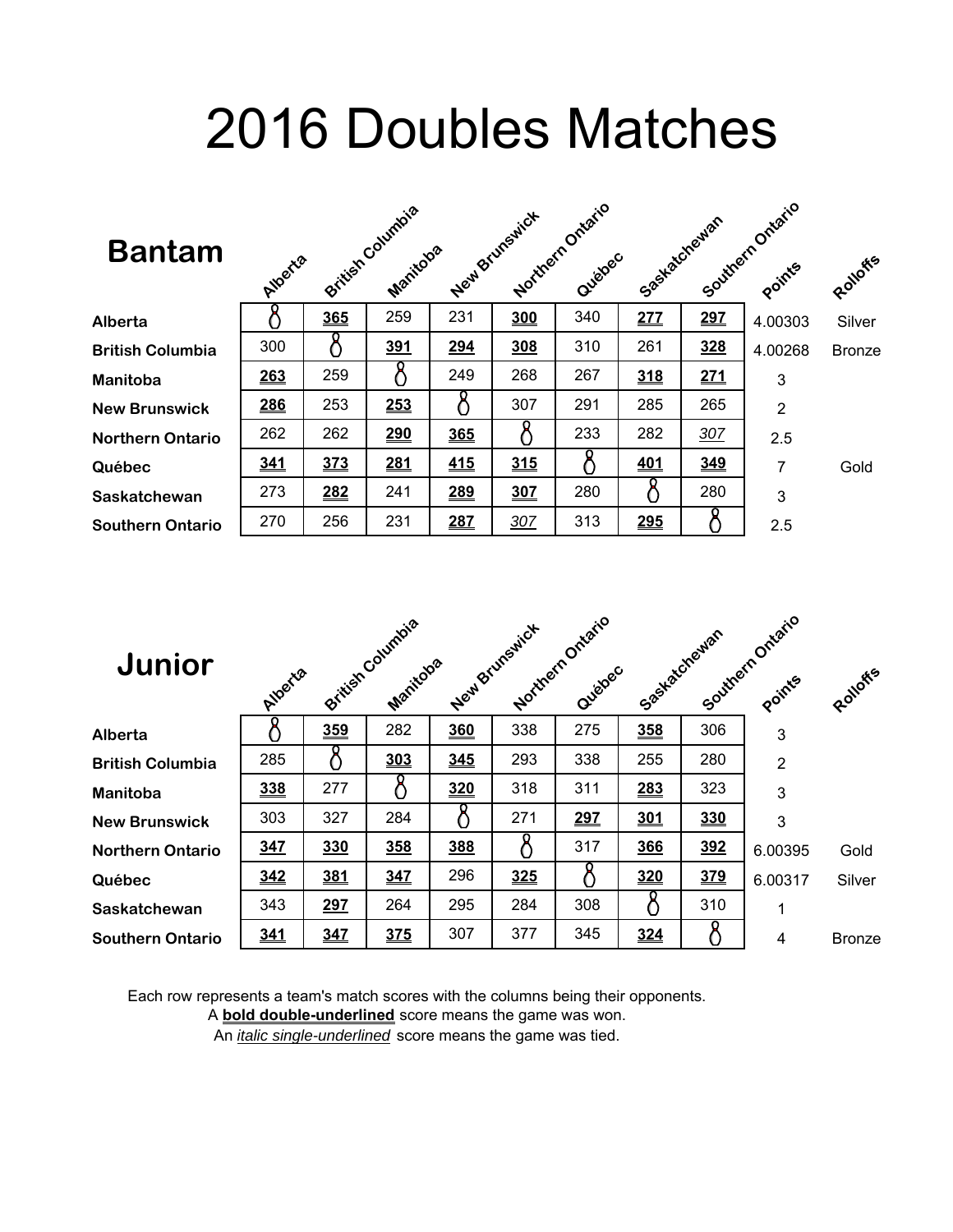# 2016 Doubles Matches

| <b>Intermediate</b>     | Alberta |     | British Columbia<br>Manitoba |            | New Brunswick | Northern Ontario<br>Quebec | Sastatchewan |            | Southern Ontario<br>Points | Rohoffe       |
|-------------------------|---------|-----|------------------------------|------------|---------------|----------------------------|--------------|------------|----------------------------|---------------|
| Alberta                 |         | 290 | 318                          | 298        | 347           | 411                        | 339          | 280        | $\mathbf 0$                |               |
| <b>British Columbia</b> | 369     |     | 406                          | 320        | 368           | 314                        | 316          | 398        | 3                          |               |
| Manitoba                | 362     | 287 |                              | 358        | <u>391</u>    | 387                        | 394          | 358        | 5.0039                     | Gold          |
| <b>New Brunswick</b>    | 347     | 346 | 290                          |            | 351           | 290                        | 302          | 387        | $\overline{2}$             |               |
| <b>Northern Ontario</b> | 378     | 389 | 319                          | <b>359</b> |               | 312                        | 371          | <b>350</b> | $\overline{4}$             |               |
| Québec                  | 423     | 373 | 335                          | 347        | 420           |                            | 392          | 370        | 5.00359                    | <b>Bronze</b> |
| Saskatchewan            | 373     | 355 | 381                          | 361        | 397           | 355                        |              | 325        | $\overline{4}$             |               |
| <b>Southern Ontario</b> | 376     | 331 | 375                          | 411        | 339           | 405                        | 419          |            | 5.00369                    | Silver        |

| <b>Senior</b>           | Alberte    |     | British Columbia<br>Manitoba |     | New Britishick | Morthern Ontario<br>Quebec | Socketatorewan |     | Southern Ontario<br>Points | Rohoffe       |
|-------------------------|------------|-----|------------------------------|-----|----------------|----------------------------|----------------|-----|----------------------------|---------------|
| Alberta                 |            | 319 | 368                          | 334 | 406            | 360                        | 353            | 366 | 3                          |               |
| <b>British Columbia</b> | 347        |     | 335                          | 403 | 369            | 378                        | 358            | 299 | 4.00362                    | 4th           |
| <b>Manitoba</b>         | 339        | 394 |                              | 463 | 342            | 408                        | 400            | 383 | 4.00395                    | <b>Bronze</b> |
| <b>New Brunswick</b>    | 381        | 333 | 346                          |     | 377            | 362                        | 390            | 364 | 4.00416                    | Silver        |
| <b>Northern Ontario</b> | <b>450</b> | 379 | 376                          | 337 |                | 320                        | 332            | 406 | 3                          |               |
| Québec                  | 407        | 317 | 437                          | 384 | 336            |                            | 451            | 470 | $6\phantom{1}6$            | Gold          |
| Saskatchewan            | 332        | 353 | 308                          | 369 | 352            | 434                        | ( )            | 358 | $\overline{2}$             |               |
| <b>Southern Ontario</b> | 313        | 413 | 305                          | 359 | <u>431</u>     | 358                        | 349            |     | $\overline{2}$             |               |

Each row represents a team's match scores with the columns being their opponents.

A **bold double-underlined** score means the game was won.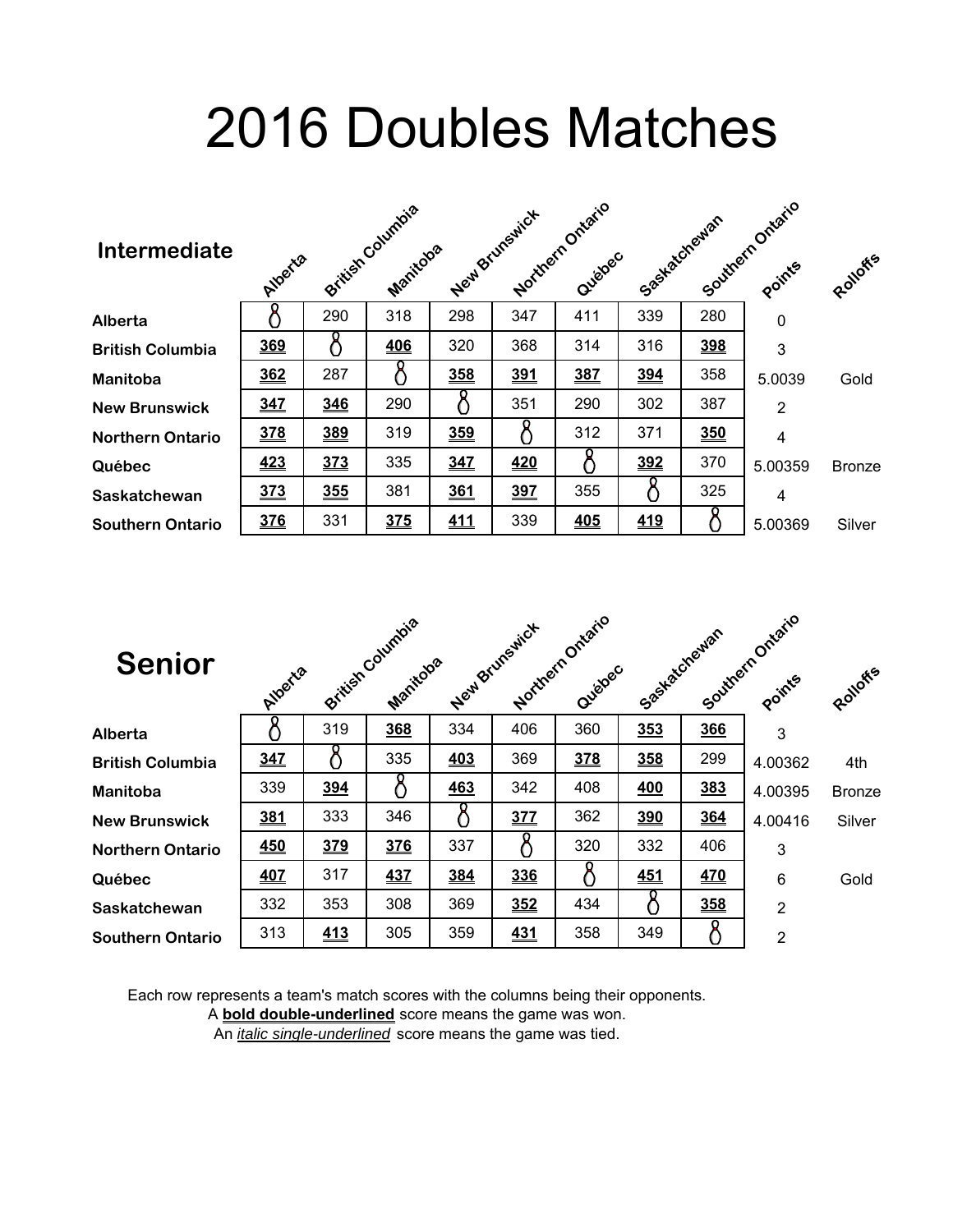

# **Canadian Youth Championships Doubles Event Records 2016**

| <b>Doubles Game</b><br>Bantams                           |     | 415 Jade Cõte<br><b>Alexandre Gareau</b>         | Québec           |
|----------------------------------------------------------|-----|--------------------------------------------------|------------------|
| Juniors                                                  | 392 | <b>Abbigail Gunsinger</b><br><b>Aidan Bass</b>   | Northern Ontario |
|                                                          |     | Intermediates 423 Genevieve Croteau<br>Alex Cõte | Québec           |
| <b>Seniors</b>                                           |     | 470 Andréanne Blouin<br><b>Samuel Siconnelly</b> | Québec           |
| Doubles Average (now 7 games, was 6 games prior to 2003) |     |                                                  |                  |

| Bantams 176.8 Jade Cõte | Alexandre Gareau                                   | Québec           |
|-------------------------|----------------------------------------------------|------------------|
| <b>Juniors</b>          | 178.4 Abbigail Gunsinger<br><b>Aidan Bass</b>      | Northern Ontario |
|                         | Intermediates 190.0 Genevieve Croteau<br>Alex Cõte | Québec           |
| <b>Seniors</b>          | 200.1 Andréanne Blouin<br><b>Samuel Siconnelly</b> | Québec           |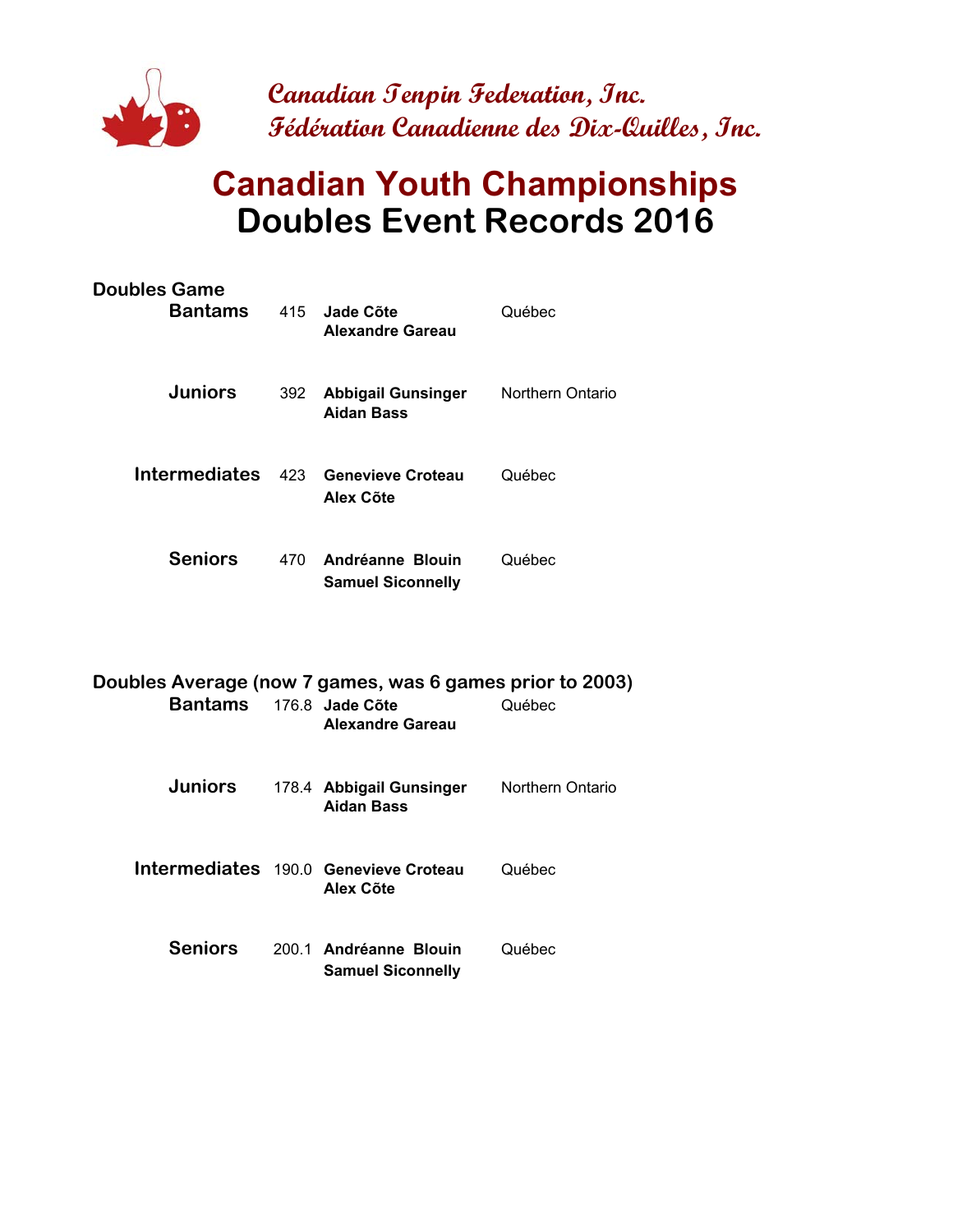

# **Doubles Event Individual Records 2016 Canadian Youth Championships**

#### **Single Game**

| <b>Bantam Girl</b> | 215 | Jade Cõte               | Québec                  |
|--------------------|-----|-------------------------|-------------------------|
| <b>Bantam Boy</b>  | 242 | <b>Mark Rouhana</b>     | <b>British Columbia</b> |
|                    |     |                         |                         |
| <b>Junior Girl</b> | 208 | <b>Elodie Annett</b>    | Québec                  |
| <b>Junior Boy</b>  | 235 | <b>Aidan Bass</b>       | Northern Ontario        |
|                    |     |                         |                         |
| Intermediate Girl  | 222 | <b>Mykaela Mitchell</b> | Southern Ontario        |
| Intermediate Boy   | 225 | <b>Nathan Nerona</b>    | <b>British Columbia</b> |
|                    |     |                         |                         |
| <b>Senior Girl</b> | 264 | <b>Tamara Craig</b>     | Northern Ontario        |
|                    |     |                         |                         |

#### **Event Average (6 games prior to 2003, 7 games for 2003 and after)**

| Bantam Girl 166.1 Jade Cõte              |                                          | Québec           |
|------------------------------------------|------------------------------------------|------------------|
|                                          | <b>Bantam Boy</b> 187.4 Alexandre Gareau | Québec           |
|                                          | Junior Girl 171.9 Elodie Annett          | Québec           |
| Junior Boy 200.1 Aidan Bass              |                                          | Northern Ontario |
|                                          |                                          |                  |
| Intermediate Girl 191.3 Mykaela Mitchell |                                          | Southern Ontario |
| Intermediate Boy 207.6 Alex Cõte         |                                          | Québec           |
|                                          |                                          |                  |
| Senior Girl 194.0 Tamara Craig           |                                          | Northern Ontario |
| <b>Senior Boy</b> 221.3 Sean Coutts      |                                          | Manitoba         |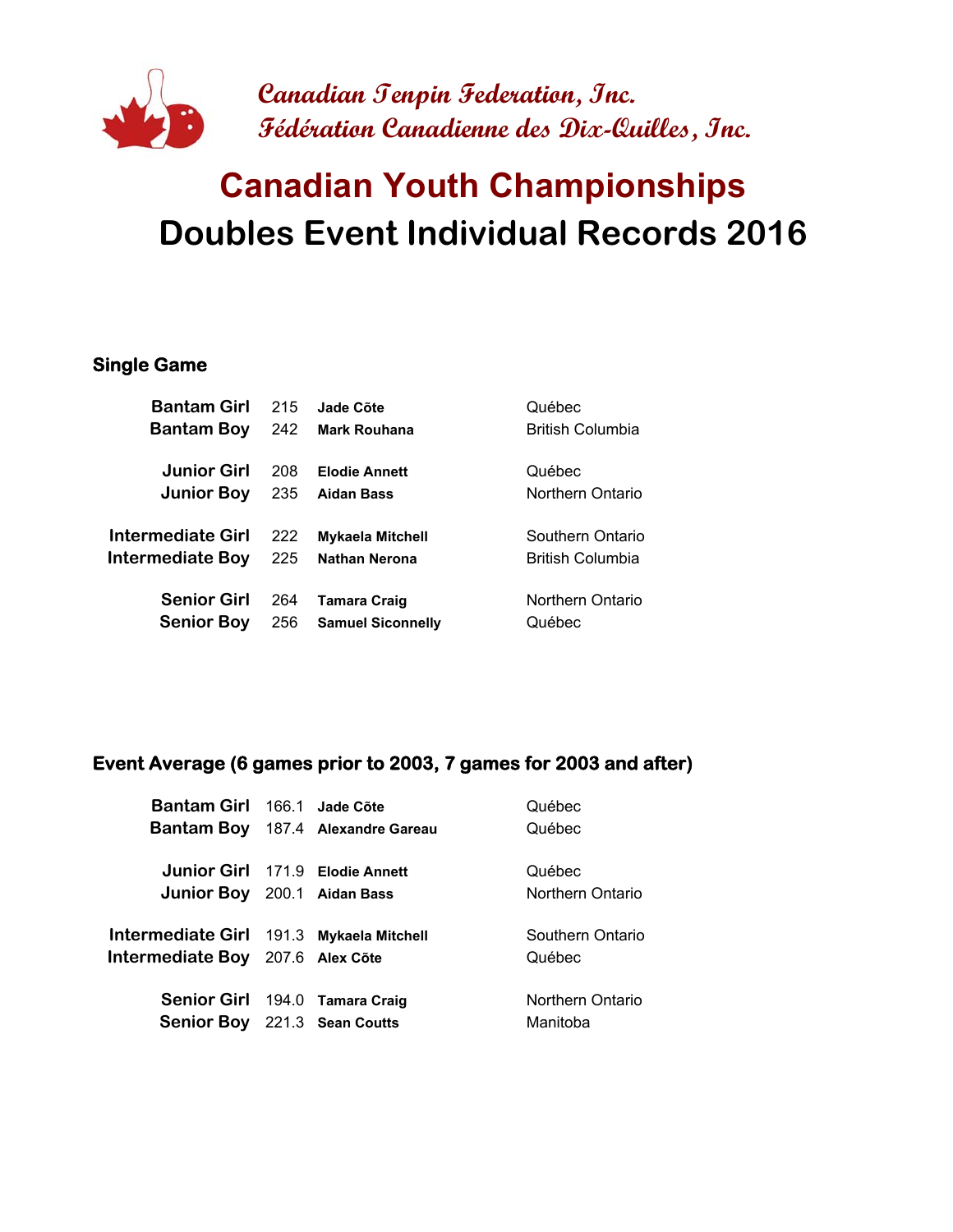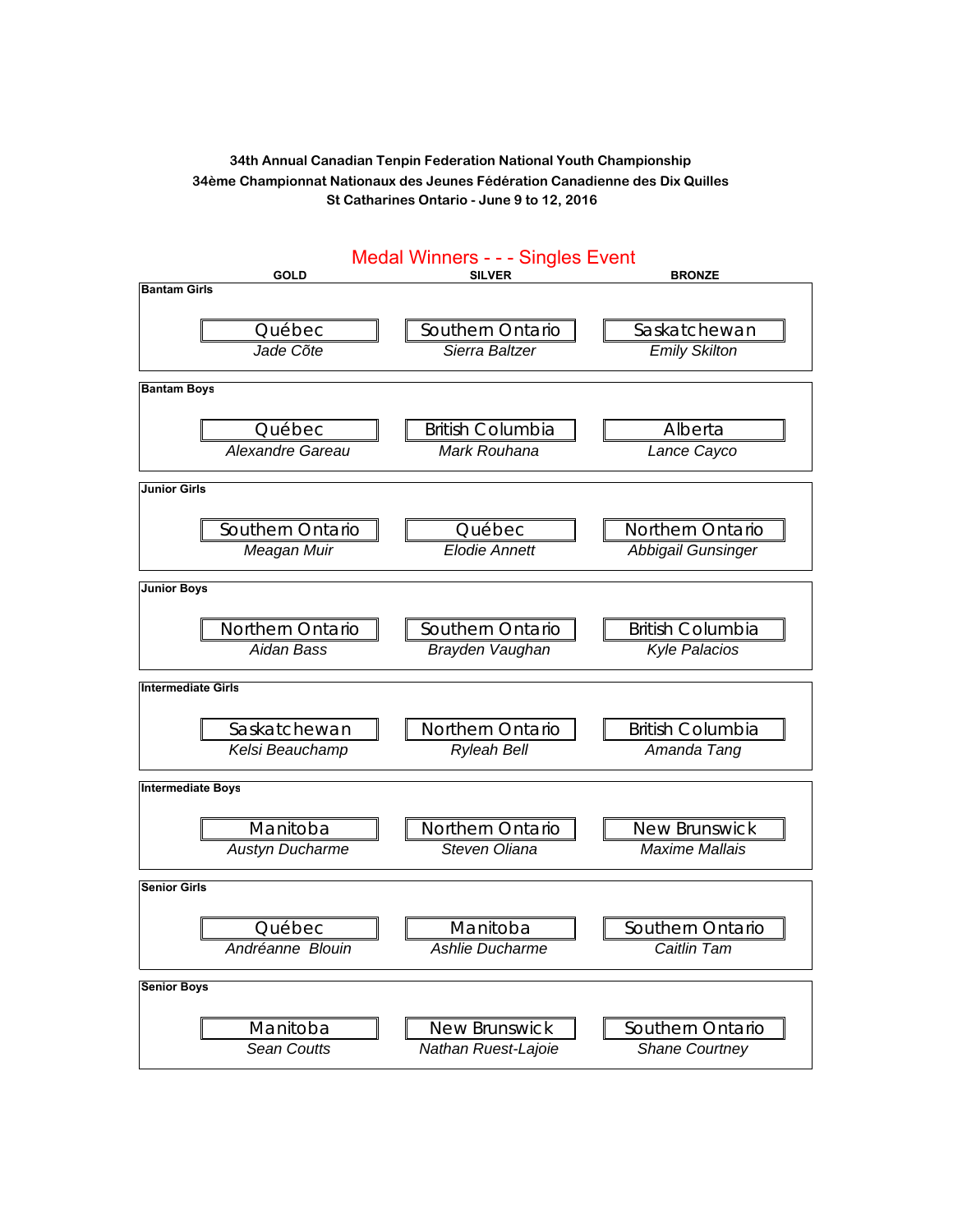

# **Singles Event Records 2016 Canadian Youth Championships**

#### **Single Game**

| 233 | <b>Emily Skilton</b>       | Saskatchewan            |
|-----|----------------------------|-------------------------|
| 233 | <b>Alexandre Gareau</b>    | Québec                  |
| 211 | <b>Meagan Muir</b>         | Southern Ontario        |
| 223 | <b>Aidan Bass</b>          | Northern Ontario        |
| 255 | Amanda Tang                | <b>British Columbia</b> |
| 257 | Joshua Bautista            | Southern Ontario        |
| 254 | <b>Stephanie Vienneau</b>  | New Brunswick           |
| 247 | <b>Nathan Ruest-Lajoie</b> | New Brunswick           |
|     |                            |                         |

#### **Event Average (6 games prior to 2003, 7 games for 2003 and after)**

| Bantam Girl 180.1 Jade Cõte                     |                                          | Québec                  |
|-------------------------------------------------|------------------------------------------|-------------------------|
|                                                 | <b>Bantam Boy</b> 195.9 Alexandre Gareau | Québec                  |
|                                                 |                                          |                         |
| Junior Girl 171.1 Meagan Muir                   |                                          | Southern Ontario        |
| Junior Boy 191.6 Aidan Bass                     |                                          | Northern Ontario        |
|                                                 |                                          |                         |
| <b>Intermediate Girl</b> 181.0 Mykaela Mitchell |                                          | Southern Ontario        |
| Intermediate Boy 206.7 Nathan Nerona            |                                          | <b>British Columbia</b> |
|                                                 |                                          |                         |
| Senior Girl 178.7 Caitlin Tam                   |                                          | Southern Ontario        |
|                                                 | Senior Boy 208.9 Nathan Ruest-Lajoie     | New Brunswick           |
|                                                 |                                          |                         |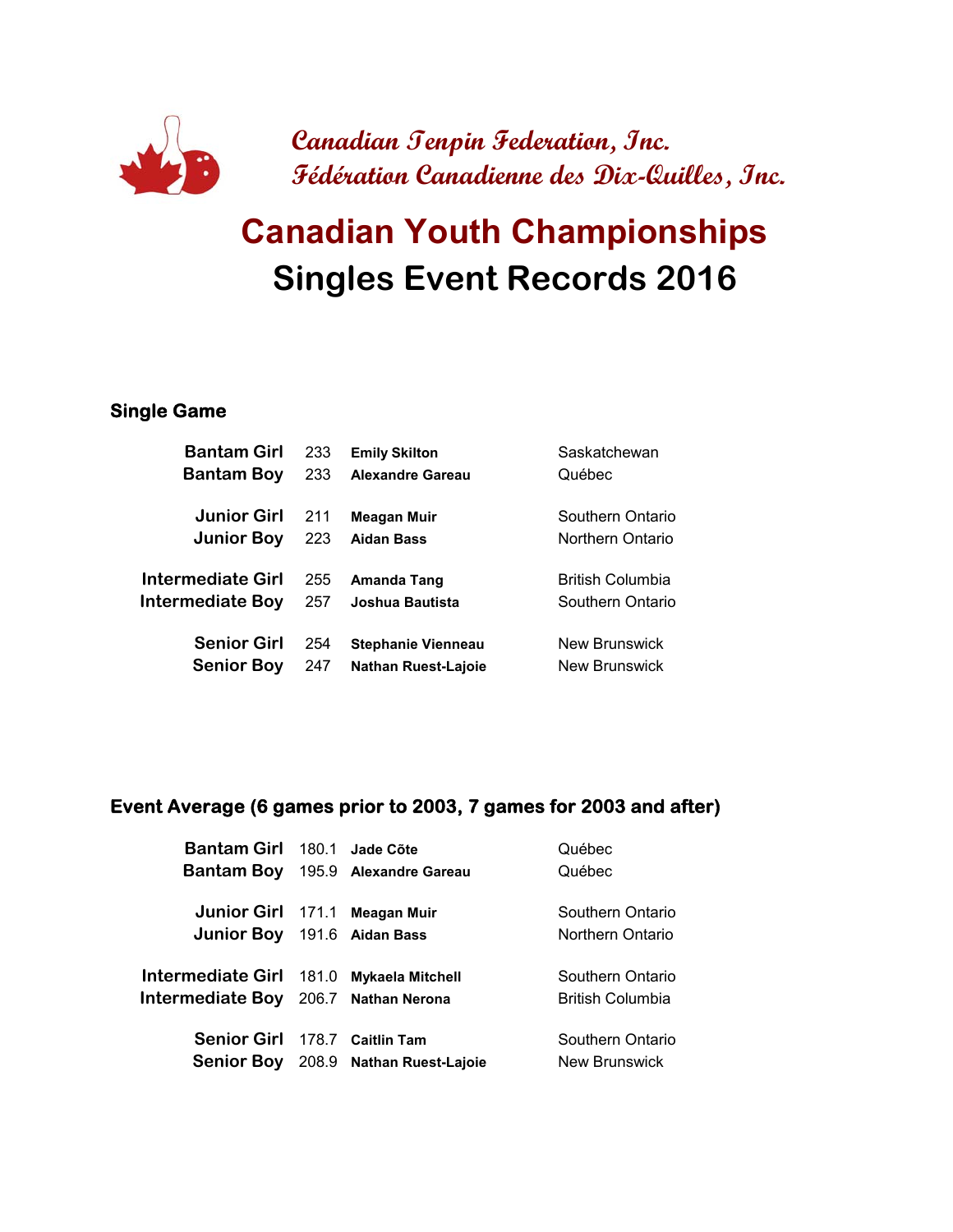### **Banta Girls**

| <b>Bantam</b><br><b>Girls</b> | Alperte     |            | British Columbia<br>Manitoba |            | New Brunswick | Northern Ontario<br>Quebec | Sostatchewan | Southern Ontario |             | Rohoffe       |
|-------------------------------|-------------|------------|------------------------------|------------|---------------|----------------------------|--------------|------------------|-------------|---------------|
| Alberta                       |             | 126        | 84                           | <u>129</u> | 114           | 173                        | 154          | <u>163</u>       | 3           |               |
| <b>British Columbia</b>       | 112         |            | 143                          | 136        | 108           | 126                        | 113          | 97               | $\mathbf 0$ |               |
| Manitoba                      | <u> 117</u> | 170        | ጾ                            | 127        | 135           | 131                        | 142          | 166              | 3           |               |
| <b>New Brunswick</b>          | 99          | 145        | 148                          |            | 156           | 133                        | 75           | 101              | 3           |               |
| <b>Northern Ontario</b>       | <u>129</u>  | <b>114</b> | 126                          | 152        |               | 133                        | <u>148</u>   | 129              | 3           |               |
| Québec                        | <u>184</u>  | <b>168</b> | <b>156</b>                   | 153        | <u>199</u>    |                            | 216          | <b>185</b>       | 7           | Gold          |
| Saskatchewan                  | <u>164</u>  | <b>160</b> | <u>144</u>                   | 137        | 98            | 133                        |              | 141              | 4           | <b>Bronze</b> |
| Southern Ontario              | 136         | 186        | 169                          | 163        | 131           | 172                        | 171          |                  | 5           | Silver        |

| <b>Bantam</b><br><b>Boys</b> | Alberta |     | British Columbia<br>Manitoba |            | Northern Ontario<br>New Brunswick | Quebec |            | Southern Ontario<br>Seekatchewan | Points         | Rolloffs      |
|------------------------------|---------|-----|------------------------------|------------|-----------------------------------|--------|------------|----------------------------------|----------------|---------------|
| Alberta                      |         | 120 | 198                          | 153        | 171                               | 147    | 171        | 129                              | 5              | <b>Bronze</b> |
| <b>British Columbia</b>      | 222     |     | <u>164</u>                   | 175        | <b>163</b>                        | 169    | 184        | 157                              | 6              | Silver        |
| Manitoba                     | 138     | 107 |                              | 110        | 103                               | 88     | <u>120</u> | 139                              | 1              |               |
| <b>New Brunswick</b>         | 104     | 96  | 163                          |            | 120                               | 149    | <u>204</u> | <u>173</u>                       | 3              |               |
| <b>Northern Ontario</b>      | 134     | 119 | 138                          | <u>128</u> |                                   | 126    | 159        | <u>141</u>                       | 3.5            |               |
| Québec                       | 233     | 195 | 154                          | 200        | 226                               | ŏ      | 205        | 158                              | 7              | Gold          |
| Saskatchewan                 | 138     | 140 | 92                           | 135        | <u>159</u>                        | 138    |            | 109                              | 0.5            |               |
| Southern Ontario             | 92      | 149 | 172                          | 117        | 113                               | 101    | 147        |                                  | $\overline{2}$ |               |

A **bold double-underlined** score means the game was won. Each row represents a team's match scores with the columns being their opponents.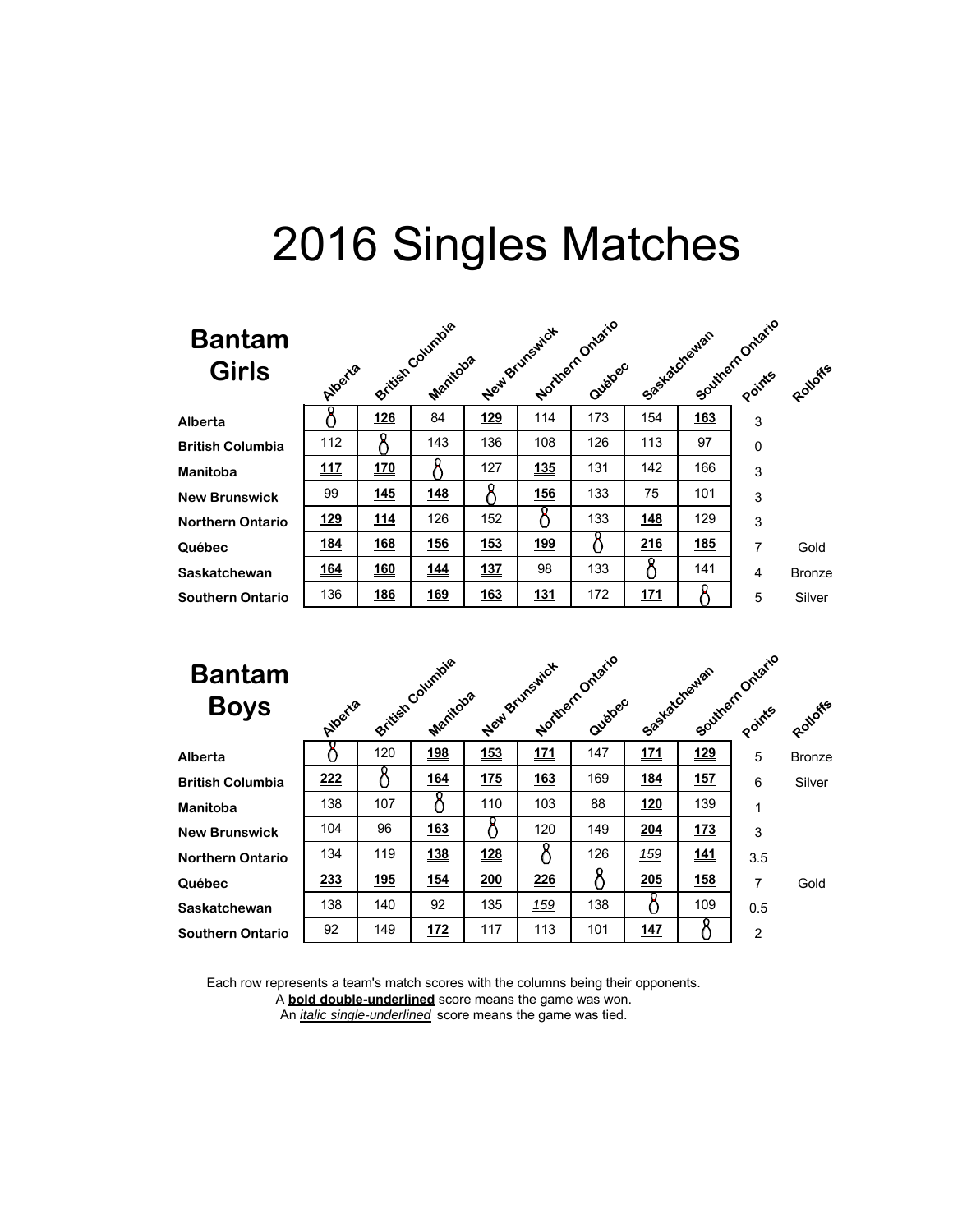### **Junior Girls**

| <b>Junior</b><br><b>Girls</b> | Alperte    |            | British Columbia<br>Manitoba |                 | New Brunswick | Northern Ontario<br>Quebec | Sostatchewan |            | Southern Ontario | Rolloffs      |
|-------------------------------|------------|------------|------------------------------|-----------------|---------------|----------------------------|--------------|------------|------------------|---------------|
| Alberta                       |            | <u>169</u> | 144                          | 124             | <b>160</b>    | <u>193</u>                 | 166          | 146        | $\overline{4}$   |               |
| <b>British Columbia</b>       | 133        | 8          | <b>150</b>                   | <u>130</u>      | 124           | 136                        | 144          | 150        | $\overline{2}$   |               |
| Manitoba                      | 170        | 143        |                              | 11 <sub>Z</sub> | 144           | 178                        | 111          | 159        | $\overline{4}$   |               |
| <b>New Brunswick</b>          | <u>134</u> | 120        | 112                          |                 | 151           | 151                        | <u>127</u>   | 180        | $\overline{2}$   |               |
| <b>Northern Ontario</b>       | 148        | <b>162</b> | <b>145</b>                   | <b>165</b>      |               | 159                        | 163          | <u>146</u> | 5.0015           | <b>Bronze</b> |
| Québec                        | 148        | <b>158</b> | <u>194</u>                   | <b>160</b>      | <u>184</u>    |                            | <u>144</u>   | 133        | 5.0016           | Silver        |
| Saskatchewan                  | 112        | 148        | 84                           | 83              | 106           | 134                        |              | 126        |                  |               |
| Southern Ontario              | 151        | 156        | 158                          | 190             | 140           | 192                        | 211          |            | 5.0018           | Gold          |

# **Junior**

| <b>Junior</b><br><b>Boys</b> | Alberte |            | exitist Country's<br>Manitoba |            | New Brunswick | Northern Ontario<br>Quebec | Saskatchewan |            | Southern Ontario<br>Points | Rolloffs      |
|------------------------------|---------|------------|-------------------------------|------------|---------------|----------------------------|--------------|------------|----------------------------|---------------|
| Alberta                      |         | 136        | 200                           | 160        | 118           | 170                        | 170          | 184        | 3                          |               |
| <b>British Columbia</b>      | 200     |            | 184                           | 106        | 154           | 177                        | 171          | 167        | 4                          | <b>Bronze</b> |
| Manitoba                     | 170     | 168        | 8                             | <u>182</u> | 151           | 138                        | <u>185</u>   | 145        | $\overline{2}$             |               |
| <b>New Brunswick</b>         | 140     | 127        | 156                           | δ          | 176           | <b>159</b>                 | <b>162</b>   | 160        | 3                          |               |
| <b>Northern Ontario</b>      | 206     | <u>193</u> | 174                           | <u>178</u> |               | 223                        | <u>153</u>   | 214        | 7                          | Gold          |
| Québec                       | 190     | 163        | 154                           | 155        | 149           | 8                          | 202          | 163        | 3                          |               |
| Saskatchewan                 | 154     | 150        | 170                           | 135        | 145           | 180                        | 8            | <b>170</b> | 1                          |               |
| Southern Ontario             | 200     | <u>198</u> | 171                           | <b>168</b> | 165           | 177                        | 162          |            | 5                          | Silver        |

Each row represents a team's match scores with the columns being their opponents.

A **bold double-underlined** score means the game was won.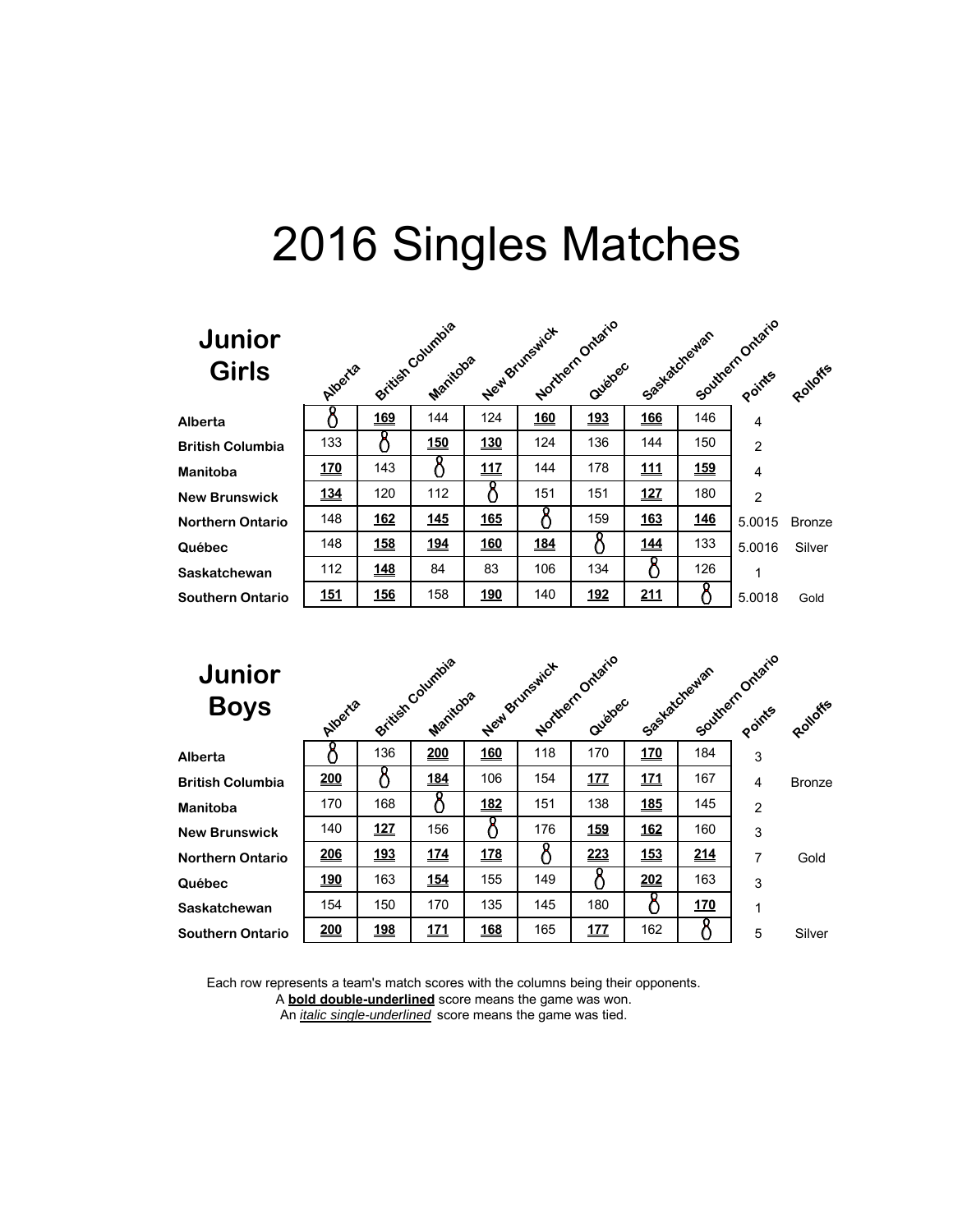| <b>Intermediate</b><br><b>Girls</b> | Alberta    |             | British Country's<br>Manitoba |            | New Brunswick | Northern Ontario<br>Quebec | Socketchewan |            | Southern Ortario<br>Points | Rotloffs      |
|-------------------------------------|------------|-------------|-------------------------------|------------|---------------|----------------------------|--------------|------------|----------------------------|---------------|
| Alberta                             |            | 106         | 116                           | 161        | 144           | 147                        | 146          | 165        | $\Omega$                   |               |
| <b>British Columbia</b>             | 157        |             | 163                           | 255        | <u>178</u>    | <u>181</u>                 | 174          | 151        | 5.0015                     | <b>Bronze</b> |
| Manitoba                            | 171        | <u> 191</u> | Ω                             | 158        | 154           | 169                        | 193          | 168        | 3                          |               |
| <b>New Brunswick</b>                | <u>171</u> | 128         | 146                           |            | 178           | 155                        | 163          | 134        | 1                          |               |
| <b>Northern Ontario</b>             | <u>158</u> | 147         | 15Z                           | 182        |               | 176                        | 166          | <b>184</b> | 5.0015                     | Silver        |
| Québec                              | <b>155</b> | 148         | 177                           | 162        | 153           |                            | 136          | 168        | 3                          |               |
| Saskatchewan                        | 177        | <u>182</u>  | <u> 194</u>                   | <u>183</u> | <b>168</b>    | <b>153</b>                 | 8            | 171        | 6                          | Gold          |
| <b>Southern Ontario</b>             | 245        | 129         | 188                           | 179        | 169           | 180                        | <u> 177</u>  |            | 5.0014                     | 4th           |

| <b>Intermediate</b><br><b>Boys</b> | Alberte     |            | British Countil<br>Manitoba |            | New Brunswick | Northern Ontario<br>Quebec | Socketdrewan |            | Southern Ontario<br>Points | Rohoffs       |
|------------------------------------|-------------|------------|-----------------------------|------------|---------------|----------------------------|--------------|------------|----------------------------|---------------|
| Alberta                            |             | 144        | 145                         | 199        | 140           | 203                        | 126          | 115        | 1                          |               |
| <b>British Columbia</b>            | 232         |            | 230                         | 220        | 202           | 175                        | 162          | 226        | 4.0018                     | 4th           |
| Manitoba                           | 177         | 186        |                             | <b>168</b> | 157           | <b>208</b>                 | 255          | 216        | 5.0022                     | Gold          |
| <b>New Brunswick</b>               | 211         | 158        | 133                         |            | <u>145</u>    | 177                        | <u>190</u>   | <u>199</u> | 4.0019                     | <b>Bronze</b> |
| <b>Northern Ontario</b>            | <u>159</u>  | 157        | <u>170</u>                  | 142        |               | <u>198</u>                 | <b>184</b>   | <b>135</b> | 5.0016                     | Silver        |
| Québec                             | 177         | 216        | 186                         | 181        | 170           |                            | 192          | 177        | 3                          |               |
| Saskatchewan                       | 145         | <u>186</u> | 181                         | 166        | 146           | 208                        |              | 153        | 3                          |               |
| <b>Southern Ontario</b>            | <u> 173</u> | 257        | 213                         | 174        | 129           | 144                        | 213          |            | 3                          |               |

Each row represents a team's match scores with the columns being their opponents. A **bold double-underlined** score means the game was won.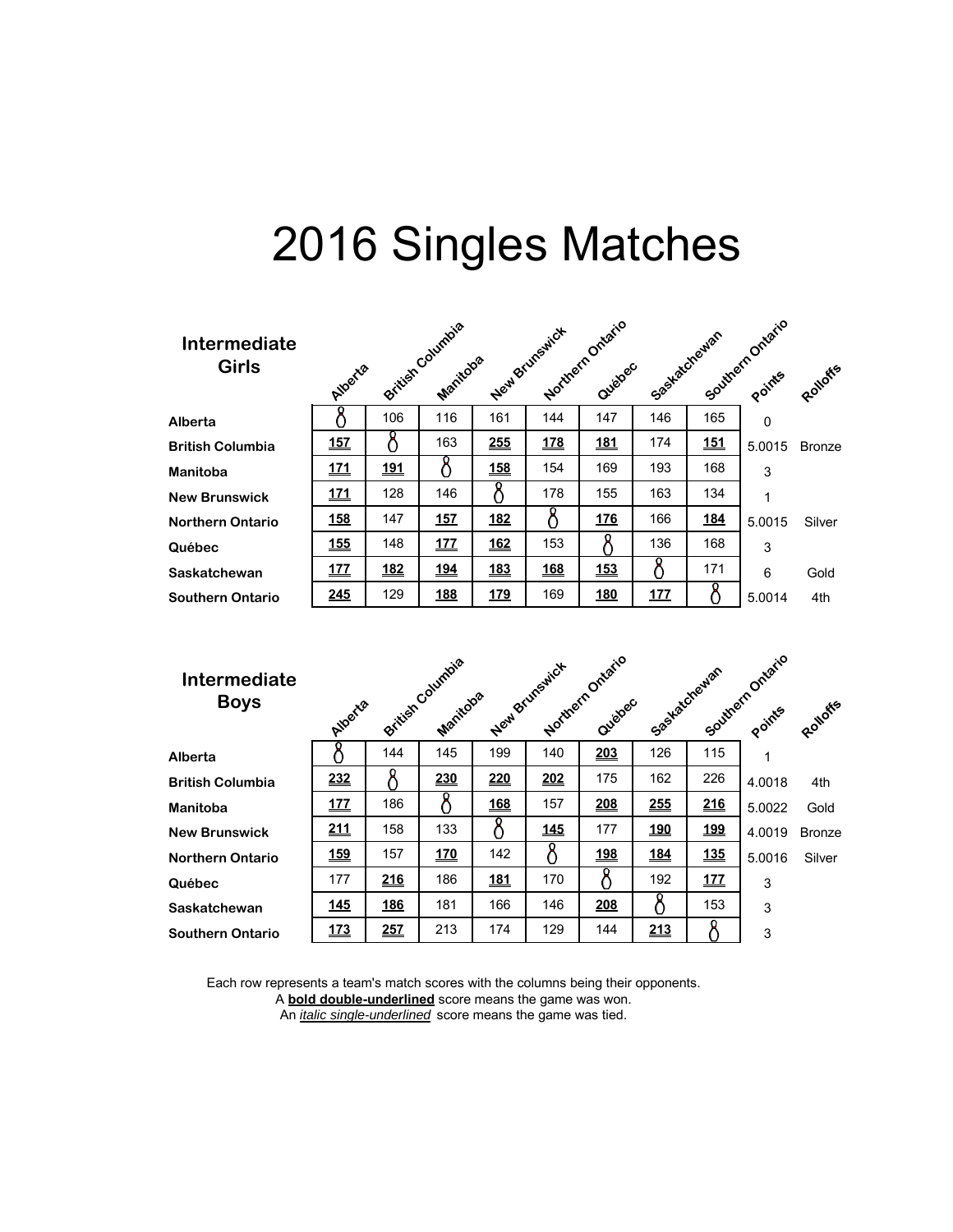### **Senio Girls**

| <b>Senior</b><br><b>Girls</b> | Alperte    |            | British Columbia<br>Manitoba |            | New Brunswick | Northern Ontario<br>Quebec | Sostatchewan |            | Southern Ontario<br>Points | Rohoffe       |
|-------------------------------|------------|------------|------------------------------|------------|---------------|----------------------------|--------------|------------|----------------------------|---------------|
| Alberta                       |            | 159        | 147                          | <u>171</u> | 150           | <u>181</u>                 | 188          | 234        | 4.0019                     | 4th           |
| <b>British Columbia</b>       | <u>189</u> | δ          | <u>179</u>                   | <b>180</b> | 154           | <b>168</b>                 | 131          | 166        | 4.0018                     | 5th           |
| Manitoba                      | 200        | 165        |                              | 195        | 161           | 166                        | 165          | 171        | 4.002                      | Silver        |
| <b>New Brunswick</b>          | 126        | 154        | 166                          |            | 254           | 111                        | 121          | 177        | 1                          |               |
| <b>Northern Ontario</b>       | <u>158</u> | 155        | 157                          | 152        |               | 138                        | 147          | <u>199</u> | 3                          |               |
| Québec                        | 161        | 165        | <b>168</b>                   | <u>171</u> | <u>199</u>    | $\delta$                   | <b>189</b>   | <b>187</b> | 5                          | Gold          |
| Saskatchewan                  | 158        | <u>149</u> | 142                          | <u>128</u> | <b>168</b>    | 187                        |              | 144        | 3                          |               |
| Southern Ontario              | 154        | 192        | 193                          | 183        | 177           | 154                        | 198          |            | 4.0019                     | <b>Bronze</b> |

| <b>Senior</b> |
|---------------|
| Rovs          |

| <b>Senior</b><br><b>Boys</b> | Alberta    |            | British Country's<br>Manitoba |            | New Brunswick | Northern Ontario<br>Quebec | Saskatchewan |     | Southern Ontario | Rolloffs      |
|------------------------------|------------|------------|-------------------------------|------------|---------------|----------------------------|--------------|-----|------------------|---------------|
| Alberta                      |            | 205        | 220                           | 171        | 208           | 204                        | 202          | 151 | 3                |               |
| <b>British Columbia</b>      | 233        |            | 182                           | 175        | 242           | 201                        | 224          | 185 | $\overline{4}$   |               |
| Manitoba                     | 201        | 241        | Ŏ                             | 191        | 226           | <u>190</u>                 | 215          | 175 | 5.0022           | Gold          |
| <b>New Brunswick</b>         | <u>198</u> | 247        | 224                           |            | 156           | 210                        | 245          | 182 | 5.002            | Silver        |
| <b>Northern Ontario</b>      | 194        | 145        | 171                           | <u>198</u> | 8             | 210                        | 181          | 157 | $\overline{2}$   |               |
| Québec                       | 222        | 183        | 165                           | 149        | 234           | ጸ                          | 207          | 168 | $\overline{2}$   |               |
| Saskatchewan                 | 150        | 208        | 154                           | 177        | <b>184</b>    | 209                        |              | 180 | $\overline{2}$   |               |
| Southern Ontario             | <u>159</u> | <u>190</u> | 173                           | 202        | 147           | <b>184</b>                 | 214          |     | 5.002            | <b>Bronze</b> |

Each row represents a team's match scores with the columns being their opponents.

A **bold double-underlined** score means the game was won.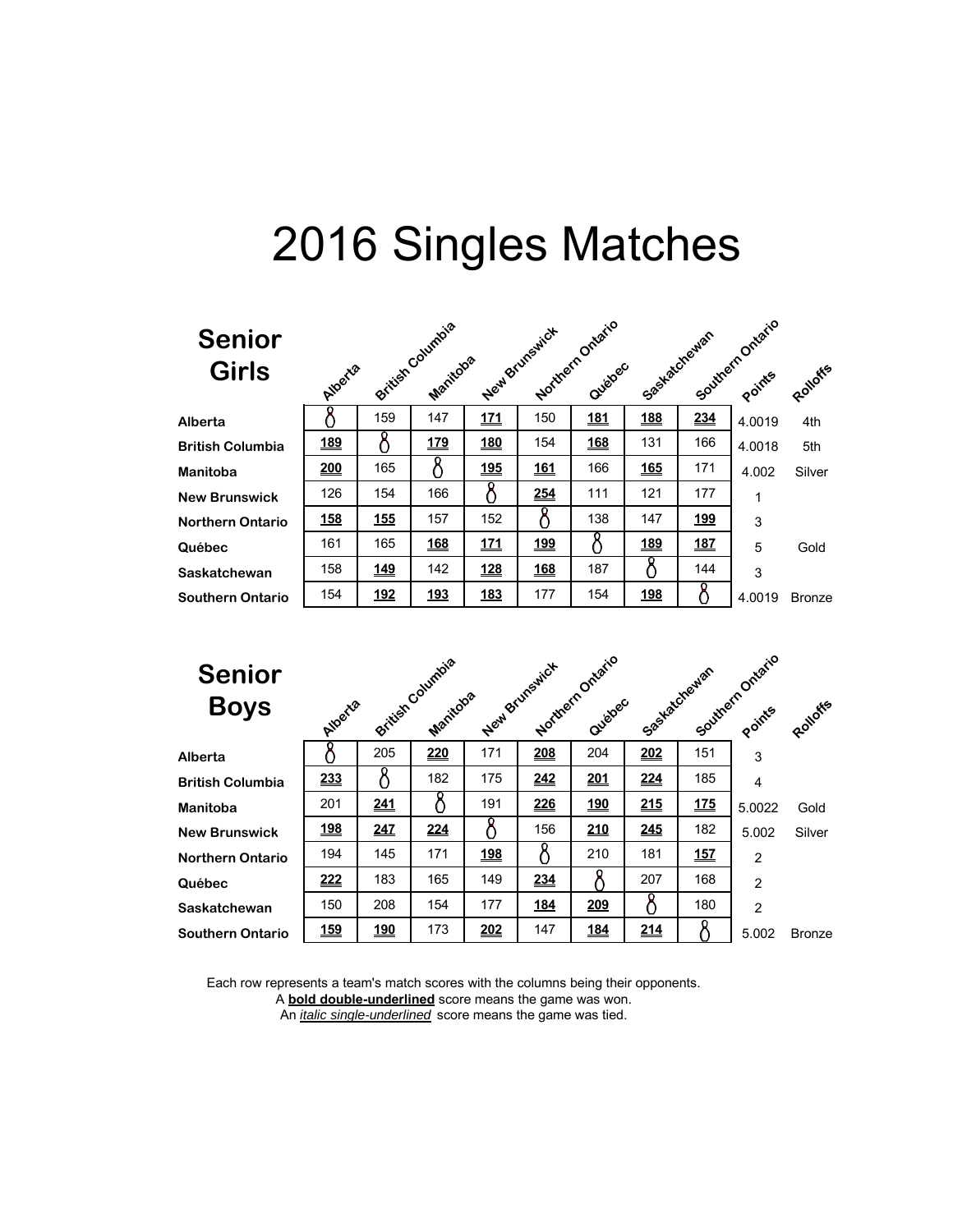### **Medal Winners - - - Team All Events**

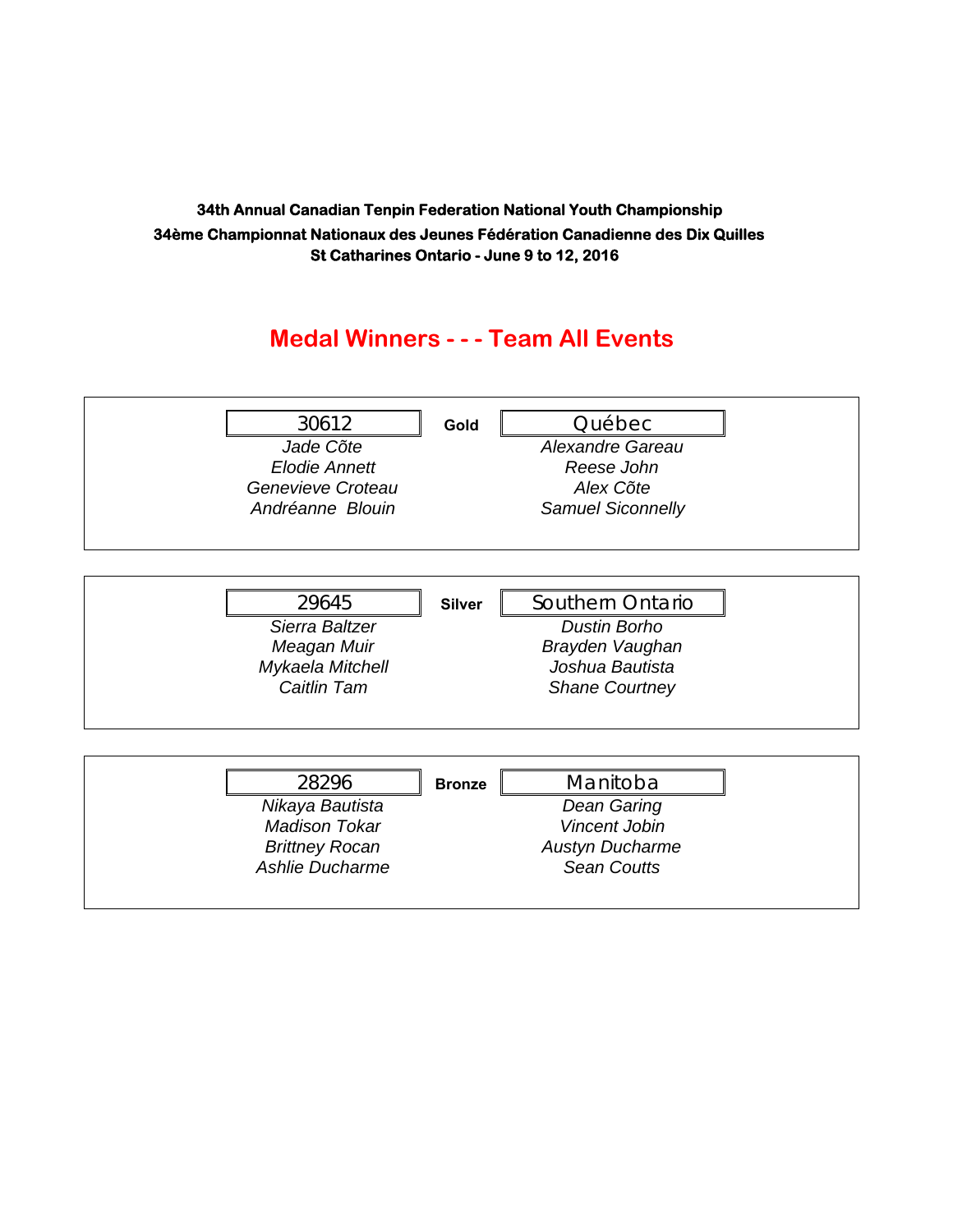

## **Team All-Event Records 2016 Canadian Youth Championships**

#### **Team Game**

Mykaela Mitchell Caitlin Tam

**10,538 SO Southern Ontario Girls** Sierra Baltzer **Team Event** Meagan Muir **NEW RECORD!!!** 

**Boys** Dustin Borho Brayden Vaughan Joshua Bautista Shane Courtney

#### **Team Series**

**30,612 QB Québec Girls** Jade Cõte Elodie Annett Genevieve Croteau Andréanne Blouin **Boys** Alexandre Gareau Reese John

Alex Cõte Samuel Siconnelly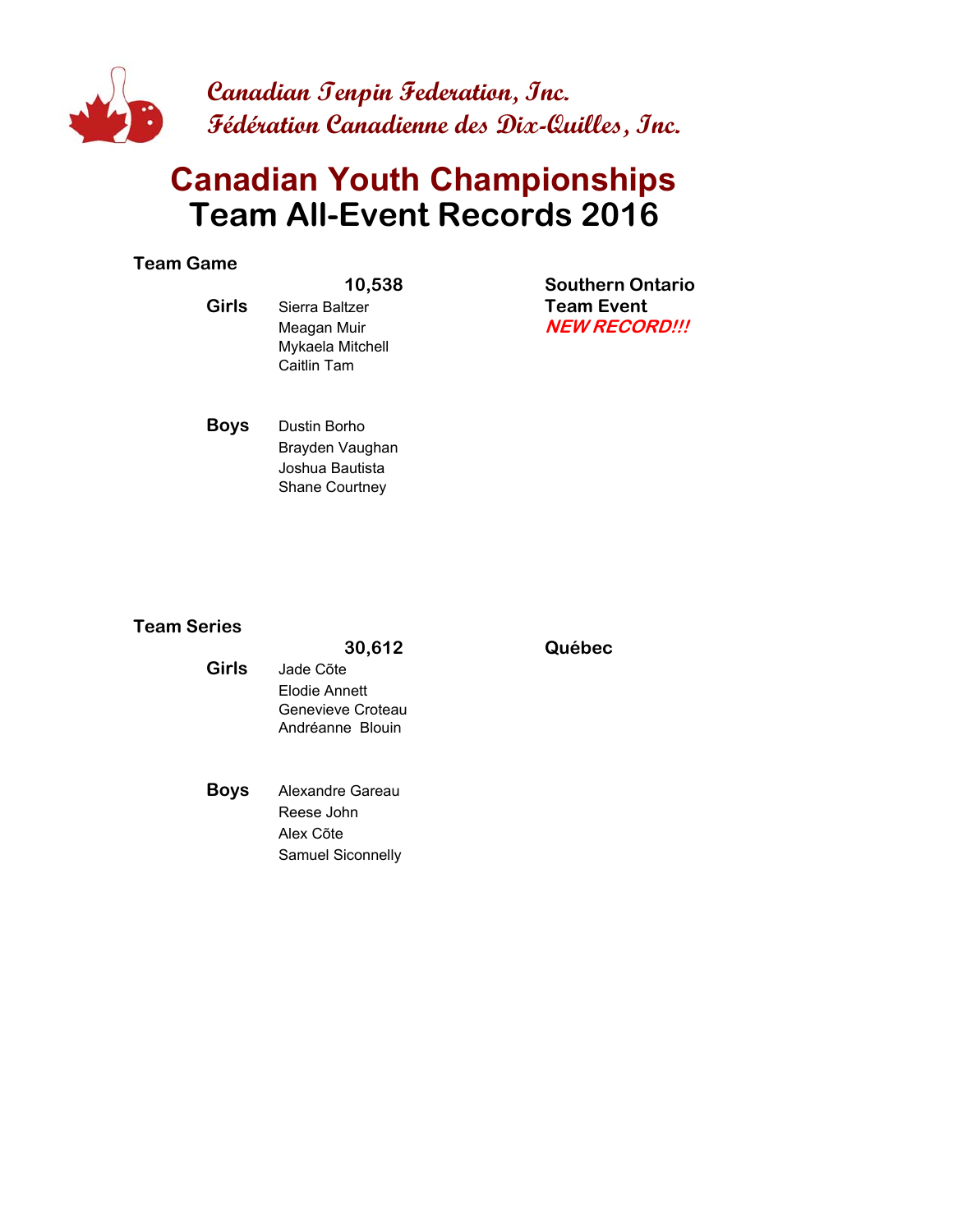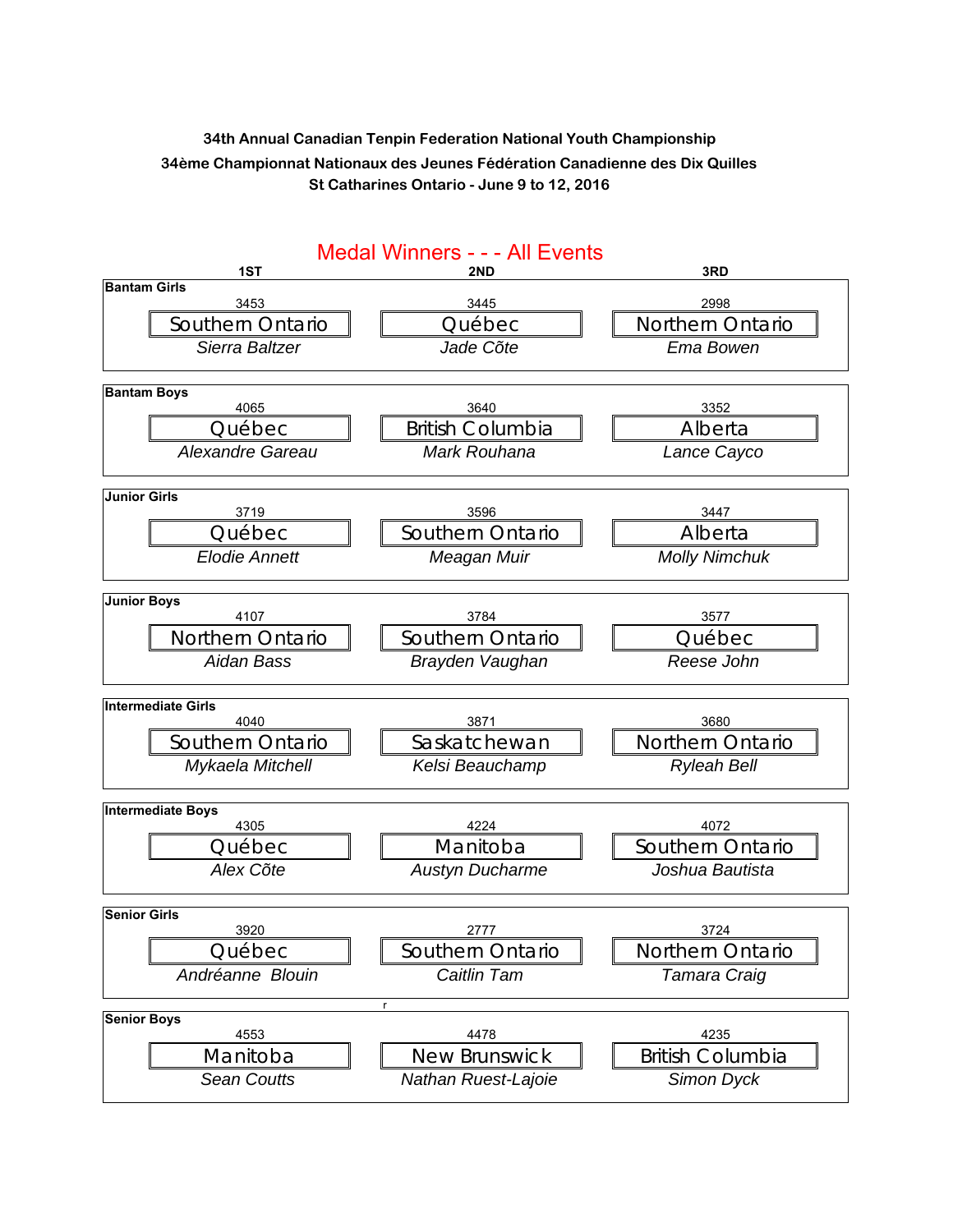

# **All Events Records 2016 Canadian Youth Championships**

### **Average (18 games prior to 2003, 21 games for 2003 and after)**

| <b>Bantam Girl</b> 164.4 Sierra Baltzer  |                                          | Southern Ontario |
|------------------------------------------|------------------------------------------|------------------|
|                                          | <b>Bantam Boy</b> 193.6 Alexandre Gareau | Québec           |
|                                          |                                          |                  |
|                                          | Junior Girl 177.1 Elodie Annett          | Québec           |
| <b>Junior Boy</b> 195.6 Aidan Bass       |                                          | Northern Ontario |
|                                          |                                          |                  |
| Intermediate Girl 192.4 Mykaela Mitchell |                                          | Southern Ontario |
| Intermediate Boy 205.0 Alex Cõte         |                                          | Québec           |
|                                          |                                          |                  |
|                                          | Senior Girl 186.7 Andréanne Blouin       | Québec           |
| <b>Senior Boy</b> 216.8 Sean Coutts      |                                          | Manitoba         |

#### **Top Tournament Averages by Division**

| <b>Bantam Girl</b><br><b>Bantam Boy</b> | Overall average<br>Overall average | 141.9<br>152.6 | <b>Total Pins</b><br>23,844<br>25,631 |
|-----------------------------------------|------------------------------------|----------------|---------------------------------------|
| <b>Junior Girl</b>                      | Overall average                    | 153.5          | 25,788                                |
| <b>Junior Boy</b>                       | Overall average                    | 170.4          | 28,623                                |
| <b>Intermediate Girl</b>                | Overall average                    | 174.8          | 29,374                                |
| Intermediate Boy                        | Overall average                    | 183.1          | 30,754                                |
| <b>Senior Girl</b>                      | Overall average                    | 174.8          | 29,371                                |
| <b>Senior Boy</b>                       | Overall average                    | 197.4          | 33,163                                |
| <b>All Girls</b>                        | Overall average                    | 161.3          | 108,377                               |
| <b>All Boys</b>                         | Overall average                    | 175.8          | 118,171                               |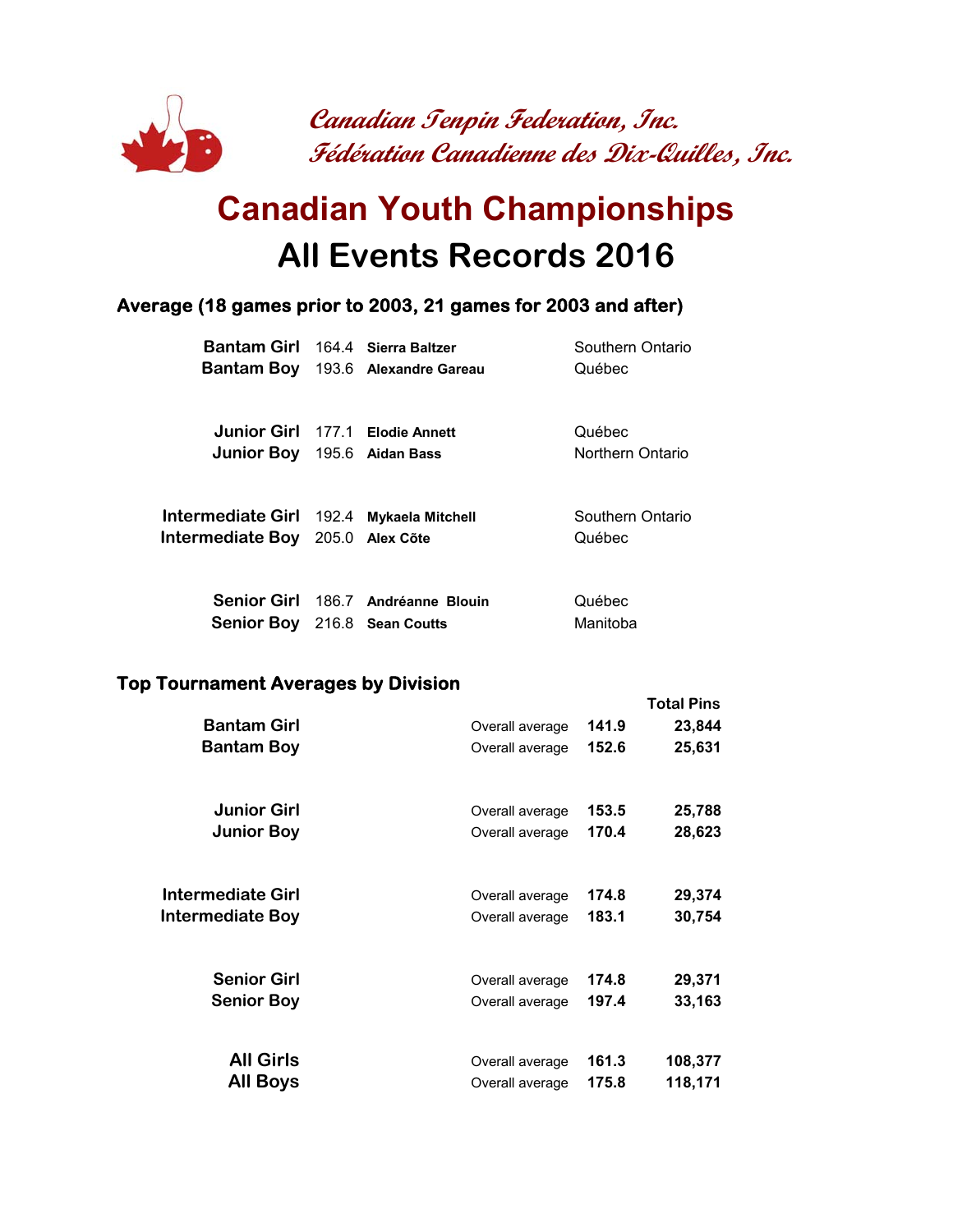| Tournament Statistics                | Pinfall | Games | Average |
|--------------------------------------|---------|-------|---------|
| <b>Team Alberta</b>                  | 27,650  | 168   | 164.58  |
| <b>Team British Columbia</b>         | 28,038  | 168   | 166.89  |
| <b>Team Manitoba</b>                 | 28,296  | 168   | 168.43  |
| <b>Team New Brunswick</b>            | 27,295  | 168   | 162.47  |
| <b>Team Northern Ontario</b>         | 28,136  | 168   | 167.48  |
| <b>Team Québec</b>                   | 30,612  | 168   | 182.21  |
| Team Saskatchewan                    | 26,876  | 168   | 159.98  |
| <b>Team Southern Ontario</b>         | 29,645  | 168   | 176.46  |
| <b>Team Event Pinfall/Average</b>    | 77,964  | 448   | 174.03  |
| <b>Doubles Event Pinfall/Average</b> | 75,226  | 448   | 167.92  |
| <b>Singles Event Pinfall/Average</b> | 73,358  | 448   | 163.75  |
| <b>Bantam division pinfall</b>       | 49,475  | 336   | 147.25  |
| <b>Junior division pinfall</b>       | 54,411  | 336   | 161.94  |
| Intermediate division pinfall        | 60,128  | 336   | 178.95  |
| <b>Senior division pinfall</b>       | 62,534  | 336   | 186.11  |
| <b>Tournament Total (Boys)</b>       | 118171  | 672   | 175.85  |
| <b>Tournament Total (Girls)</b>      | 108377  | 672   | 161.28  |
| <b>Tournament Overall</b>            | 226,548 | 1344  | 168.56  |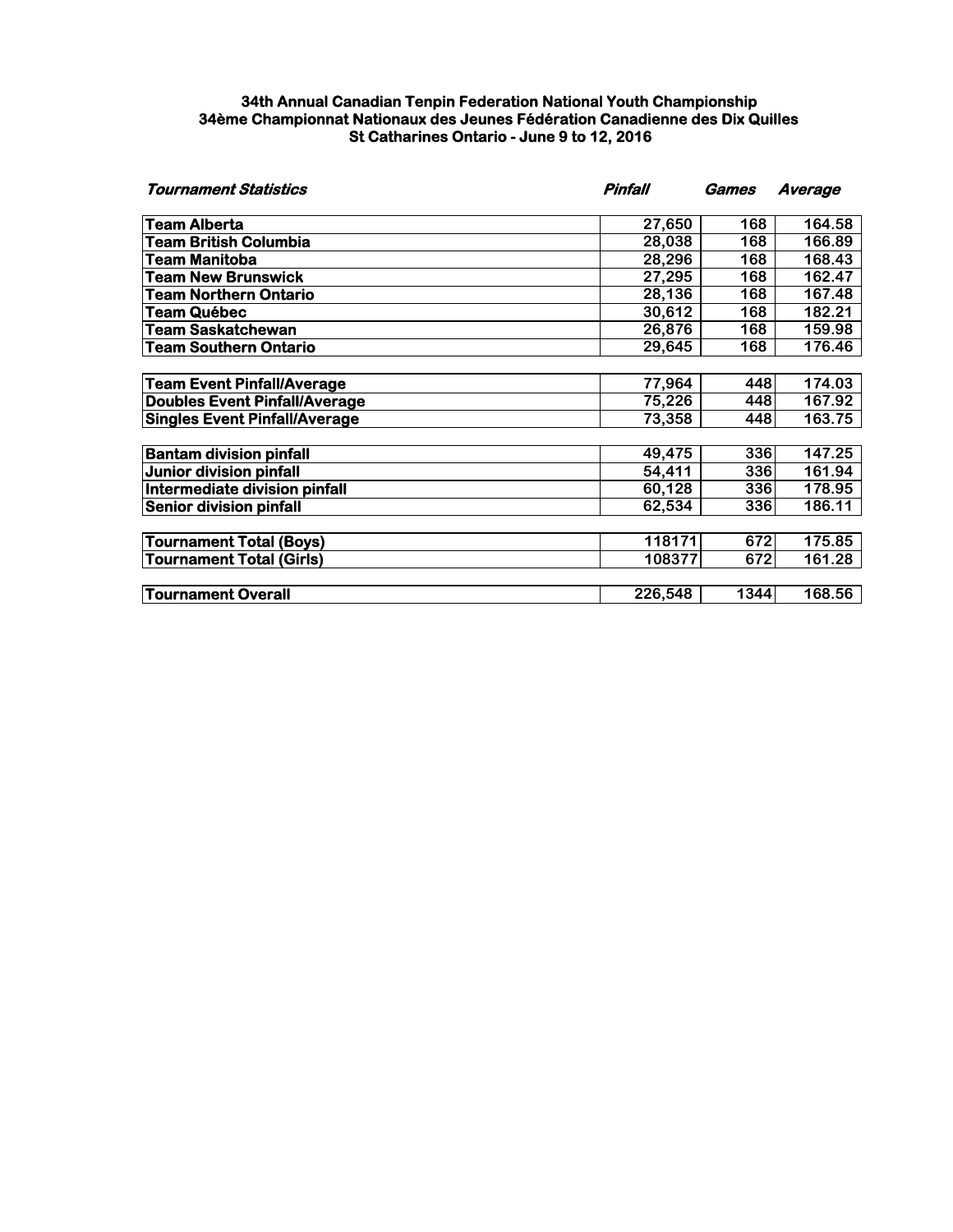

## **Historical Event Averages**

|      |                         |                         | #     | #       | Overall |
|------|-------------------------|-------------------------|-------|---------|---------|
| Year | <b>City</b>             | <b>Host Province</b>    | games | bowlers | Average |
| 1983 | Winnipeg                | Manitoba                | 12    | 36      | 157.00  |
| 1984 | Vancouver               | <b>British Columbia</b> | 12    | 36      | 160.10  |
| 1985 | <b>Montreal</b>         | Québec                  | 18    | 42      | 156.10  |
| 1986 | Edmonton                | Alberta                 | 18    | 42      | 158.10  |
| 1987 | Regina                  | Saskatchewan            | 18    | 42      | 165.70  |
| 1988 | <b>Thunder Bay</b>      | <b>Northern Ontario</b> | 18    | 56      | 167.70  |
| 1989 | Winnipeg                | Manitoba                | 18    | 56      | 160.90  |
| 1990 | Kingston                | <b>Southern Ontario</b> | 18    | 56      | 166.80  |
| 1991 | Victoria                | <b>British Columbia</b> | 18    | 56      | 166.30  |
| 1992 | Montreal                | Québec                  | 18    | 56      | 168.90  |
| 1993 | Edmonton                | Alberta                 | 18    | 56      | 171.20  |
| 1994 | <b>Sault Ste. Marie</b> | <b>Northern Ontario</b> | 18    | 56      | 175.80  |
| 1995 | Regina                  | Saskatchewan            | 18    | 56      | 166.40  |
| 1996 | Winnipeg                | Manitoba                | 18    | 55      | 170.10  |
| 1997 | Windsor                 | <b>Southern Ontario</b> | 18    | 56      | 176.31  |
| 1998 | <b>Burnaby</b>          | <b>British Columbia</b> | 18    | 56      | 175.00  |
| 1999 | <b>Quebec City</b>      | Québec                  | 18    | 56      | 183.00  |
| 2000 | Lethbridge              | Alberta                 | 18    | 56      | 176.30  |
| 2001 | <b>Thunder Bay</b>      | <b>Northern Ontario</b> | 18    | 56      | 173.80  |
| 2002 | Winnipeg                | Manitoba                | 18    | 56      | 169.96  |
| 2003 | Sault Ste. Marie        | <b>Northern Ontario</b> | 21    | 64      | 169.38  |
| 2004 | <b>St. Catharines</b>   | <b>Southern Ontario</b> | 21    | 64      | 165.32  |
| 2005 | Victoria                | <b>British Columbia</b> | 21    | 64      | 174.52  |
| 2006 | Laval                   | Québec                  | 21    | 64      | 184.64  |
| 2007 | Edmonton                | Alberta                 | 21    | 64      | 173.86  |
| 2008 | Sault Ste. Marie        | <b>Northern Ontario</b> | 21    | 64      | 167.30  |
| 2009 | Winnipeg                | Manitoba                | 21    | 64      | 176.44  |
| 2010 | St. Catharines          | <b>Southern Ontario</b> | 21    | 64      | 167.61  |
| 2011 | Vancouver               | <b>British Columbia</b> | 21    | 64      | 175.75  |
| 2012 | <b>Quebec City</b>      | Québec                  | 21    | 64      | 174.19  |
| 2013 | Calgary                 | Alberta                 | 21    | 64      | 165.27  |
| 2014 | Sault Ste. Marie        | Ontario                 | 21    | 64      | 159.97  |
| 2015 | Winnipeg                | Manitoba                | 21    | 64      | 165.82  |
| 2016 | St. Catharines          | Ontario                 | 21    | 64      | 168.56  |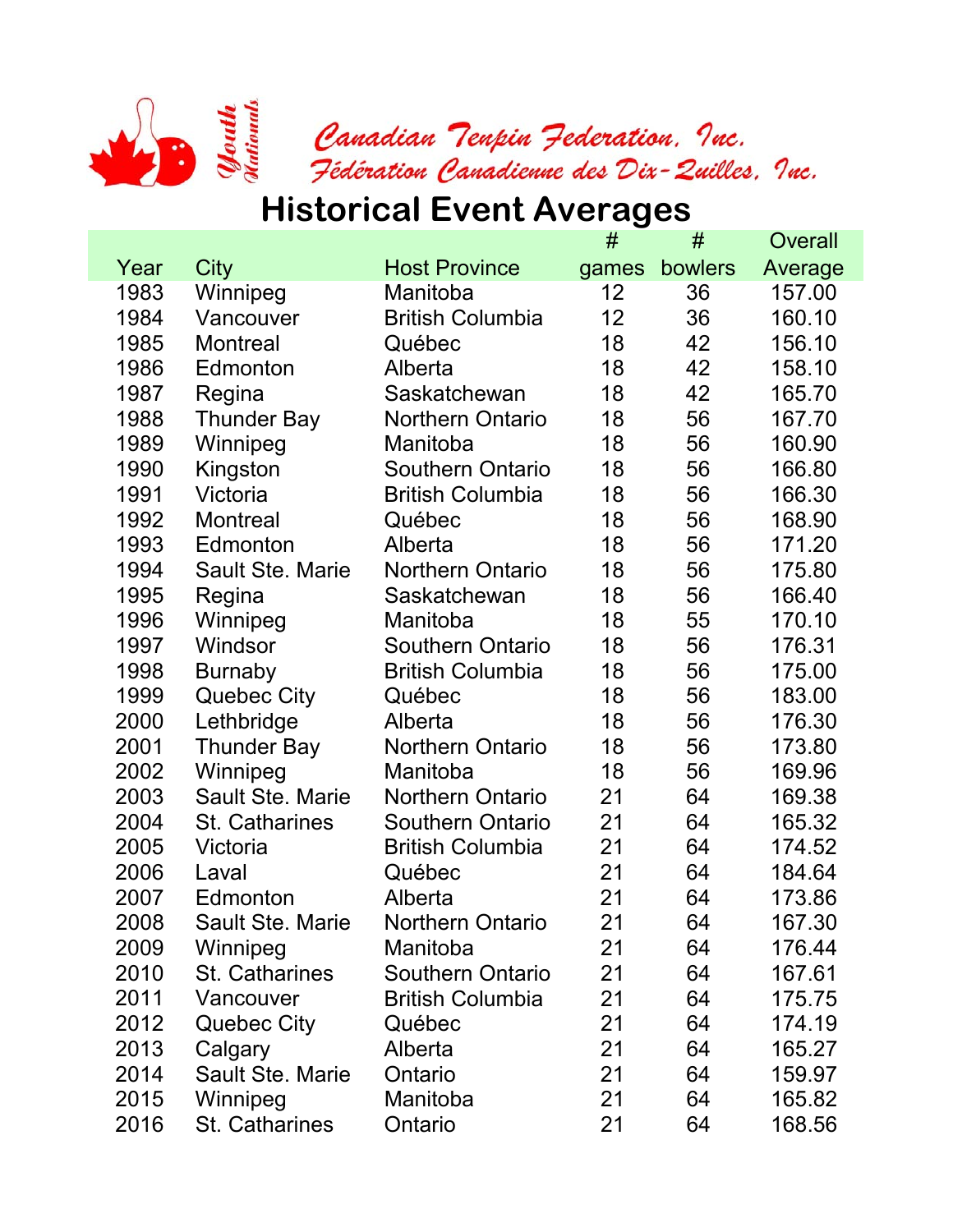

# Ivan Nelson Memorial Sportsmanship Award

 *Manitoba* **Sean Coutts** Senior Boy

## Chris Tucker Memorial Sportsmanship Award

 *New Brunswick* **Marika Robert** Intermediate Girl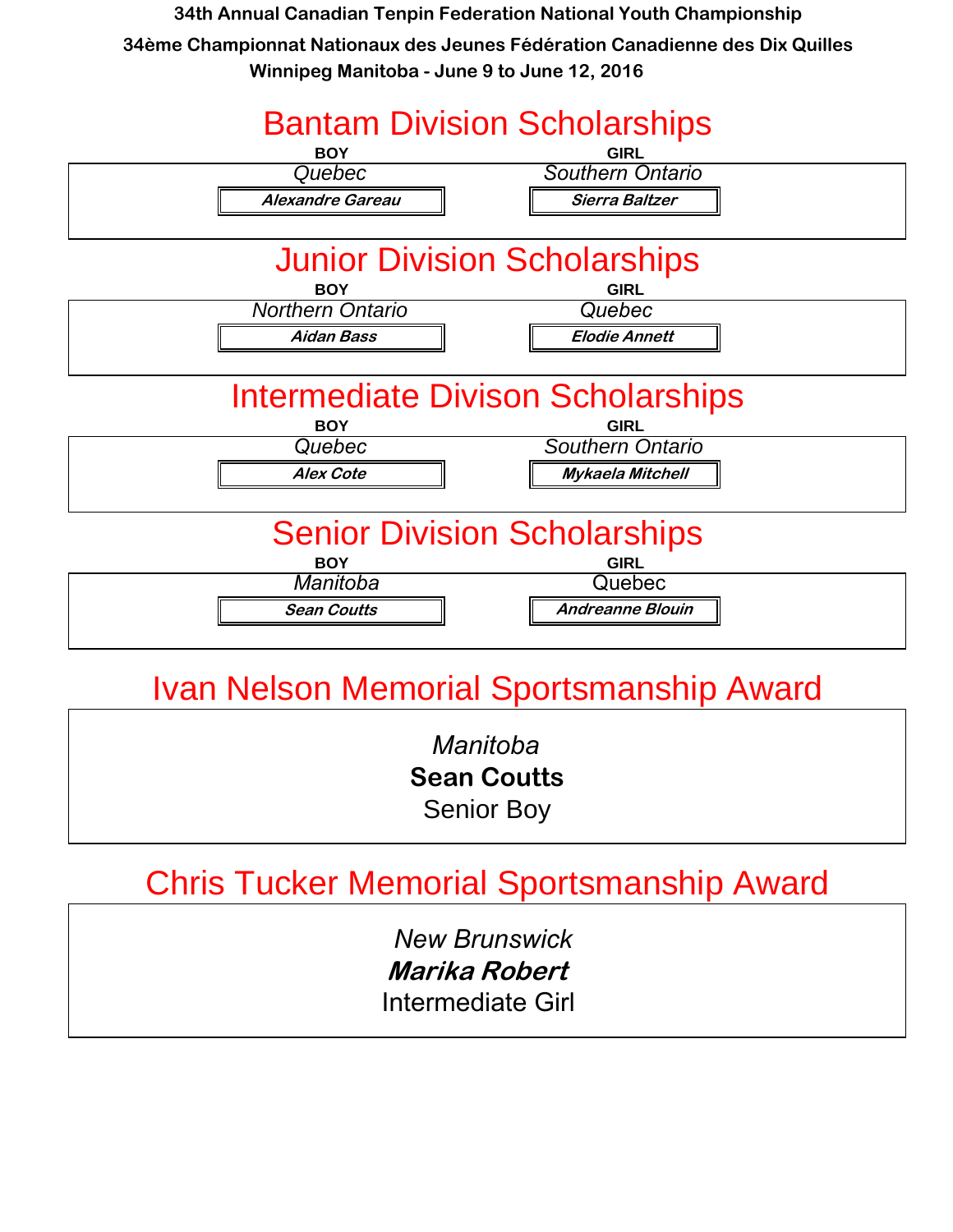|                      | Team Alberta            |     |                |     |                         |     |                            |     |       |                      |             |
|----------------------|-------------------------|-----|----------------|-----|-------------------------|-----|----------------------------|-----|-------|----------------------|-------------|
|                      |                         | 1   | $\overline{2}$ | 3   | $\overline{\mathbf{4}}$ | 5   | 6                          | 7   |       | <b>Total Average</b> | <b>Ties</b> |
| Girls                | <b>Lillian Colborne</b> | 119 | 133            | 122 | 164                     | 114 | 161                        | 114 | 927   | 132.4                | 0           |
| Team                 | <b>Molly Nimchuk</b>    | 130 | 189            | 171 | 163                     | 134 | 195                        | 185 | 1167  | 166.7                | $\pmb{0}$   |
|                      | Kaytlynn Insko          | 198 | 191            | 191 | 189                     | 211 | 236                        | 202 | 1418  | 202.6                | $\pmb{0}$   |
|                      | <b>Gemma Oxley</b>      | 165 | 189            | 168 | 185                     | 179 | 175                        | 181 | 1242  | 177.4                | $\pmb{0}$   |
|                      | <b>TOTAL</b>            | 612 | 702            | 652 | 701                     | 638 | 767                        | 682 | 4754  | 169.8                | 0           |
| <b>Boys</b>          | <b>Lance Cayco</b>      | 122 | 151            | 129 | 158                     | 154 | 212                        | 202 | 1128  | 161.1                | 0           |
| Team                 | <b>Jarrod Henderson</b> | 174 | 158            | 124 | 163                     | 148 | 134                        | 211 | 1112  | 158.9                | $\pmb{0}$   |
|                      | <b>Nathan Taylor</b>    | 176 | 225            | 151 | 183                     | 217 | 155                        | 169 | 1276  | 182.3                | $\pmb{0}$   |
|                      | <b>Sean Scofield</b>    | 212 | 182            | 227 | 167                     | 193 | 165                        | 178 | 1324  | 189.1                | 0           |
|                      | <b>TOTAL</b>            | 684 | 716            | 631 | 671                     | 712 | 666                        | 760 | 4840  | 172.9                | 0           |
| Bantam               | <b>Lillian Colborne</b> | 151 | 115            | 131 | 146                     | 101 | 139                        | 151 | 934   | 133.4                | 123         |
| <b>Doubles</b>       | <b>Lance Cayco</b>      | 126 | 144            | 169 | 194                     | 130 | 226                        | 146 | 1135  | 162.1                | 180         |
|                      | <b>TOTAL</b>            | 277 | 259            | 300 | 340                     | 231 | 365                        | 297 | 2069  | 147.8                | 303         |
| Junior               | <b>Molly Nimchuk</b>    | 181 | 174            | 168 | 145                     | 178 | 178                        | 154 | 1178  | 168.3                | 0           |
| <b>Doubles</b>       | <b>Jarrod Henderson</b> | 177 | 108            | 170 | 130                     | 182 | 181                        | 152 | 1100  | 157.1                | 0           |
|                      | <b>TOTAL</b>            | 358 | 282            | 338 | 275                     | 360 | 359                        | 306 | 2278  | 162.7                | 0           |
| Intermediate         | Kaytlynn Insko          | 195 | 144            | 168 | 209                     | 151 | 125                        | 143 | 1135  | 162.1                | 0           |
| <b>Doubles</b>       | <b>Nathan Taylor</b>    | 144 | 174            | 179 | 202                     | 147 | 165                        | 137 | 1148  | 164.0                | 0           |
|                      | <b>TOTAL</b>            | 339 | 318            | 347 | 411                     | 298 | 290                        | 280 | 2283  | 163.1                | 0           |
| Senior               | <b>Gemma Oxley</b>      | 165 | 216            | 188 | 176                     | 173 | 149                        | 183 | 1250  | 178.6                | 0           |
| <b>Doubles</b>       | <b>Sean Scofield</b>    | 188 | 152            | 218 | 184                     | 161 | 170                        | 183 | 1256  | 179.4                | 0           |
|                      | <b>TOTAL</b>            | 353 | 368            | 406 | 360                     | 334 | 319                        | 366 | 2506  | 179.0                | $\bf{0}$    |
| <b>Girls Singles</b> |                         |     |                |     |                         |     |                            |     |       |                      |             |
| <b>Bantam</b>        | <b>Lillian Colborne</b> | 163 | 126            | 129 | 114                     | 173 | 84                         | 154 | 943   | 134.7                | 0           |
| Junior               | <b>Molly Nimchuk</b>    | 146 | 169            | 124 | 160                     | 193 | 144                        | 166 | 1102  | 157.4                | 0           |
| Intermediate         | Kaytlynn Insko          | 165 | 106            | 161 | 144                     | 147 | 116                        | 146 | 985   | 140.7                | 0           |
| <b>Senior</b>        | <b>Gemma Oxley</b>      | 234 | 159            | 171 | 150                     | 181 | 147                        | 188 | 1230  | 175.7                | 192         |
| <b>Boys Singles</b>  |                         |     |                |     |                         |     |                            |     |       |                      |             |
| <b>Bantam</b>        | <b>Lance Cayco</b>      | 129 | 120            | 153 | 171                     | 147 | 198                        | 171 | 1089  | 155.6                | 0           |
| Junior               | <b>Jarrod Henderson</b> | 184 | 136            | 160 | 118                     | 170 | 200                        | 170 | 1138  | 162.6                | $\pmb{0}$   |
| Intermediate         | <b>Nathan Taylor</b>    | 115 | 144            | 199 | 140                     | 203 | 145                        | 126 | 1072  | 153.1                | $\pmb{0}$   |
| <b>Senior</b>        | <b>Sean Scofield</b>    | 151 | 205            | 171 | 208                     | 204 | 220                        | 202 | 1361  | 194.4                | 0           |
|                      |                         |     |                |     |                         |     | Team Alberta total pinfall |     | 27650 |                      | 495         |

| Team Alberta total pinfall      | 27650 |       |  |
|---------------------------------|-------|-------|--|
| Team Alberta total games        | 168   |       |  |
| Team Alberta tournament average |       | 164.6 |  |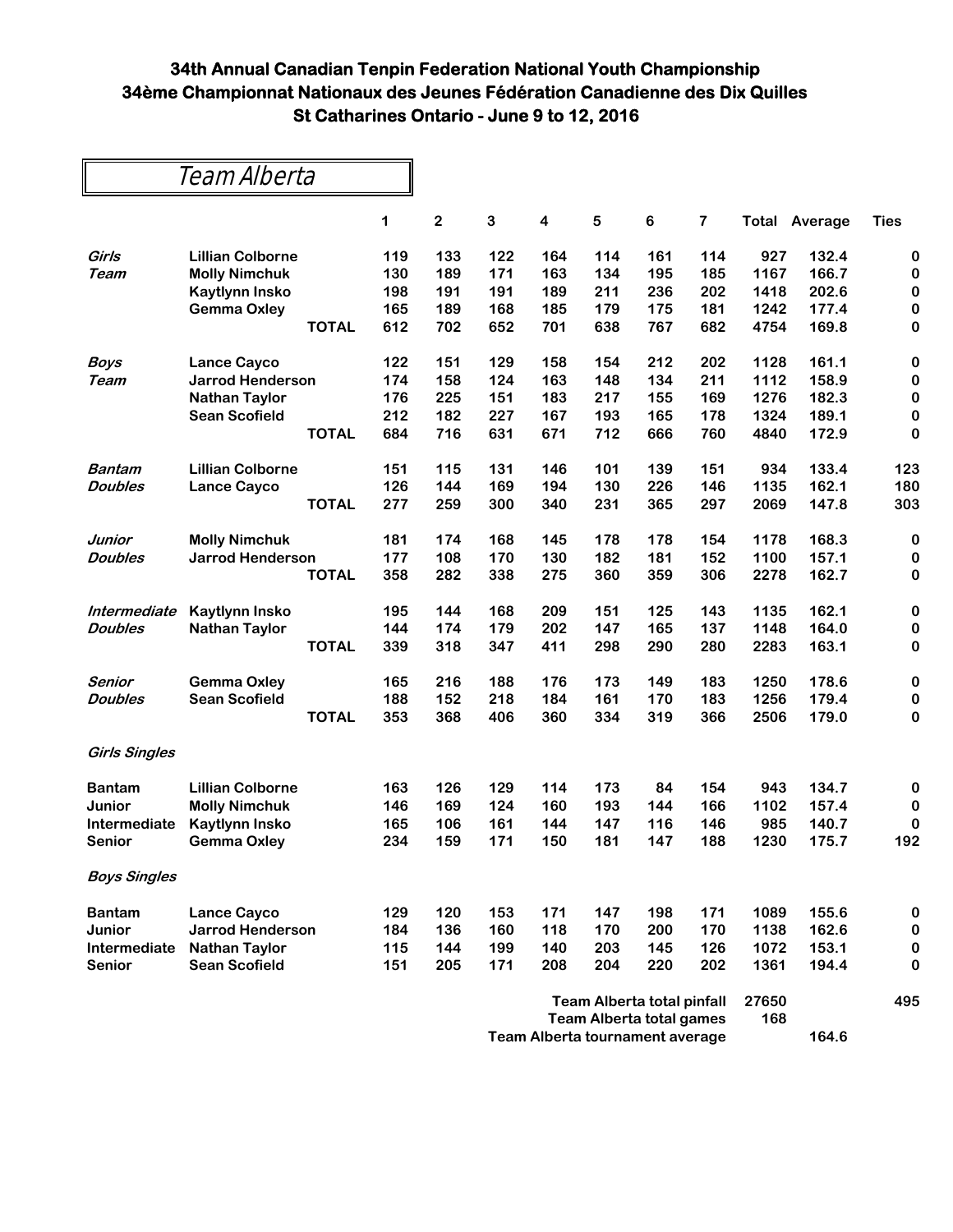| Team British Columbia |  |
|-----------------------|--|
|-----------------------|--|

|                      |                          |              | 1   | $\mathbf 2$ | 3                                        | 4                                        | 5   | 6   | 7   |       | <b>Total Average</b> | <b>Ties</b> |
|----------------------|--------------------------|--------------|-----|-------------|------------------------------------------|------------------------------------------|-----|-----|-----|-------|----------------------|-------------|
| Girls                | <b>Destiny Petrovich</b> |              | 110 | 135         | 106                                      | 157                                      | 143 | 93  | 100 | 844   | 120.6                | $\bf{0}$    |
| Team                 | Amy Buchanan             |              | 136 | 126         | 167                                      | 154                                      | 150 | 148 | 165 | 1046  | 149.4                | $\bf{0}$    |
|                      | <b>Amanda Tang</b>       |              | 197 | 169         | 169                                      | 197                                      | 123 | 150 | 202 | 1207  | 172.4                | 0           |
|                      | <b>Candice Choi</b>      |              | 189 | 177         | 169                                      | 140                                      | 191 | 187 | 171 | 1224  | 174.9                | 0           |
|                      |                          | <b>TOTAL</b> | 632 | 607         | 611                                      | 648                                      | 607 | 578 | 638 | 4321  | 154.3                | $\bf{0}$    |
| Boys                 | <b>Mark Rouhana</b>      |              | 193 | 159         | 193                                      | 137                                      | 155 | 126 | 167 | 1130  | 161.4                | 0           |
| Team                 | <b>Kyle Palacios</b>     |              | 144 | 118         | 159                                      | 194                                      | 155 | 151 | 171 | 1092  | 156.0                | $\pmb{0}$   |
|                      | <b>Nathan Nerona</b>     |              | 163 | 141         | 187                                      | 190                                      | 199 | 176 | 208 | 1264  | 180.6                | $\pmb{0}$   |
|                      | <b>Simon Dyck</b>        |              | 234 | 169         | 168                                      | 247                                      | 214 | 183 | 235 | 1450  | 207.1                | $\pmb{0}$   |
|                      |                          | <b>TOTAL</b> | 734 | 587         | 707                                      | 768                                      | 723 | 636 | 781 | 4936  | 176.3                | $\bf{0}$    |
| <b>Bantam</b>        | <b>Destiny Petrovich</b> |              | 111 | 112         | 159                                      | 149                                      | 114 | 120 | 151 | 916   | 130.9                | 105         |
| <b>Doubles</b>       | <b>Mark Rouhana</b>      |              | 183 | 198         | 169                                      | 242                                      | 147 | 180 | 157 | 1276  | 182.3                | 163         |
|                      |                          | <b>TOTAL</b> | 294 | 310         | 328                                      | 391                                      | 261 | 300 | 308 | 2192  | 156.6                | 268         |
| Junior               | Amy Buchanan             |              | 159 | 154         | 115                                      | 112                                      | 125 | 130 | 95  | 890   | 127.1                | 0           |
| <b>Doubles</b>       | <b>Kyle Palacios</b>     |              | 186 | 184         | 165                                      | 191                                      | 130 | 155 | 198 | 1209  | 172.7                | $\bf{0}$    |
|                      |                          | <b>TOTAL</b> | 345 | 338         | 280                                      | 303                                      | 255 | 285 | 293 | 2099  | 149.9                | $\pmb{0}$   |
| Intermediate         | <b>Amanda Tang</b>       |              | 148 | 156         | 187                                      | 181                                      | 149 | 159 | 169 | 1149  | 164.1                | $\pmb{0}$   |
| <b>Doubles</b>       | <b>Nathan Nerona</b>     |              | 172 | 158         | 211                                      | 225                                      | 167 | 210 | 199 | 1342  | 191.7                | 0           |
|                      |                          | <b>TOTAL</b> | 320 | 314         | 398                                      | 406                                      | 316 | 369 | 368 | 2491  | 177.9                | 0           |
| Senior               | <b>Candice Choi</b>      |              | 177 | 143         | 174                                      | 155                                      | 178 | 138 | 181 | 1146  | 163.7                | 192         |
| <b>Doubles</b>       | <b>Simon Dyck</b>        |              | 226 | 235         | 125                                      | 180                                      | 180 | 209 | 188 | 1343  | 191.9                | 170         |
|                      |                          | <b>TOTAL</b> | 403 | 378         | 299                                      | 335                                      | 358 | 347 | 369 | 2489  | 177.8                | 362         |
| <b>Girls Singles</b> |                          |              |     |             |                                          |                                          |     |     |     |       |                      |             |
| <b>Bantam</b>        | <b>Destiny Petrovich</b> |              | 108 | 112         | 113                                      | 143                                      | 97  | 126 | 136 | 835   | 119.3                | 0           |
| Junior               | Amy Buchanan             |              | 124 | 133         | 144                                      | 150                                      | 150 | 136 | 130 | 967   | 138.1                | 0           |
| Intermediate         | <b>Amanda Tang</b>       |              | 178 | 157         | 174                                      | 163                                      | 151 | 181 | 255 | 1259  | 179.9                | 149         |
| Senior               | <b>Candice Choi</b>      |              | 154 | 189         | 131                                      | 179                                      | 166 | 168 | 180 | 1167  | 166.7                | 179         |
| <b>Boys Singles</b>  |                          |              |     |             |                                          |                                          |     |     |     |       |                      |             |
| Bantam               | <b>Mark Rouhana</b>      |              | 163 | 222         | 184                                      | 164                                      | 157 | 169 | 175 | 1234  | 176.3                | U           |
| <b>Junior</b>        | <b>Kyle Palacios</b>     |              | 154 | 200         | 171                                      | 184                                      | 167 | 177 | 106 | 1159  | 165.6                | 0           |
| Intermediate         | <b>Nathan Nerona</b>     |              | 202 | 232         | 162                                      | 230                                      | 226 | 175 | 220 | 1447  | 206.7                | 181         |
| <b>Senior</b>        | <b>Simon Dyck</b>        |              | 242 | 233         | 224                                      | 182                                      | 185 | 201 | 175 | 1442  | 206.0                | 0           |
|                      |                          |              |     |             |                                          | Team British Columbia total pinfall      |     |     |     | 28038 |                      | 1139        |
|                      |                          |              |     |             |                                          | <b>Team British Columbia total games</b> |     |     |     | 168   |                      |             |
|                      |                          |              |     |             | Team British Columbia tournament average |                                          |     |     |     |       | 166.9                |             |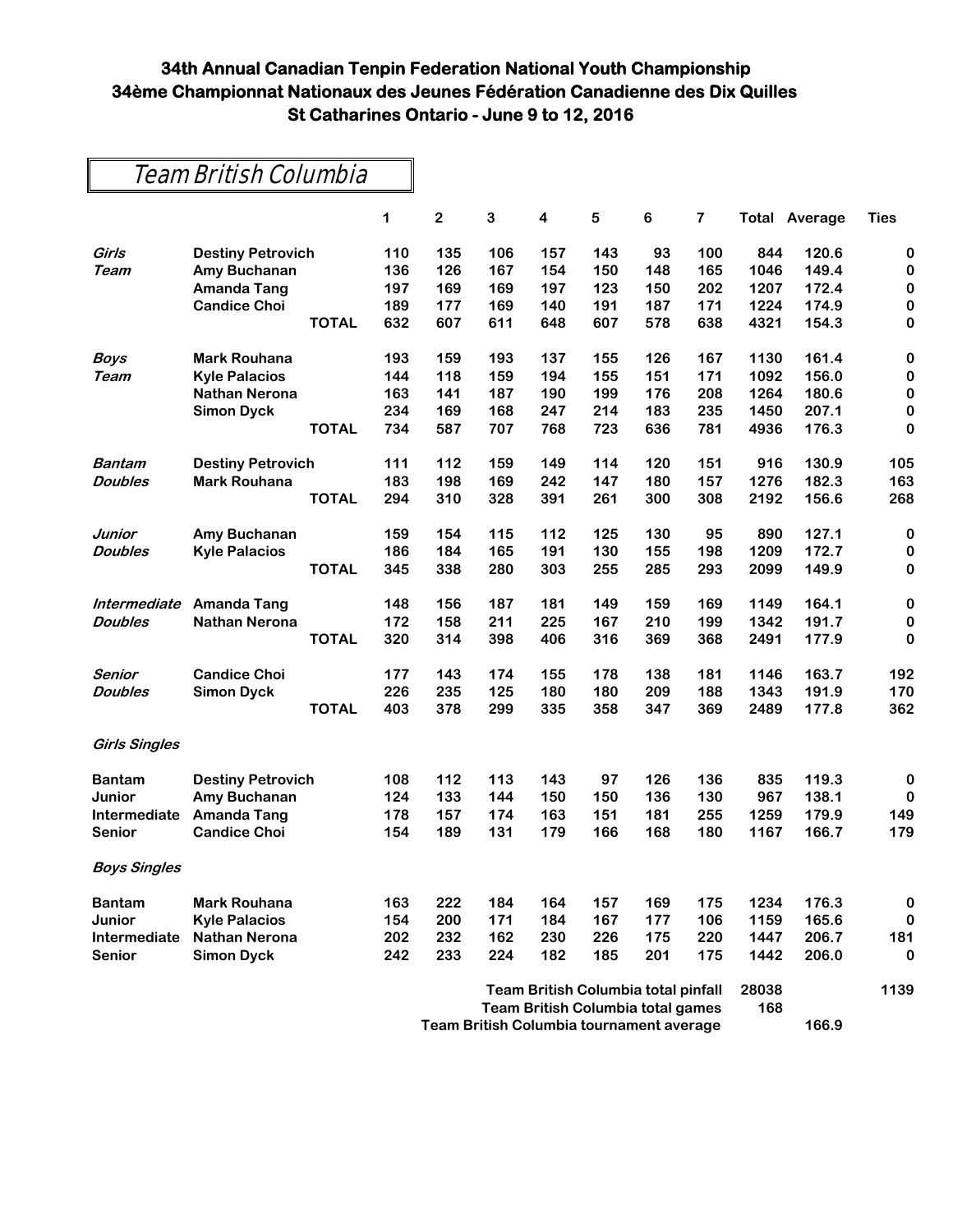| Team Manitoba |  |  |  |
|---------------|--|--|--|
|               |  |  |  |

|                      |                        |              | 1   | $\mathbf 2$ | 3   | 4   | 5   | 6   | $\overline{\mathbf{7}}$ | Total | Average | <b>Ties</b> |
|----------------------|------------------------|--------------|-----|-------------|-----|-----|-----|-----|-------------------------|-------|---------|-------------|
| Girls                | Nikaya Bautista        |              | 101 | 148         | 128 | 139 | 169 | 149 | 138                     | 972   | 138.9   | $\pmb{0}$   |
| Team                 | <b>Madison Tokar</b>   |              | 162 | 141         | 157 | 137 | 125 | 181 | 153                     | 1056  | 150.9   | $\pmb{0}$   |
|                      | <b>Brittney Rocan</b>  |              | 149 | 162         | 128 | 225 | 202 | 225 | 179                     | 1270  | 181.4   | $\bf{0}$    |
|                      | <b>Ashlie Ducharme</b> |              | 156 | 175         | 190 | 213 | 153 | 164 | 174                     | 1225  | 175.0   | 0           |
|                      |                        | <b>TOTAL</b> | 568 | 626         | 603 | 714 | 649 | 719 | 644                     | 4523  | 161.5   | $\bf{0}$    |
| <b>Boys</b>          | <b>Dean Garing</b>     |              | 161 | 137         | 118 | 164 | 138 | 129 | 110                     | 957   | 136.7   | 132         |
| Team                 | <b>Vincent Jobin</b>   |              | 202 | 192         | 144 | 171 | 205 | 159 | 190                     | 1263  | 180.4   | 193         |
|                      | <b>Austyn Ducharme</b> |              | 182 | 221         | 209 | 225 | 215 | 236 | 182                     | 1470  | 210.0   | 242         |
|                      | <b>Sean Coutts</b>     |              | 256 | 193         | 210 | 257 | 235 | 207 | 207                     | 1565  | 223.6   | 196         |
|                      |                        | <b>TOTAL</b> | 801 | 743         | 681 | 817 | 793 | 731 | 689                     | 5255  | 187.7   | 763         |
| <b>Bantam</b>        | Nikaya Bautista        |              | 145 | 139         | 138 | 147 | 152 | 110 | 171                     | 1002  | 143.1   | $\bf{0}$    |
| <b>Doubles</b>       | <b>Dean Garing</b>     |              | 126 | 124         | 111 | 112 | 116 | 157 | 147                     | 893   | 127.6   | $\bf{0}$    |
|                      |                        | <b>TOTAL</b> | 271 | 263         | 249 | 259 | 268 | 267 | 318                     | 1895  | 135.4   | $\bf{0}$    |
| Junior               | <b>Madison Tokar</b>   |              | 138 | 188         | 146 | 153 | 135 | 151 | 153                     | 1064  | 152.0   | $\mathbf 0$ |
| <b>Doubles</b>       | <b>Vincent Jobin</b>   |              | 185 | 150         | 174 | 124 | 183 | 160 | 130                     | 1106  | 158.0   | $\bf{0}$    |
|                      |                        | <b>TOTAL</b> | 323 | 338         | 320 | 277 | 318 | 311 | 283                     | 2170  | 155.0   | $\bf{0}$    |
| Intermediate         | <b>Brittney Rocan</b>  |              | 180 | 140         | 175 | 118 | 179 | 183 | 175                     | 1150  | 164.3   | 181         |
| <b>Doubles</b>       | <b>Austyn Ducharme</b> |              | 178 | 222         | 183 | 169 | 212 | 204 | 219                     | 1387  | 198.1   | 209         |
|                      |                        | <b>TOTAL</b> | 358 | 362         | 358 | 287 | 391 | 387 | 394                     | 2537  | 181.2   | 390         |
| Senior               | <b>Ashlie Ducharme</b> |              | 160 | 157         | 216 | 161 | 159 | 162 | 165                     | 1180  | 168.6   | 216         |
| <b>Doubles</b>       | <b>Sean Coutts</b>     |              | 223 | 182         | 247 | 233 | 183 | 246 | 235                     | 1549  | 221.3   | 179         |
|                      |                        | <b>TOTAL</b> | 383 | 339         | 463 | 394 | 342 | 408 | 400                     | 2729  | 194.9   | 395         |
| <b>Girls Singles</b> |                        |              |     |             |     |     |     |     |                         |       |         |             |
| <b>Bantam</b>        | Nikaya Bautista        |              | 142 | 131         | 135 | 170 | 127 | 117 | 166                     | 988   | 141.1   | 0           |
| Junior               | <b>Madison Tokar</b>   |              | 111 | 178         | 144 | 143 | 117 | 170 | 159                     | 1022  | 146.0   | $\pmb{0}$   |
| <b>Intermediate</b>  | <b>Brittney Rocan</b>  |              | 193 | 169         | 154 | 191 | 158 | 171 | 168                     | 1204  | 172.0   | $\bf{0}$    |
| <b>Senior</b>        | <b>Ashlie Ducharme</b> |              | 165 | 166         | 161 | 165 | 195 | 200 | 171                     | 1223  | 174.7   | 201         |
| <b>Boys Singles</b>  |                        |              |     |             |     |     |     |     |                         |       |         |             |
| <b>Bantam</b>        | <b>Dean Garing</b>     |              | 120 | 88          | 103 | 107 | 110 | 138 | 139                     | 805   | 115.0   | $\bf{0}$    |
| Junior               | <b>Vincent Jobin</b>   |              | 185 | 138         | 151 | 168 | 182 | 170 | 145                     | 1139  | 162.7   | $\pmb{0}$   |
| Intermediate         | <b>Austyn Ducharme</b> |              | 255 | 208         | 157 | 186 | 168 | 177 | 216                     | 1367  | 195.3   | 222         |
| <b>Senior</b>        | <b>Sean Coutts</b>     |              | 215 | 190         | 226 | 241 | 191 | 201 | 175                     | 1439  | 205.6   | 222         |
|                      |                        |              |     |             |     |     |     |     | $ -$                    |       |         |             |

| Team Manitoba total pinfall      | 28296 |       | 2193 |
|----------------------------------|-------|-------|------|
| Team Manitoba total games        | 168   |       |      |
| Team Manitoba tournament average |       | 168.4 |      |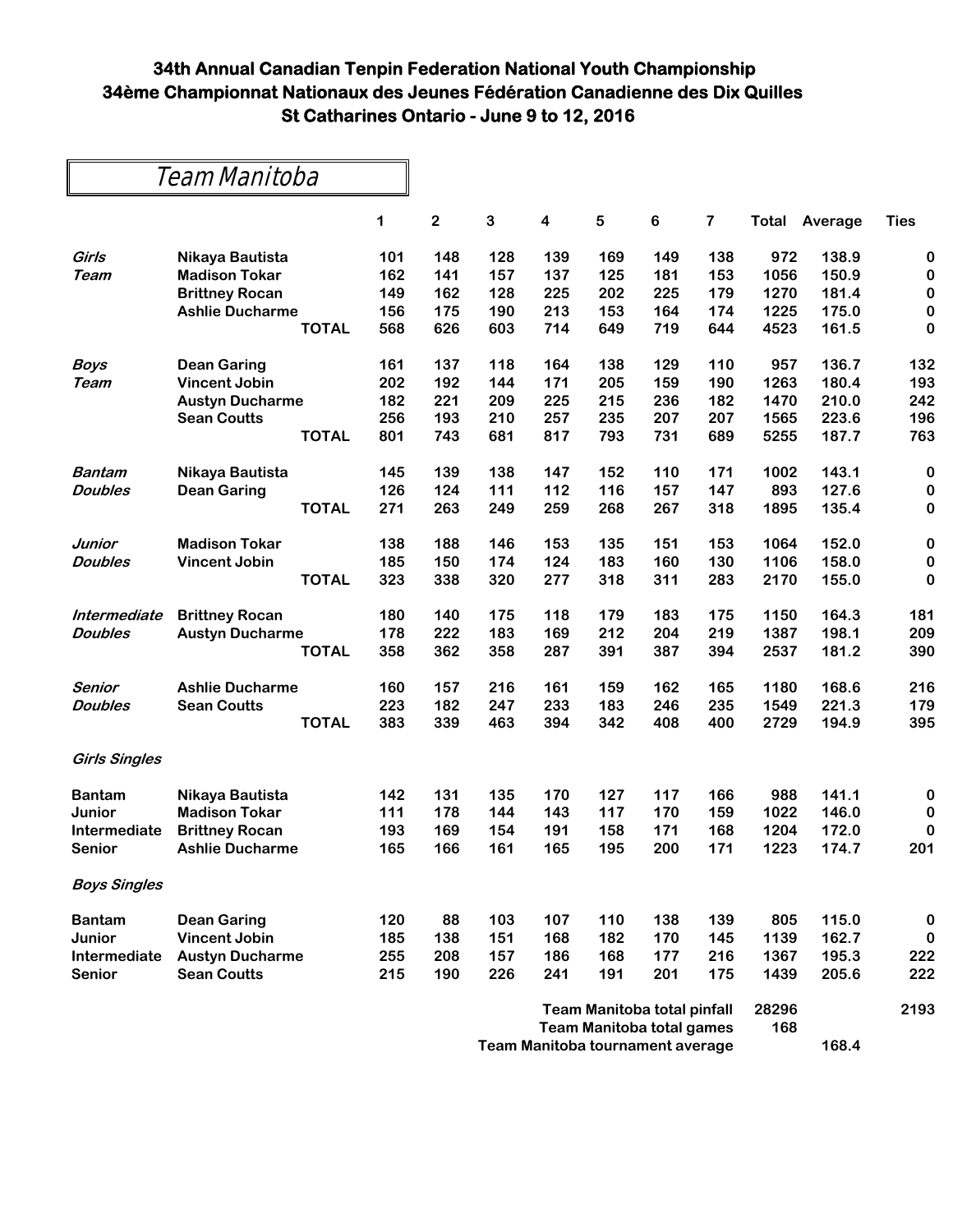## Team New Brunswick

|                      |                            | 1   | $\mathbf{2}$ | 3   | 4                                       | 5   | 6   | 7   | Total | Avg   | <b>Ties</b> |
|----------------------|----------------------------|-----|--------------|-----|-----------------------------------------|-----|-----|-----|-------|-------|-------------|
| Girls                | Natiska Lecouteur          | 138 | 96           | 137 | 128                                     | 128 | 212 | 131 | 970   | 138.6 | 0           |
| Team                 | <b>Helene Landry</b>       | 160 | 108          | 141 | 169                                     | 160 | 155 | 150 | 1043  | 149.0 | 0           |
|                      | <b>Marika Robert</b>       | 142 | 177          | 199 | 170                                     | 176 | 170 | 243 | 1277  | 182.4 | 0           |
|                      | <b>Stephanie Vienneau</b>  | 152 | 133          | 183 | 194                                     | 136 | 182 | 214 | 1194  | 170.6 | $\pmb{0}$   |
|                      | <b>TOTAL</b>               | 592 | 514          | 660 | 661                                     | 600 | 719 | 738 | 4484  | 160.1 | 0           |
| <b>Boys</b>          | <b>Maxime Landry</b>       | 139 | 137          | 170 | 178                                     | 170 | 157 | 167 | 1118  | 159.7 | $\pmb{0}$   |
| Team                 | Jason Rousselle            | 202 | 179          | 188 | 133                                     | 156 | 130 | 154 | 1142  | 163.1 | 0           |
|                      | <b>Maxime Mallais</b>      | 151 | 197          | 163 | 177                                     | 179 | 212 | 202 | 1281  | 183.0 | $\pmb{0}$   |
|                      | <b>Nathan Ruest-Lajoie</b> | 181 | 289          | 215 | 234                                     | 268 | 212 | 172 | 1571  | 224.4 | $\pmb{0}$   |
|                      | <b>TOTAL</b>               | 673 | 802          | 736 | 722                                     | 773 | 711 | 695 | 5112  | 182.6 | 0           |
| Bantam               | Natiska Lecouteur          | 140 | 126          | 127 | 127                                     | 155 | 126 | 146 | 947   | 135.3 | 0           |
| <b>Doubles</b>       | <b>Maxime Landry</b>       | 113 | 181          | 126 | 138                                     | 131 | 159 | 145 | 993   | 141.9 | $\pmb{0}$   |
|                      | <b>TOTAL</b>               | 253 | 307          | 253 | 265                                     | 286 | 285 | 291 | 1940  | 138.6 | 0           |
| Junior               | <b>Helene Landry</b>       | 155 | 135          | 129 | 130                                     | 150 | 145 | 118 | 962   | 137.4 | $\pmb{0}$   |
| <b>Doubles</b>       | <b>Jason Rousselle</b>     | 172 | 136          | 155 | 200                                     | 153 | 156 | 179 | 1151  | 164.4 | 0           |
|                      | <b>TOTAL</b>               | 327 | 271          | 284 | 330                                     | 303 | 301 | 297 | 2113  | 150.9 | 0           |
| Intermediate         | <b>Marika Robert</b>       | 198 | 186          | 189 | 178                                     | 168 | 163 | 146 | 1228  | 175.4 | $\pmb{0}$   |
| <b>Doubles</b>       | <b>Maxime Mallais</b>      | 148 | 165          | 101 | 209                                     | 179 | 139 | 144 | 1085  | 155.0 | 0           |
|                      | <b>TOTAL</b>               | 346 | 351          | 290 | 387                                     | 347 | 302 | 290 | 2313  | 165.2 | $\bf{0}$    |
| Senior               | <b>Stephanie Vienneau</b>  | 146 | 164          | 122 | 196                                     | 176 | 137 | 167 | 1108  | 158.3 | 170         |
| <b>Doubles</b>       | <b>Nathan Ruest-Lajoie</b> | 187 | 213          | 224 | 168                                     | 205 | 253 | 195 | 1445  | 206.4 | 246         |
|                      | <b>TOTAL</b>               | 333 | 377          | 346 | 364                                     | 381 | 390 | 362 | 2553  | 182.4 | 416         |
| <b>Girls Singles</b> |                            |     |              |     |                                         |     |     |     |       |       |             |
| <b>Bantam</b>        | Natiska Lecouteur          | 133 | 75           | 99  | 101                                     | 148 | 156 | 145 | 857   | 122.4 | 0           |
| Junior               | <b>Helene Landry</b>       | 151 | 127          | 134 | 180                                     | 112 | 151 | 120 | 975   | 139.3 | 0           |
| Intermediate         | <b>Marika Robert</b>       | 155 | 163          | 171 | 134                                     | 146 | 178 | 128 | 1075  | 153.6 | 0           |
| <b>Senior</b>        | <b>Stephanie Vienneau</b>  | 111 | 121          | 126 | 177                                     | 166 | 254 | 154 | 1109  | 158.4 | $\bf{0}$    |
| <b>Boys Singles</b>  |                            |     |              |     |                                         |     |     |     |       |       |             |
| <b>Bantam</b>        | <b>Maxime Landry</b>       | 149 | 204          | 104 | 173                                     | 163 | 120 | 96  | 1009  | 144.1 | 0           |
| Junior               | <b>Jason Rousselle</b>     | 159 | 162          | 140 | 160                                     | 156 | 176 | 127 | 1080  | 154.3 | $\pmb{0}$   |
| Intermediate         | <b>Maxime Mallais</b>      | 177 | 190          | 211 | 199                                     | 133 | 145 | 158 | 1213  | 173.3 | 188         |
| <b>Senior</b>        | Nathan Ruest-Lajoie        | 210 | 245          | 198 | 182                                     | 224 | 156 | 247 | 1462  | 208.9 | 204         |
|                      |                            |     |              |     | <b>Team New Brunswick total pinfall</b> |     |     |     | 27295 |       | 808         |
|                      |                            |     |              |     | <b>Team New Brunswick total games</b>   |     |     |     | 168   |       |             |
|                      |                            |     |              |     | Team New Brunswick tournament average   |     |     |     |       | 162.5 |             |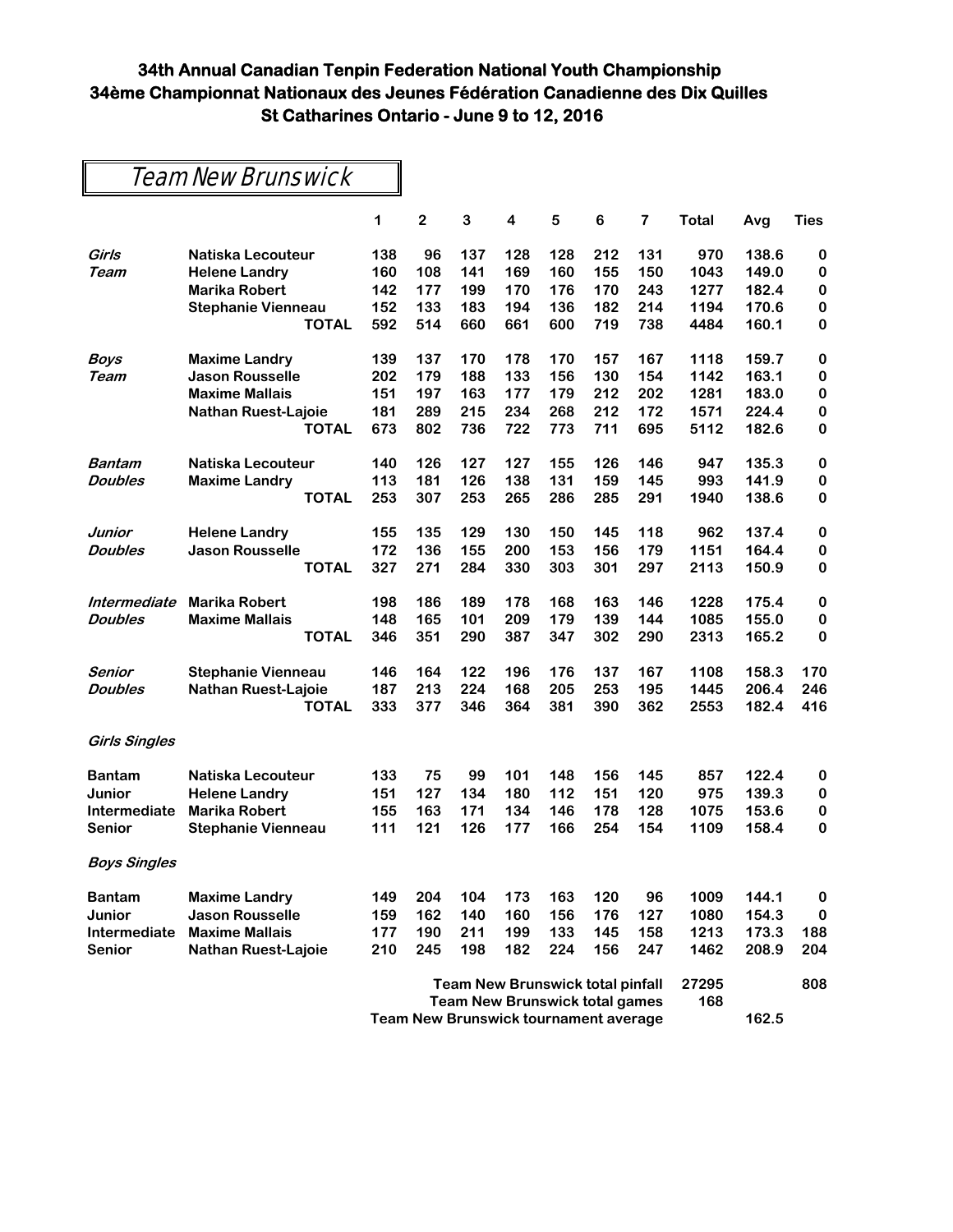|  | <b>Team Northern Ontario</b> |  |
|--|------------------------------|--|
|--|------------------------------|--|

|                      |                           |              | 1   | 2   | 3   | 4   | 5   | 6                                   | 7   | <b>Total</b> | Avg   | <b>Ties</b> |
|----------------------|---------------------------|--------------|-----|-----|-----|-----|-----|-------------------------------------|-----|--------------|-------|-------------|
| Girls                | <b>Ema Bowen</b>          |              | 145 | 143 | 109 | 139 | 179 | 158                                 | 179 | 1052         | 150.3 | $\pmb{0}$   |
| Team                 | <b>Abbigail Gunsinger</b> |              | 135 | 195 | 187 | 151 | 170 | 167                                 | 140 | 1145         | 163.6 | $\pmb{0}$   |
|                      | <b>Ryleah Bell</b>        |              | 163 | 176 | 223 | 159 | 154 | 158                                 | 170 | 1203         | 171.9 | $\pmb{0}$   |
|                      | <b>Tamara Craig</b>       |              | 168 | 172 | 177 | 159 | 181 | 221                                 | 182 | 1260         | 180.0 | 0           |
|                      |                           | <b>TOTAL</b> | 611 | 686 | 696 | 608 | 684 | 704                                 | 671 | 4660         | 166.4 | 0           |
| <b>Boys</b>          | <b>Braedyn Woolley</b>    |              | 177 | 202 | 133 | 160 | 125 | 138                                 | 167 | 1102         | 157.4 | 145         |
| <b>Team</b>          | <b>Aidan Bass</b>         |              | 158 | 202 | 210 | 161 | 218 | 191                                 | 225 | 1365         | 195.0 | 210         |
|                      | <b>Steven Oliana</b>      |              | 182 | 150 | 166 | 117 | 155 | 142                                 | 208 | 1120         | 160.0 | 147         |
|                      | <b>Aaron Craig</b>        |              | 217 | 204 | 156 | 152 | 237 | 181                                 | 183 | 1330         | 190.0 | 215         |
|                      |                           | <b>TOTAL</b> | 734 | 758 | 665 | 590 | 735 | 652                                 | 783 | 4917         | 175.6 | 717         |
| <b>Bantam</b>        | <b>Ema Bowen</b>          |              | 136 | 174 | 129 | 140 | 148 | 172                                 | 116 | 1015         | 145.0 | $\bf{0}$    |
| <b>Doubles</b>       | <b>Braedyn Woolley</b>    |              | 97  | 191 | 133 | 142 | 142 | 135                                 | 146 | 986          | 140.9 | $\bf{0}$    |
|                      |                           | <b>TOTAL</b> | 233 | 365 | 262 | 282 | 290 | 307                                 | 262 | 2001         | 142.9 | 0           |
| <b>Junior</b>        | <b>Abbigail Gunsinger</b> |              | 120 | 173 | 144 | 161 | 168 | 177                                 | 154 | 1097         | 156.7 | 160         |
| <b>Doubles</b>       | <b>Aidan Bass</b>         |              | 197 | 215 | 203 | 205 | 190 | 215                                 | 176 | 1401         | 200.1 | 235         |
|                      |                           | <b>TOTAL</b> | 317 | 388 | 347 | 366 | 358 | 392                                 | 330 | 2498         | 178.4 | 395         |
| <b>Intermediate</b>  | <b>Ryleah Bell</b>        |              | 159 | 196 | 209 | 203 | 178 | 166                                 | 196 | 1307         | 186.7 | 0           |
| <b>Doubles</b>       | <b>Steven Oliana</b>      |              | 153 | 163 | 169 | 168 | 141 | 184                                 | 193 | 1171         | 167.3 | 0           |
|                      |                           | <b>TOTAL</b> | 312 | 359 | 378 | 371 | 319 | 350                                 | 389 | 2478         | 177.0 | $\pmb{0}$   |
| Senior               | <b>Tamara Craig</b>       |              | 149 | 171 | 264 | 191 | 202 | 202                                 | 179 | 1358         | 194.0 | $\mathbf 0$ |
| <b>Doubles</b>       | <b>Aaron Craig</b>        |              | 171 | 166 | 186 | 141 | 174 | 204                                 | 200 | 1242         | 177.4 | $\mathbf 0$ |
|                      |                           | <b>TOTAL</b> | 320 | 337 | 450 | 332 | 376 | 406                                 | 379 | 2600         | 185.7 | $\pmb{0}$   |
| <b>Girls Singles</b> |                           |              |     |     |     |     |     |                                     |     |              |       |             |
| <b>Bantam</b>        | <b>Ema Bowen</b>          |              | 114 | 129 | 126 | 129 | 148 | 152                                 | 133 | 931          | 133.0 | 0           |
| Junior               | <b>Abbigail Gunsinger</b> |              | 162 | 146 | 145 | 148 | 163 | 165                                 | 159 | 1088         | 155.4 | 150         |
| Intermediate         | <b>Ryleah Bell</b>        |              | 147 | 184 | 157 | 158 | 166 | 182                                 | 176 | 1170         | 167.1 | 153         |
| <b>Senior</b>        | <b>Tamara Craig</b>       |              | 155 | 199 | 157 | 158 | 147 | 152                                 | 138 | 1106         | 158.0 | 0           |
| <b>Boys Singles</b>  |                           |              |     |     |     |     |     |                                     |     |              |       |             |
| <b>Bantam</b>        | <b>Braedyn Woolley</b>    |              | 119 | 141 | 138 | 134 | 159 | 128                                 | 126 | 945          | 135.0 | 0           |
| Junior               | <b>Aidan Bass</b>         |              | 193 | 214 | 174 | 206 | 153 | 178                                 | 223 | 1341         | 191.6 | $\bf{0}$    |
| Intermediate         | <b>Steven Oliana</b>      |              | 157 | 135 | 170 | 159 | 184 | 142                                 | 198 | 1145         | 163.6 | 160         |
| <b>Senior</b>        | <b>Aaron Craig</b>        |              | 145 | 157 | 171 | 194 | 181 | 198                                 | 210 | 1256         | 179.4 | 0           |
|                      |                           |              |     |     |     |     |     | Team Northern Ontario total pinfall |     | 28136        |       | 1575        |

**Team Northern Ontario total games 168**

**Team Northern Ontario tournament average 167.5**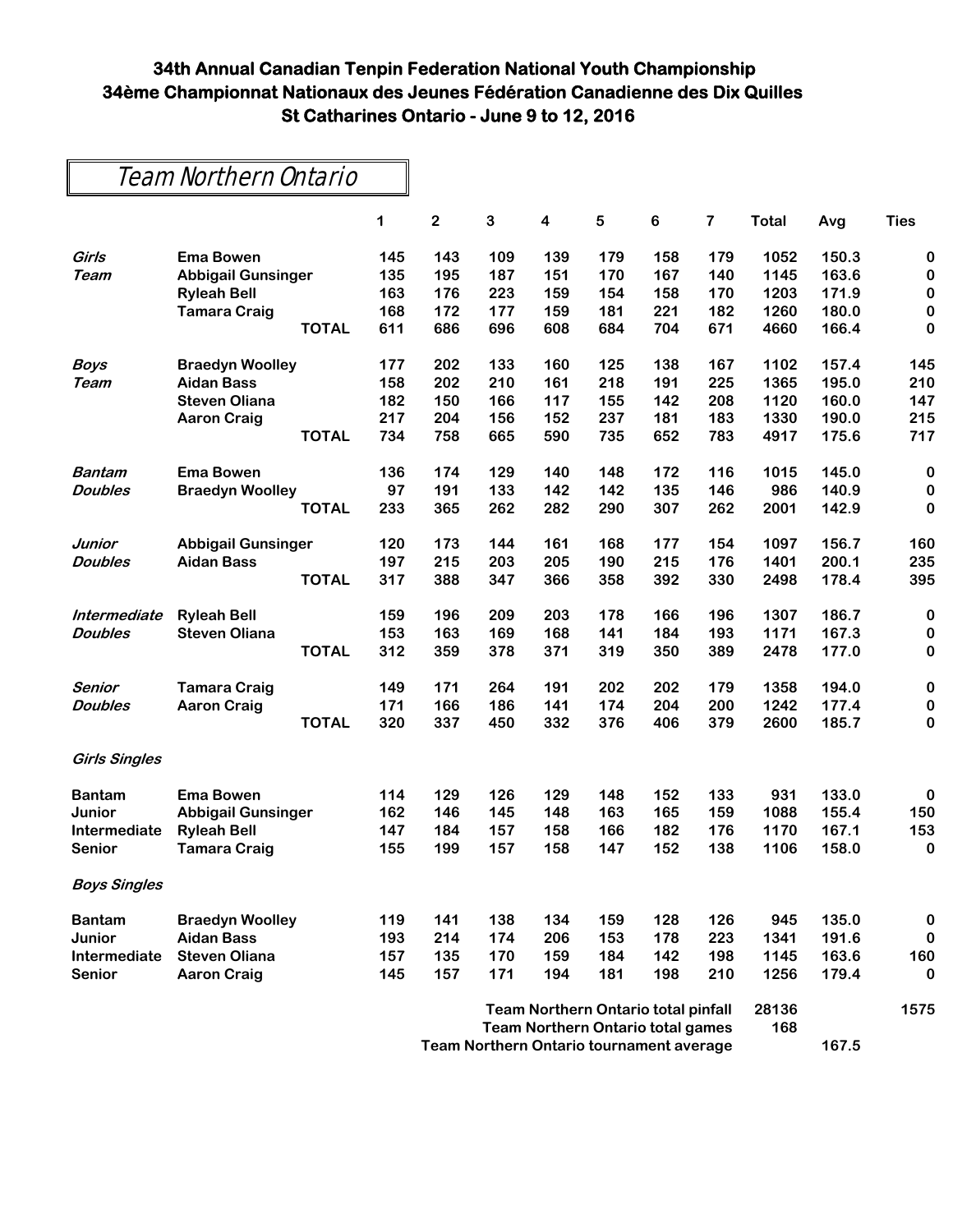|                        | <i>Équipe Provinciale du Québec</i> |     |                |     |                                            |     |                 |                         |       |            |             |
|------------------------|-------------------------------------|-----|----------------|-----|--------------------------------------------|-----|-----------------|-------------------------|-------|------------|-------------|
|                        |                                     | 1   | $\overline{2}$ | 3   | 4                                          | 5   | $6\phantom{1}6$ | $\overline{\mathbf{r}}$ | Total | Avg        | <b>Ties</b> |
| Girls                  | Jade Cõte                           | 149 | 164            | 148 | 166                                        | 138 | 136             | 120                     | 1021  | 145.9      | 0           |
| Team                   | <b>Elodie Annett</b>                | 227 | 200            | 154 | 162                                        | 269 | 194             | 189                     | 1395  | 199.3      | 0           |
|                        | <b>Genevieve Croteau</b>            | 171 | 167            | 203 | 158                                        | 125 | 146             | 150                     | 1120  | 160.0      | 0           |
|                        | Andréanne Blouin                    | 211 | 223            | 162 | 175                                        | 213 | 183             | 172                     | 1339  | 191.3      | 0           |
|                        | <b>TOTAL</b>                        | 758 | 754            | 667 | 661                                        | 745 | 659             | 631                     | 4875  | 174.1      | 0           |
| <b>Boys</b>            | <b>Alexandre Gareau</b>             | 172 | 199            | 229 | 199                                        | 198 | 180             | 205                     | 1382  | 197.4      | 0           |
| Team                   | <b>Reese John</b>                   | 171 | 161            | 180 | 157                                        | 198 | 155             | 192                     | 1214  | 173.4      | 0           |
|                        | Alex Cõte                           | 298 | 227            | 193 | 212                                        | 170 | 219             | 234                     | 1553  | 221.9      | 0           |
|                        | <b>Samuel Siconnelly</b>            | 224 | 165            | 203 | 226                                        | 148 | 173             | 227                     | 1366  | 195.1      | 0           |
|                        | <b>TOTAL</b>                        | 865 | 752            | 805 | 794                                        | 714 | 727             | 858                     | 5515  | 197.0      | 0           |
| <b>Bantam</b>          | Jade Cõte                           | 184 | 169            | 215 | 150                                        | 134 | 132             | 179                     | 1163  | 166.1      | 0           |
| <b>Doubles</b>         | <b>Alexandre Gareau</b>             | 131 | 204            | 186 | 191                                        | 215 | 149             | 236                     | 1312  | 187.4      | 0           |
|                        | <b>TOTAL</b>                        | 315 | 373            | 401 | 341                                        | 349 | 281             | 415                     | 2475  | 176.8      | 0           |
| Junior                 | <b>Elodie Annett</b>                | 154 | 208            | 166 | 171                                        | 179 | 177             | 148                     | 1203  | 171.9      | 156         |
| <b>Doubles</b>         | <b>Reese John</b>                   | 171 | 173            | 154 | 171                                        | 200 | 170             | 148                     | 1187  | 169.6      | 161         |
|                        | <b>TOTAL</b>                        | 325 | 381            | 320 | 342                                        | 379 | 347             | 296                     | 2390  | 170.7      | 317         |
| Intermediate           | <b>Genevieve Croteau</b>            | 198 | 163            | 197 | 198                                        | 174 | 144             | 133                     | 1207  | 172.4      | 145         |
| <b>Doubles</b>         | Alex Cõte                           | 222 | 210            | 195 | 225                                        | 196 | 191             | 214                     | 1453  | 207.6      | 214         |
|                        | <b>TOTAL</b>                        | 420 | 373            | 392 | 423                                        | 370 | 335             | 347                     | 2660  | 190.0      | 359         |
| Senior                 | Andréanne Blouin                    | 156 | 158            | 214 | 213                                        | 233 | 181             | 186                     | 1341  | 191.6      | 0           |
| Doubles                | <b>Samuel Siconnelly</b>            | 180 | 159            | 237 | 194                                        | 237 | 256             | 198                     | 1461  | 208.7      | 0           |
|                        | <b>TOTAL</b>                        | 336 | 317            | 451 | 407                                        | 470 | 437             | 384                     | 2802  | 200.1      | 0           |
|                        |                                     |     |                |     |                                            |     |                 |                         |       |            |             |
| <b>Girls Singles</b>   |                                     |     |                |     |                                            |     |                 |                         |       |            |             |
| <b>Bantam</b>          | Jade Cõte                           | 153 | 156            | 185 | 216                                        | 184 | 168             | 199                     | 1261  | 180.1      | 0           |
| Junior                 | <b>Elodie Annett</b>                | 160 | 194            | 133 | 144                                        | 148 | 158             | 184                     | 1121  | 160.1      | 158         |
|                        | Intermediate Genevieve Croteau      | 162 | 177            | 168 | 136                                        | 155 | 148             | 153                     |       | 1099 157.0 | 0           |
| <b>Senior</b>          | <b>Andréanne Blouin</b>             | 171 | 168            | 187 | 189                                        | 161 | 165             | 199                     | 1240  | 177.1      | 0           |
| <b>Boys Singles</b>    |                                     |     |                |     |                                            |     |                 |                         |       |            |             |
| <b>Bantam</b>          | <b>Alexandre Gareau</b>             | 200 | 154            | 158 | 205                                        | 233 | 195             | 226                     | 1371  | 195.9      | 0           |
| Junior                 | <b>Reese John</b>                   | 155 | 154            | 163 | 202                                        | 190 | 163             | 149                     | 1176  | 168.0      | 0           |
| Intermediate Alex Cõte |                                     | 181 | 186            | 177 | 192                                        | 177 | 216             | 170                     | 1299  | 185.6      | 0           |
| <b>Senior</b>          | <b>Samuel Siconnelly</b>            | 149 | 165            | 168 | 207                                        | 222 | 183             | 234                     | 1328  | 189.7      | 0           |
|                        |                                     |     |                |     | Équipe Provinciale du Québec Broches Total |     |                 |                         | 30612 |            | 834         |
|                        |                                     |     |                |     | a Descinatala du Ouábas, laura Tatal       |     |                 |                         | 0.00  |            |             |

**Équipe Provinciale du Québec Jours Total 168**

**Équipe Provinciale du Québec Moyenne De Tournoi 182.2**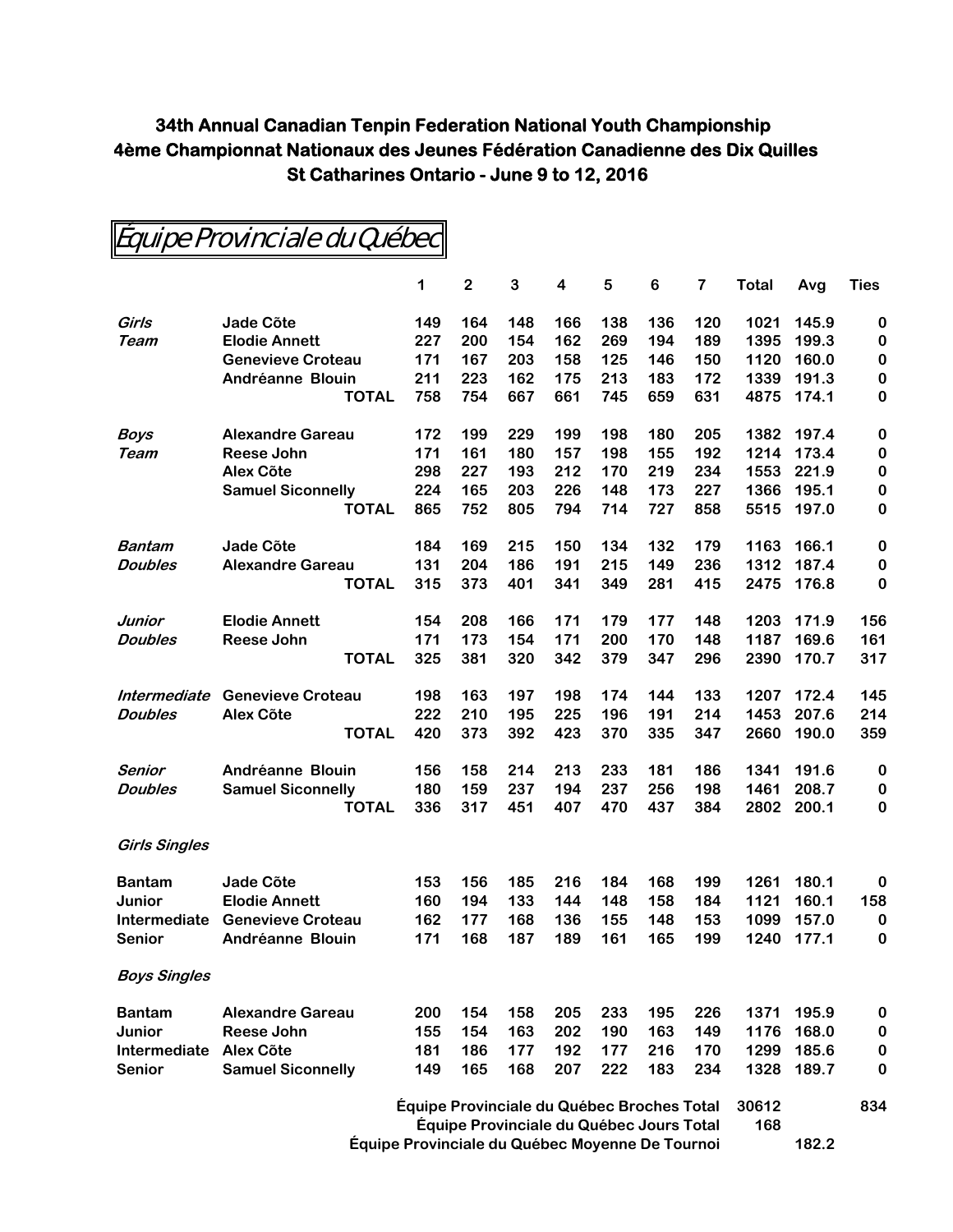## Team Saskatchewan

|                      |                         |              | 1   | $\mathbf 2$ | 3   | $\overline{\mathbf{4}}$ | 5   | 6                                                                              | 7   |              | <b>Total Average</b> | <b>Ties</b> |
|----------------------|-------------------------|--------------|-----|-------------|-----|-------------------------|-----|--------------------------------------------------------------------------------|-----|--------------|----------------------|-------------|
| Girls                | <b>Emily Skilton</b>    |              | 117 | 137         | 110 | 121                     | 103 | 117                                                                            | 201 | 906          | 129.4                | 0           |
| Team                 | <b>Amellia Campbell</b> |              | 158 | 154         | 141 | 128                     | 132 | 136                                                                            | 150 | 999          | 142.7                | 0           |
|                      | <b>Kelsi Beauchamp</b>  |              | 190 | 214         | 225 | 201                     | 192 | 194                                                                            | 183 | 1399         | 199.9                | 0           |
|                      | Morgan Materna          |              | 164 | 249         | 210 | 208                     | 180 | 188                                                                            | 199 | 1398         | 199.7                | 0           |
|                      |                         | <b>TOTAL</b> | 629 | 754         | 686 | 658                     | 607 | 635                                                                            | 733 | 4702         | 167.9                | 0           |
| <b>Boys</b>          | <b>Dylan Mowbray</b>    |              | 200 | 162         | 149 | 125                     | 111 | 132                                                                            | 143 | 1022         | 146.0                | 0           |
| Team                 | <b>Matthew Wist</b>     |              | 178 | 138         | 192 | 144                     | 167 | 161                                                                            | 158 | 1138         | 162.6                | 0           |
|                      | <b>John Espanol</b>     |              | 176 | 165         | 135 | 136                     | 174 | 146                                                                            | 169 | 1101         | 157.3                | 0           |
|                      | <b>Jayden Wear</b>      |              | 225 | 165         | 162 | 180                     | 197 | 182                                                                            | 160 | 1271         | 181.6                | 0           |
|                      |                         | <b>TOTAL</b> | 779 | 630         | 638 | 585                     | 649 | 621                                                                            | 630 | 4532         | 161.9                | 0           |
| Bantam               | <b>Emily Skilton</b>    |              | 106 | 145         | 148 | 159                     | 135 | 130                                                                            | 107 | 930          | 132.9                | 0           |
| <b>Doubles</b>       | <b>Dylan Mowbray</b>    |              | 167 | 135         | 132 | 148                     | 147 | 159                                                                            | 134 | 1022         | 146.0                | 0           |
|                      |                         | <b>TOTAL</b> | 273 | 280         | 280 | 307                     | 282 | 289                                                                            | 241 | 1952         | 139.4                | 0           |
| Junior               | <b>Amellia Campbell</b> |              | 145 | 145         | 121 | 118                     | 112 | 109                                                                            | 129 | 879          | 125.6                | 0           |
| <b>Doubles</b>       | <b>Matthew Wist</b>     |              | 198 | 165         | 187 | 166                     | 185 | 186                                                                            | 135 | 1222         | 174.6                | 0           |
|                      |                         | <b>TOTAL</b> | 343 | 310         | 308 | 284                     | 297 | 295                                                                            | 264 | 2101         | 150.1                | 0           |
| Intermediate         | <b>Kelsi Beauchamp</b>  |              | 186 | 160         | 191 | 185                     | 165 | 159                                                                            | 198 | 1244         | 177.7                | 0           |
| <b>Doubles</b>       | <b>John Espanol</b>     |              | 187 | 165         | 164 | 212                     | 190 | 202                                                                            | 183 | 1303         | 186.1                | 0           |
|                      |                         | <b>TOTAL</b> | 373 | 325         | 355 | 397                     | 355 | 361                                                                            | 381 | 2547         | 181.9                | 0           |
| Senior               | Morgan Materna          |              | 150 | 177         | 191 | 163                     | 165 | 176                                                                            | 156 | 1178         | 168.3                | 0           |
| <b>Doubles</b>       | Jayden Wear             |              | 182 | 181         | 243 | 189                     | 188 | 193                                                                            | 152 | 1328         | 189.7                | 0           |
|                      |                         | <b>TOTAL</b> | 332 | 358         | 434 | 352                     | 353 | 369                                                                            | 308 | 2506         | 179.0                | 0           |
| <b>Girls Singles</b> |                         |              |     |             |     |                         |     |                                                                                |     |              |                      |             |
| <b>Bantam</b>        | <b>Emily Skilton</b>    |              | 144 | 137         | 160 | 133                     | 98  | 141                                                                            | 164 | 977          | 139.6                | 0           |
| Junior               | <b>Amellia Campbell</b> |              | 84  | 83          | 148 | 134                     | 106 | 126                                                                            | 112 | 793          | 113.3                | 0           |
| Intermediate         | <b>Kelsi Beauchamp</b>  |              | 194 | 183         | 182 | 153                     | 168 | 171                                                                            | 177 | 1228         | 175.4                | 0           |
| <b>Senior</b>        | Morgan Materna          |              | 142 | 128         | 149 | 187                     | 168 | 144                                                                            | 158 | 1076         | 153.7                | 0           |
| <b>Boys Singles</b>  |                         |              |     |             |     |                         |     |                                                                                |     |              |                      |             |
| <b>Bantam</b>        | <b>Dylan Mowbray</b>    |              | 92  | 135         | 140 | 138                     | 159 | 109                                                                            | 138 | 911          | 130.1                | 0           |
| Junior               | <b>Matthew Wist</b>     |              | 170 | 135         | 150 | 180                     | 145 | 170                                                                            | 154 | 1104         | 157.7                | 0           |
| Intermediate         | <b>John Espanol</b>     |              | 181 | 166         | 186 | 208                     | 146 | 153                                                                            | 145 | 1185         | 169.3                | 0           |
| <b>Senior</b>        | Jayden Wear             |              | 154 | 177         | 208 | 209                     | 184 | 180                                                                            | 150 | 1262         | 180.3                | 0           |
|                      |                         |              |     |             |     |                         |     | <b>Team Saskatchewan total pinfall</b><br><b>Team Saskatchewan total games</b> |     | 26876<br>168 |                      | 0           |
|                      |                         |              |     |             |     |                         |     | Team Saskatchewan tournament average                                           |     |              | 160.0                |             |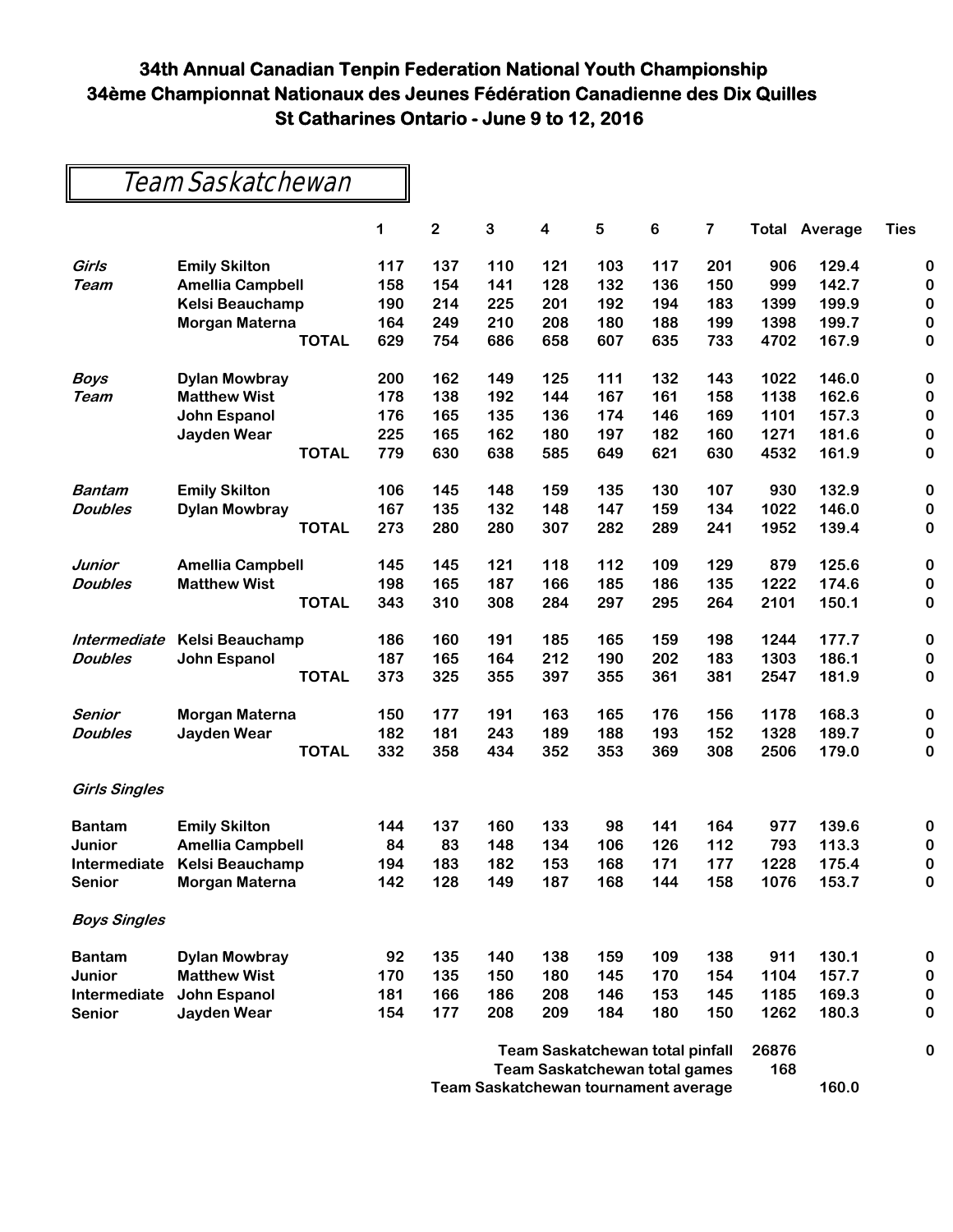|                      | Team Southern Ontario   |     |     |     |                                            |     |         |     |       |                      |             |
|----------------------|-------------------------|-----|-----|-----|--------------------------------------------|-----|---------|-----|-------|----------------------|-------------|
|                      |                         | 1   | 2   | 3   | $\overline{\mathbf{4}}$                    | 5   | $\bf 6$ | 7   |       | <b>Total Average</b> | <b>Ties</b> |
| Girls                | <b>Sierra Baltzer</b>   | 158 | 255 | 225 | 168                                        | 173 | 181     | 154 | 1314  | 187.7                | 0           |
| Team                 | <b>Meagan Muir</b>      | 168 | 182 | 116 | 162                                        | 187 | 226     | 199 | 1240  | 177.1                | 0           |
|                      | <b>Mykaela Mitchell</b> | 191 | 193 | 202 | 224                                        | 191 | 214     | 219 | 1434  | 204.9                | 0           |
|                      | <b>Caitlin Tam</b>      | 171 | 183 | 223 | 190                                        | 193 | 177     | 176 | 1313  | 187.6                | 0           |
|                      | <b>TOTAL</b>            | 688 | 813 | 766 | 744                                        | 744 | 798     | 748 | 5301  | 189.3                | 0           |
| <b>Boys</b>          | <b>Dustin Borho</b>     | 156 | 139 | 146 | 136                                        | 111 | 147     | 137 | 972   | 138.9                | 153         |
| Team                 | <b>Brayden Vaughan</b>  | 226 | 177 | 141 | 163                                        | 174 | 190     | 214 | 1285  | 183.6                | 181         |
|                      | Joshua Bautista         | 196 | 164 | 180 | 222                                        | 221 | 255     | 214 | 1452  | 207.4                | 196         |
|                      | <b>Shane Courtney</b>   | 236 | 223 | 204 | 211                                        | 215 | 249     | 190 | 1528  | 218.3                | 196         |
|                      | <b>TOTAL</b>            | 814 | 703 | 671 | 732                                        | 721 | 841     | 755 | 5237  | 187.0                | 726         |
| Bantam               | <b>Sierra Baltzer</b>   | 119 | 132 | 137 | 149                                        | 179 | 161     | 134 | 1011  | 144.4                | $\pmb{0}$   |
| <b>Doubles</b>       | <b>Dustin Borho</b>     | 112 | 163 | 119 | 138                                        | 134 | 146     | 136 | 948   | 135.4                | 0           |
|                      | <b>TOTAL</b>            | 231 | 295 | 256 | 287                                        | 313 | 307     | 270 | 1959  | 139.9                | 0           |
| Junior               | <b>Meagan Muir</b>      | 162 | 153 | 168 | 166                                        | 158 | 183     | 168 | 1158  | 165.4                | 0           |
| <b>Doubles</b>       | <b>Brayden Vaughan</b>  | 213 | 171 | 179 | 141                                        | 187 | 194     | 173 | 1258  | 179.7                | 0           |
|                      | <b>TOTAL</b>            | 375 | 324 | 347 | 307                                        | 345 | 377     | 341 | 2416  | 172.6                | 0           |
| Intermediate         | <b>Mykaela Mitchell</b> | 180 | 197 | 181 | 209                                        | 222 | 173     | 177 | 1339  | 191.3                | 184         |
| <b>Doubles</b>       | Joshua Bautista         | 195 | 222 | 150 | 202                                        | 183 | 166     | 199 | 1317  | 188.1                | 185         |
|                      | <b>TOTAL</b>            | 375 | 419 | 331 | 411                                        | 405 | 339     | 376 | 2656  | 189.7                | 369         |
| Senior               | <b>Caitlin Tam</b>      | 162 | 159 | 194 | 181                                        | 179 | 197     | 141 | 1213  | 173.3                | 0           |
| <b>Doubles</b>       | <b>Shane Courtney</b>   | 143 | 190 | 219 | 178                                        | 179 | 234     | 172 | 1315  | 187.9                | 0           |
|                      | <b>TOTAL</b>            | 305 | 349 | 413 | 359                                        | 358 | 431     | 313 | 2528  | 180.6                | 0           |
| <b>Girls Singles</b> |                         |     |     |     |                                            |     |         |     |       |                      |             |
| <b>Bantam</b>        | <b>Sierra Baltzer</b>   | 136 | 131 | 172 | 163                                        | 186 | 171     | 169 | 1128  | 161.1                | 0           |
| Junior               | <b>Meagan Muir</b>      | 151 | 140 | 192 | 190                                        | 156 | 211     | 158 | 1198  | 171.1                | 184         |
| Intermediate         | <b>Mykaela Mitchell</b> | 245 | 169 | 180 | 179                                        | 129 | 177     | 188 | 1267  | 181.0                | 137         |
| <b>Senior</b>        | <b>Caitlin Tam</b>      | 154 | 177 | 154 | 183                                        | 192 | 198     | 193 | 1251  | 178.7                | 193         |
| <b>Boys Singles</b>  |                         |     |     |     |                                            |     |         |     |       |                      |             |
| <b>Bantam</b>        | <b>Dustin Borho</b>     | 92  | 113 | 101 | 117                                        | 149 | 147     | 172 | 891   | 127.3                | 0           |
| Junior               | <b>Brayden Vaughan</b>  | 200 | 165 | 177 | 168                                        | 198 | 162     | 171 | 1241  | 177.3                | $\pmb{0}$   |
| Intermediate         | Joshua Bautista         | 173 | 129 | 144 | 174                                        | 257 | 213     | 213 | 1303  | 186.1                | $\pmb{0}$   |
| <b>Senior</b>        | <b>Shane Courtney</b>   | 159 | 147 | 184 | 202                                        | 190 | 214     | 173 | 1269  | 181.3                | 195         |
|                      |                         |     |     |     | <b>Team Southern Ontario total pinfall</b> |     |         |     | 29645 |                      | 1804        |
|                      |                         |     |     |     | <b>Team Southern Ontario total games</b>   |     |         |     | 168   |                      |             |

**Team Southern Ontario tournament average 176.5**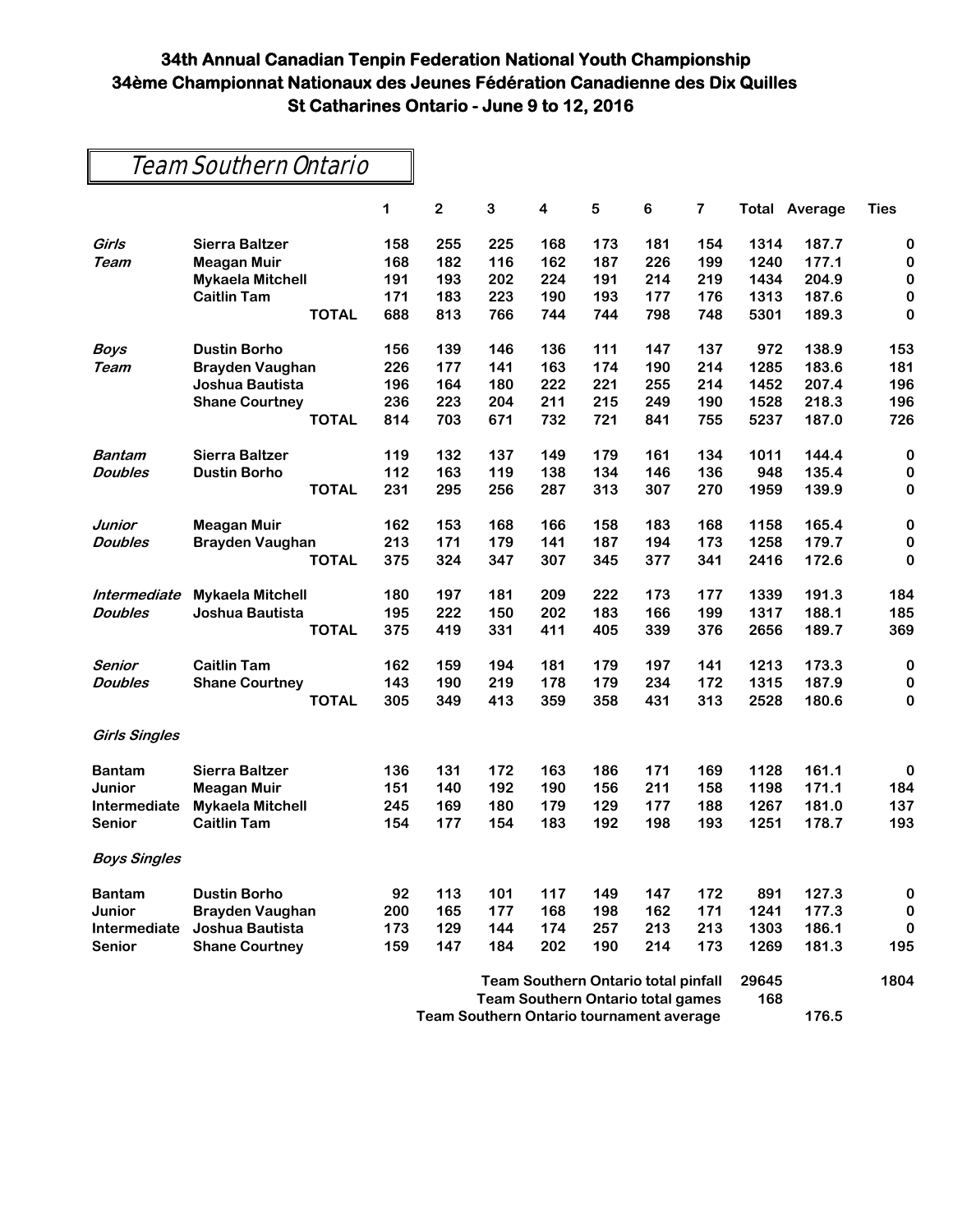

## **Overall Medal Count Canadian Youth Championships**

#### **Total Medals**

| Southern Ontario        | 419 | $(15$ this year) |
|-------------------------|-----|------------------|
| Québec                  | 380 | (17 this year)   |
| <b>British Columbia</b> | 323 | (6 this year)    |
| Manitoba                | 294 | (9 this year)    |
| Northern Ontario        | 227 | (9 this year)    |
| Saskatchewan            | 207 | (3 this year)    |
| Alberta                 | 178 | (5 this year)    |
| <b>New Brunswick</b>    | 42  | (5 this year)    |

| Gold             |         | Silver <sup>**</sup>    |        | <b>Bronze</b>           |        |
|------------------|---------|-------------------------|--------|-------------------------|--------|
| Southern Ontario | 190(4)  | Québec                  | 128(3) | Northern Ontario        | 108(4) |
| Québec           | 150(11) | Southern Ontario        | 127(7) | Québec                  | 102(3) |
| British Columbia | 122(0)  | Manitoba                | 114(2) | Southern Ontario        | 102(4) |
| Manitoba         | 87(4)   | <b>British Columbia</b> | 100(2) | <b>British Columbia</b> | 101(4) |
| Northern Ontario | 63(3)   | Saskatchewan            | 76 (1) | Manitoba                | 93(3)  |
| Saskatchewan     | 40(1)   | Alberta                 | 67(2)  | Saskatchewan            | 91(1)  |
| Alberta          | 35(0)   | Northern Ontario        | 56(2)  | Alberta                 | 76 (3) |
| New Brunswick    | 7(0)    | New Brunswick           | 16(4)  | <b>New Brunswick</b>    | 19(1)  |

**\*\* NB: Silver 1996 tied All-Events, duplicate medals awarded**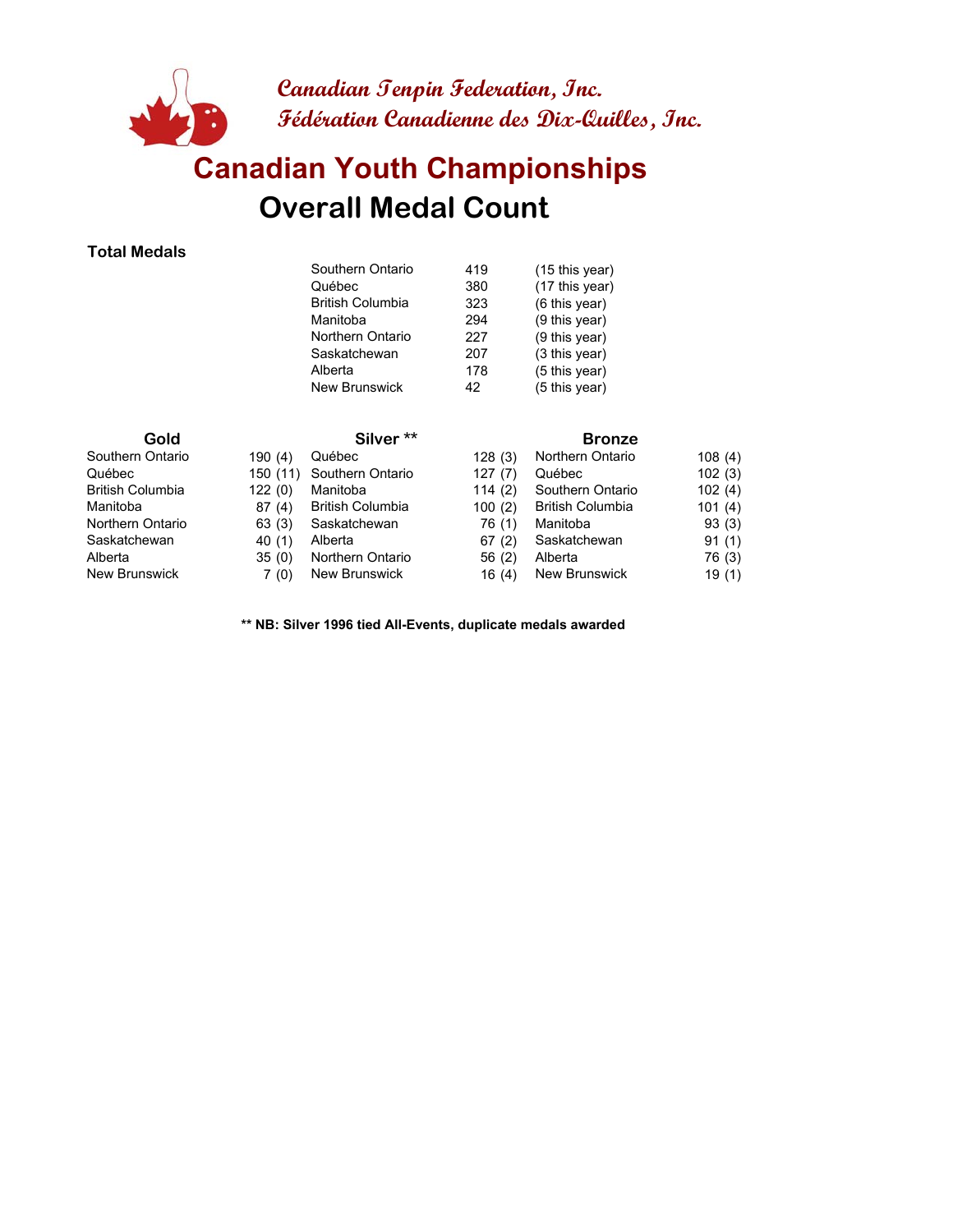

# **Team Medal Count Canadian Youth Championships**

#### **Total Medals**

| Southern Ontario        | 49 | (1 this year) |
|-------------------------|----|---------------|
| Québec                  | 34 | (2 this year) |
| <b>British Columbia</b> | 30 | (0 this year) |
| Manitoba                | 25 | (1 this year) |
| Alberta                 | 19 | (1 this year) |
| Saskatchewan            | 17 | (0 this year) |
| Northern Ontario        | 17 | (0 this year) |
| <b>New Brunswick</b>    | 3  | (1 this year) |
|                         |    |               |

- 
- 
- 
- 
- Alberta 4 (0) Saskatchewan
	-
- Saskatchewan 1 (0) Northern Ontario
- New Brunswick 0 (0) New Brunswick

#### **Gold Silver Silver Bronze**

| Southern Ontario | 23(1) | Southern Ontario        | 17(0)   | Québec                  | 12 $(1)$ |
|------------------|-------|-------------------------|---------|-------------------------|----------|
| Québec           | 15(1) | <b>British Columbia</b> | 12(0)   | Manitoba                | 11(1)    |
| British Columbia | 10(0) | Alberta                 | 10(1)   | Southern Ontario        | 9(0)     |
| Manitoba         | 8(0)  | Québec                  | 7 (0)   | Saskatchewan            | 9(0)     |
| Alberta          | 4(0)  | Saskatchewan            | 7(0)    | <b>British Columbia</b> | 8(0)     |
| Northern Ontario | 3(0)  | Manitoba                | 6(0)    | <b>Northern Ontario</b> | 8(0)     |
| Saskatchewan     | 1(0)  | Northern Ontario        | 6(0)    | Alberta                 | 5(0)     |
| New Brunswick    | 0(0)  | New Brunswick           | 1 $(1)$ | New Brunswick           | 2(0)     |
|                  |       |                         |         |                         |          |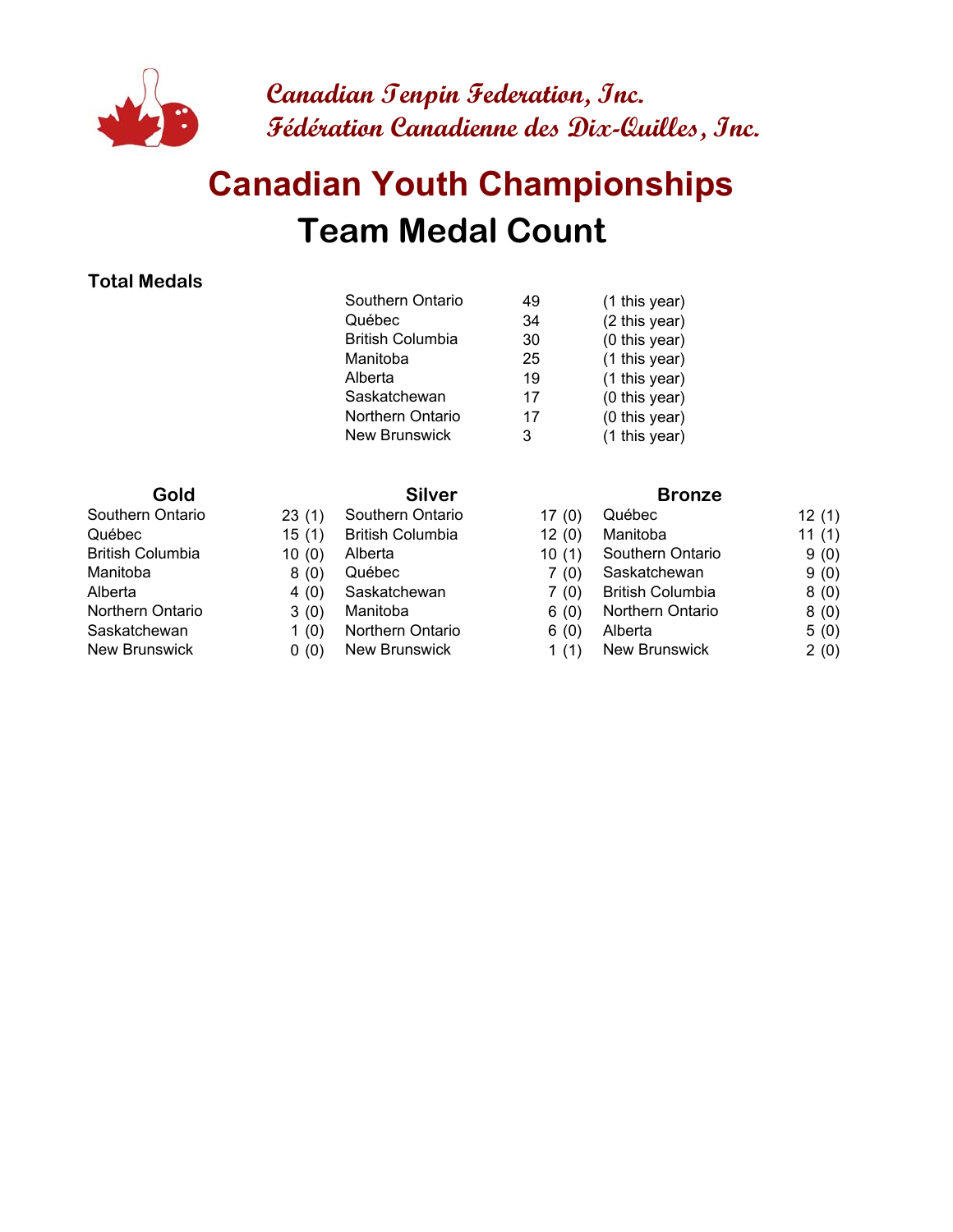

# **Doubles Medal Count Canadian Youth Championships**

#### **Total Medals**

| Southern Ontario        | 82 | (2 this year) |
|-------------------------|----|---------------|
| Québec                  | 79 | (4 this year) |
| <b>British Columbia</b> | 56 | (1 this year) |
| Manitoba                | 47 | (2 this year) |
| Saskatchewan            | 33 | (0 this year) |
| Northern Ontario        | 33 | (1 this year) |
| Alberta                 | 31 | (1 this year) |
| <b>New Brunswick</b>    | 10 | (1 this year) |
|                         |    |               |

| Gold                    |    |     | <b>Silver</b>           |    |     | <b>Bronze</b>           |    |     |  |
|-------------------------|----|-----|-------------------------|----|-----|-------------------------|----|-----|--|
| Southern Ontario        | 41 | (0) | Québec                  | 26 | (1) | Northern Ontario        | 21 | (0) |  |
| Québec                  | 34 | (2) | Southern Ontario        | 24 | (1) | <b>British Columbia</b> | 19 | (1) |  |
| <b>British Columbia</b> | 21 | (0) | Manitoba                | 20 | (0) | Québec                  | 19 | (1) |  |
| Manitoba                | 14 | (1) | Saskatchewan            | 16 | (0) | Southern Ontario        | 17 | (1) |  |
| Northern Ontario        | 6  | (1) | <b>British Columbia</b> | 16 | (0) | Saskatchewan            | 15 | (0) |  |
| Alberta                 | 5  | (0) | Alberta                 | 11 | (1) | Alberta                 | 15 | (0) |  |
| Saskatchewan            |    | (0) | Northern Ontario        | 6  | (0) | Manitoba                | 13 | (1) |  |
| <b>New Brunswick</b>    |    | (0) | New Brunswick           | 4  |     | <b>New Brunswick</b>    | 5  | (0) |  |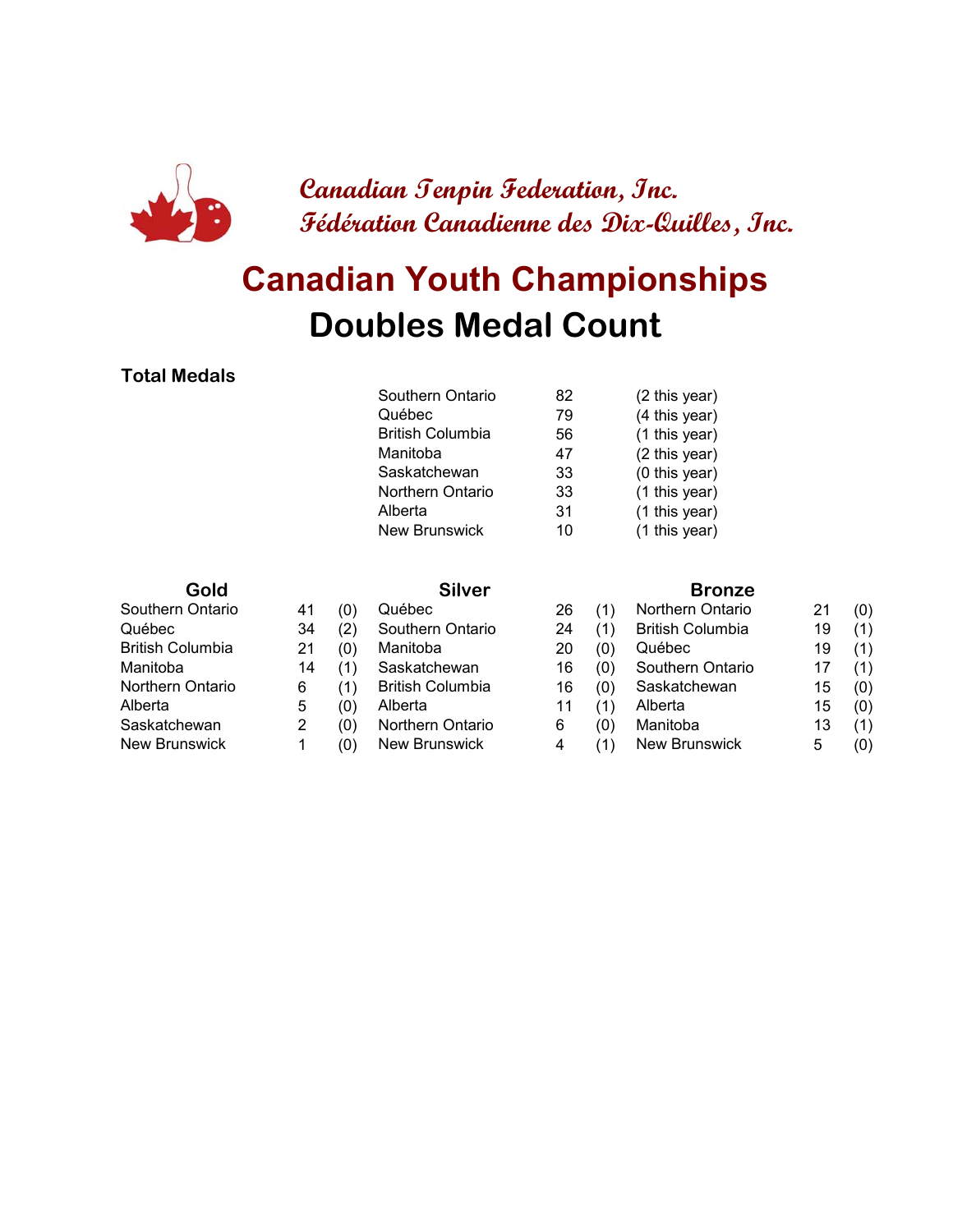

# **Singles Medal Count Canadian Youth Championships**

#### **Total Medals**

| Southern Ontario        | 123 | (5 this year) |
|-------------------------|-----|---------------|
| Québec                  | 121 | (4 this year) |
| <b>British Columbia</b> | 117 | (3 this year) |
| Manitoba                | 112 | (3 this year) |
| Northern Ontario        | 94  | (4 this year) |
| Saskatchewan            | 87  | (2 this year) |
| Alberta                 | 70  | (1 this year) |
| <b>New Brunswick</b>    | 15  | (2 this year) |
|                         |     |               |

| Gold                    |  |
|-------------------------|--|
| Southern Ontario        |  |
| 3ritish Columbia        |  |
| <b>Juébec</b>           |  |
| ∕lanitoba               |  |
| Saskatchewan            |  |
| <b>Northern Ontario</b> |  |
| \lhorto                 |  |

| Gold | <b>Silver</b> | <b>Bronze</b> |
|------|---------------|---------------|
|      |               |               |

| (1) | Québec                  |
|-----|-------------------------|
| (0) | Manitoba                |
| (3) | <b>British Columbia</b> |
| (2) | Southern Ontario        |
| (1) | Saskatchewan            |
| (1) | Alberta                 |
| (0) | Northern Ontaric        |
| (0) | <b>New Brunswick</b>    |
|     |                         |

| Southern Ontario | 54 |     | Québec                  | 47 |     | Northern Ontario        | 47 | (1) |
|------------------|----|-----|-------------------------|----|-----|-------------------------|----|-----|
| British Columbia | 50 | (0) | Manitoba                | 44 |     | Southern Ontario        | 37 | (2) |
| Québec           | 43 | (3) | <b>British Columbia</b> | 35 |     | Saskatchewan            | 35 | (1) |
| Manitoba         | 35 | (2) | Southern Ontario        | 32 | (2) | Manitoba                | 33 | (0) |
| Saskatchewan     | 24 | (1) | Saskatchewan            | 28 | (0) | <b>British Columbia</b> | 32 | (2) |
| Northern Ontario | 23 | 11  | Alberta                 | 28 | (0) | Québec                  | 31 | (0) |
| Alberta          | 16 | (0) | Northern Ontario        | 24 | (2) | Alberta                 | 26 | (1) |
| New Brunswick    |    | (0) | New Brunswick           |    |     | New Brunswick           | 5  | (1) |
|                  |    |     |                         |    |     |                         |    |     |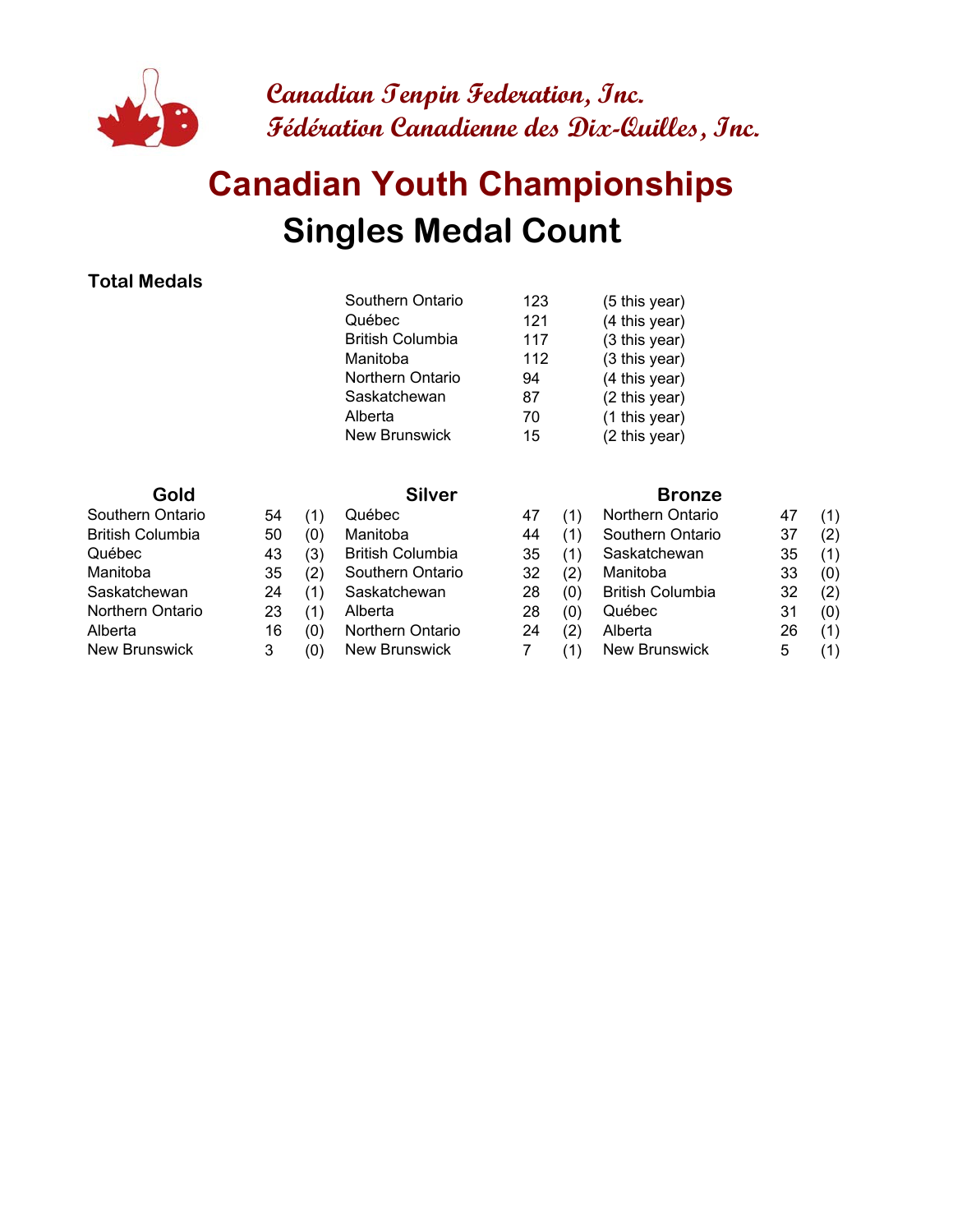

# **All Events Medal Count Canadian Youth Championships**

#### **Total Medals**

|                         |    |     | Southern Ontario        | 159 |     | (6 this year)           |    |     |
|-------------------------|----|-----|-------------------------|-----|-----|-------------------------|----|-----|
|                         |    |     | Québec                  | 139 |     | (6 this year)           |    |     |
|                         |    |     | <b>British Columbia</b> | 119 |     | (2 this year)           |    |     |
|                         |    |     | Manitoba                | 103 |     | $(2 \text{ this year})$ |    |     |
|                         |    |     | Northern Ontario        | 83  |     | (4 this year)           |    |     |
|                         |    |     | Saskatchewan            | 70  |     | (1 this year)           |    |     |
|                         |    |     | Alberta                 | 58  |     | (2 this year)           |    |     |
|                         |    |     | <b>New Brunswick</b>    | 14  |     | (1 this year)           |    |     |
| Gold                    |    |     | Silver <sup>**</sup>    |     |     | <b>Bronze</b>           |    |     |
| Southern Ontario        | 69 | (2) | Southern Ontario        | 52  | (3) | <b>British Columbia</b> | 41 | (1) |
| Québec                  | 54 | (4) | Québec                  | 47  | (1) | Québec                  | 38 | (1) |
| <b>British Columbia</b> | 41 | (0) | Manitoba                | 40  | (1) | Southern Ontario        | 38 | (1) |
| Northern Ontario        | 31 | (1) | <b>British Columbia</b> | 37  | (1) | Manitoba                | 33 | (0) |
| Manitoba                | 30 | (1) | Saskatchewan            | 25  | (1) | Saskatchewan            | 32 | (0) |
| Saskatchewan            | 13 | (0) | Northern Ontario        | 20  | (0) | Northern Ontario        | 32 | (3) |
| Alberta                 | 10 | (0) | Alberta                 | 18  | (0) | Alberta                 | 30 | (2) |
| New Brunswick           | 3  | (0) | New Brunswick           | 4   | (1) | New Brunswick           | 7  | (0) |

**\*\* NB: Silver 1996 tied All-Events, duplicate medals awarded**

**\*\* MB: Silver 2008 Scoring Appeal, duplicate medals awarded**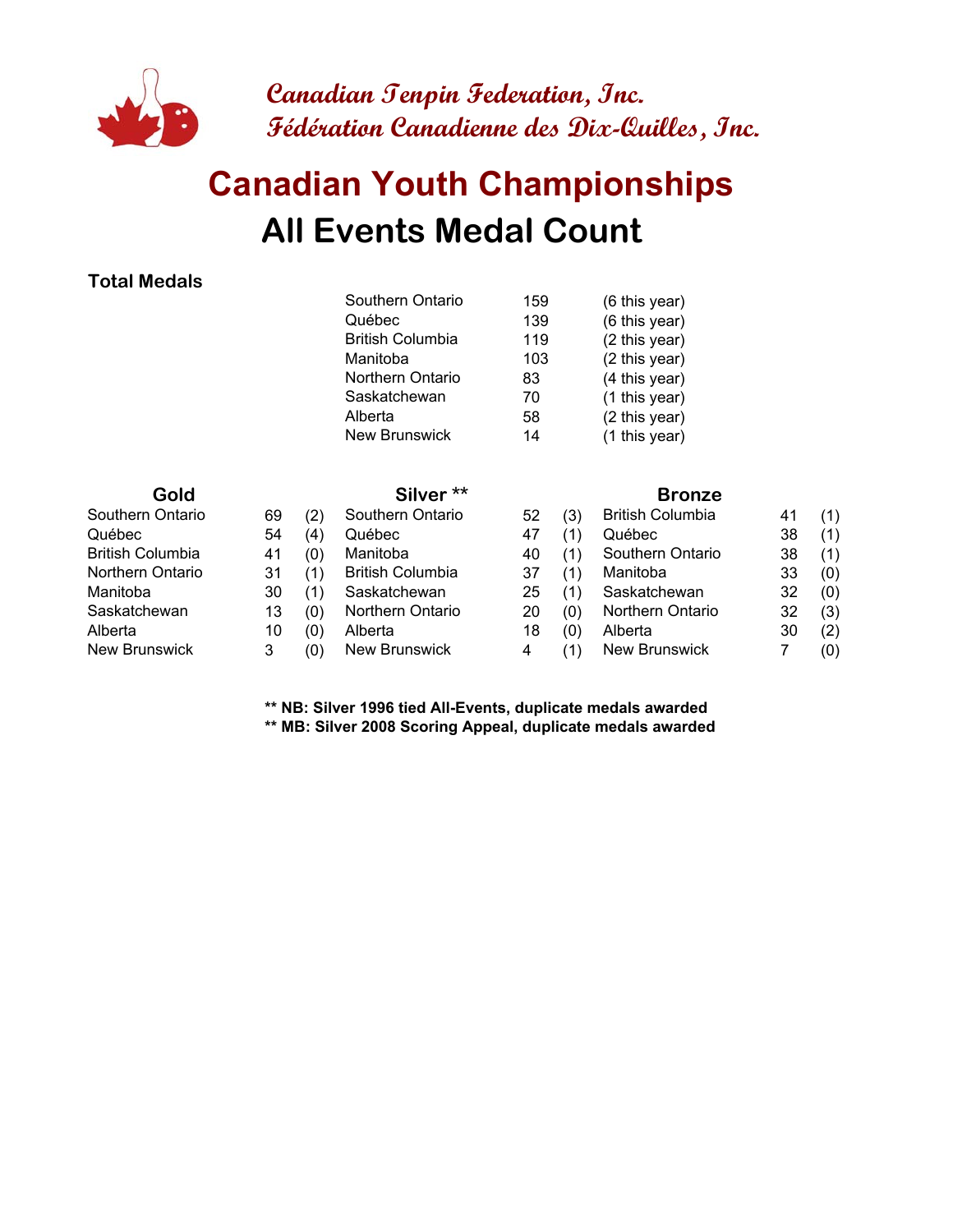

# **Team All Events Medal Count Canadian Youth Championships**

#### **Total Medals**

| Québec                  |   | (1 this year) |
|-------------------------|---|---------------|
| Manitoba                | 7 | (1 this year) |
| Southern Ontario        | 6 | (1 this year) |
| <b>British Columbia</b> | 1 | (0 this year) |
| Alberta                 | O | (0 this year) |
| Northern Ontario        | ი | (0 this year) |
| Saskatchewan            | 0 | (0 this year) |
| New Brunswick           |   | (0 this year) |
|                         |   |               |

- 
- 
- 
- 
- Manitoba 0 (0) British Columbia
	-
	-
- New Brunswick 0 (0) New Brunswick

#### **Gold Silver Silver Bronze**

| Southern Ontario | 3(0) | Manitoba                | 4(0)    | Manitoba                | 3(1) |
|------------------|------|-------------------------|---------|-------------------------|------|
| Québec           | 4(1) | Southern Ontario        | 2(1)    | Québec                  | 2(0) |
| Alberta          | 0(0) | Québec                  | 1 $(0)$ | Southern Ontario        | 1(0) |
| British Columbia | 0(0) | Alberta                 | 0(0)    | <b>British Columbia</b> | 1(0) |
| Manitoba         | 0(0) | <b>British Columbia</b> | 0(0)    | Alberta                 | 0(0) |
| Northern Ontario | 0(0) | Saskatchewan            | 0(0)    | Northern Ontario        | 0(0) |
| Saskatchewan     | 0(0) | Northern Ontario        | 0(0)    | Saskatchewan            | 0(0) |
| New Brunswick    | 0(0) | New Brunswick           | 0(0)    | New Brunswick           | 0(0) |
|                  |      |                         |         |                         |      |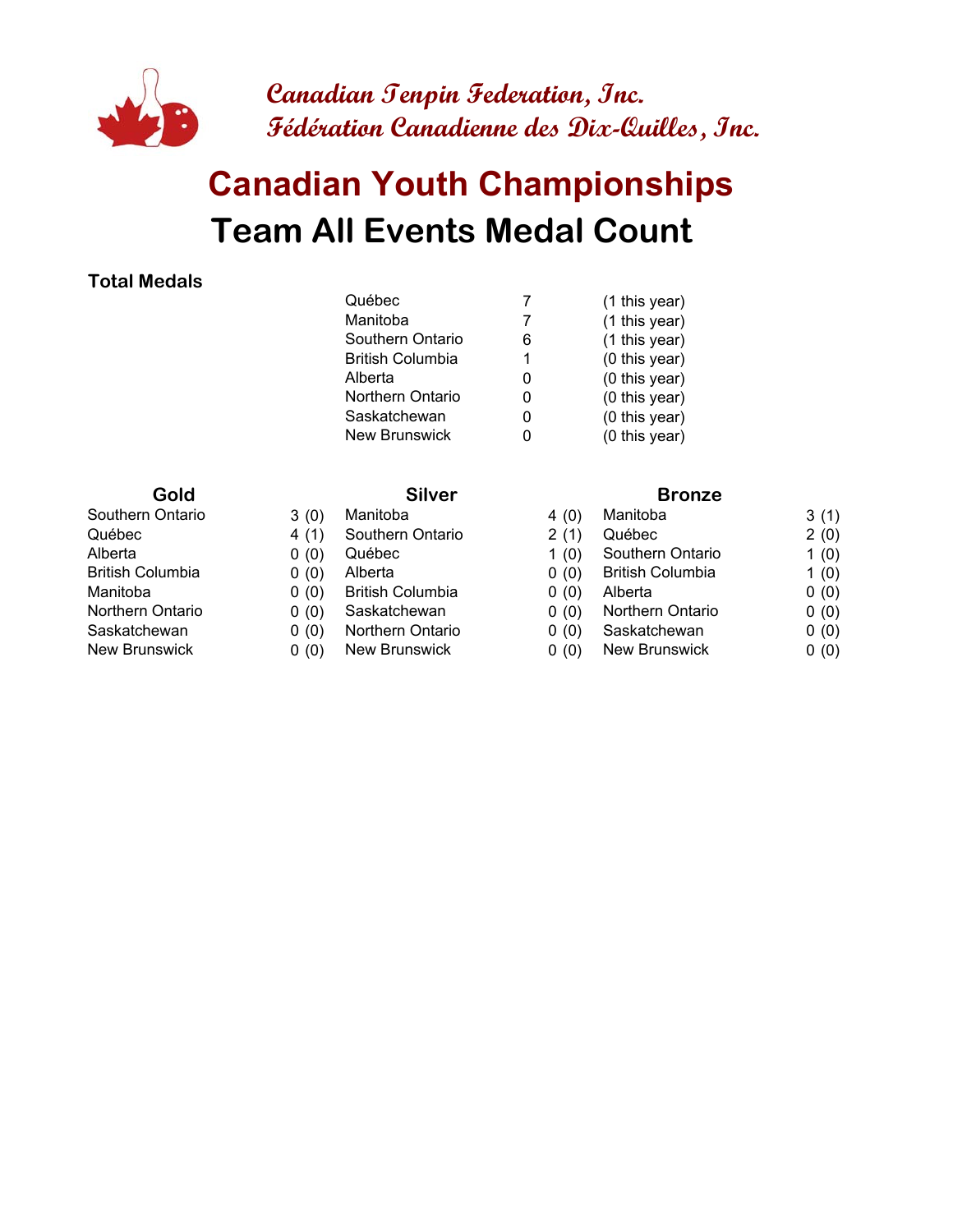|           | <b>BANTAM BOYS</b>      |                   |     |             |              |                         |     |         |                         |       |         |
|-----------|-------------------------|-------------------|-----|-------------|--------------|-------------------------|-----|---------|-------------------------|-------|---------|
| Prov.     | <b>Name</b>             | Event             | 1   | $\mathbf 2$ | $\mathbf{3}$ | $\overline{\mathbf{4}}$ | 5   | $\bf 6$ | $\overline{\mathbf{7}}$ | Total | Average |
| <b>AB</b> | <b>Lance Cayco</b>      | <b>Singles</b>    | 129 | 120         | 153          | 171                     | 147 | 198     | 171                     | 1089  | 155.6   |
|           |                         | <b>Doubles</b>    | 126 | 144         | 169          | 194                     | 130 | 226     | 146                     | 1135  | 162.1   |
|           |                         | <b>Teams</b>      | 122 | 151         | 129          | 158                     | 154 | 212     | 202                     | 1128  | 161.1   |
|           |                         | <b>All-Events</b> |     |             |              |                         |     |         |                         | 3352  | 159.6   |
| <b>BC</b> | <b>Mark Rouhana</b>     | <b>Singles</b>    | 163 | 222         | 184          | 164                     | 157 | 169     | 175                     | 1234  | 176.3   |
|           |                         | <b>Doubles</b>    | 183 | 198         | 169          | 242                     | 147 | 180     | 157                     | 1276  | 182.3   |
|           |                         | <b>Teams</b>      | 193 | 159         | 193          | 137                     | 155 | 126     | 167                     | 1130  | 161.4   |
|           |                         | <b>All-Events</b> |     |             |              |                         |     |         |                         | 3640  | 173.3   |
| <b>MB</b> | <b>Dean Garing</b>      | <b>Singles</b>    | 120 | 88          | 103          | 107                     | 110 | 138     | 139                     | 805   | 115.0   |
|           |                         | <b>Doubles</b>    | 126 | 124         | 111          | 112                     | 116 | 157     | 147                     | 893   | 127.6   |
|           |                         | <b>Teams</b>      | 161 | 137         | 118          | 164                     | 138 | 129     | 110                     | 957   | 136.7   |
|           |                         | <b>All-Events</b> |     |             |              |                         |     |         |                         | 2655  | 126.4   |
| <b>NO</b> | <b>Braedyn Woolley</b>  | <b>Singles</b>    | 119 | 141         | 138          | 134                     | 159 | 128     | 126                     | 945   | 135.0   |
|           |                         | <b>Doubles</b>    | 97  | 191         | 133          | 142                     | 142 | 135     | 146                     | 986   | 140.9   |
|           |                         | <b>Teams</b>      | 177 | 202         | 133          | 160                     | 125 | 138     | 167                     | 1102  | 157.4   |
|           |                         | <b>All-Events</b> |     |             |              |                         |     |         |                         | 3033  | 144.4   |
| QB        | <b>Alexandre Gareau</b> | <b>Singles</b>    | 200 | 154         | 158          | 205                     | 233 | 195     | 226                     | 1371  | 195.9   |
|           |                         | <b>Doubles</b>    | 131 | 204         | 186          | 191                     | 215 | 149     | 236                     | 1312  | 187.4   |
|           |                         | <b>Teams</b>      | 172 | 199         | 229          | 199                     | 198 | 180     | 205                     | 1382  | 197.4   |
|           |                         | <b>All-Events</b> |     |             |              |                         |     |         |                         | 4065  | 193.6   |
| <b>SK</b> | <b>Dylan Mowbray</b>    | <b>Singles</b>    | 92  | 135         | 140          | 138                     | 159 | 109     | 138                     | 911   | 130.1   |
|           |                         | <b>Doubles</b>    | 167 | 135         | 132          | 148                     | 147 | 159     | 134                     | 1022  | 146.0   |
|           |                         | <b>Teams</b>      | 200 | 162         | 149          | 125                     | 111 | 132     | 143                     | 1022  | 146.0   |
|           |                         | <b>All-Events</b> |     |             |              |                         |     |         |                         | 2955  | 140.7   |
| <b>SO</b> | <b>Dustin Borho</b>     | <b>Singles</b>    | 92  | 113         | 101          | 117                     | 149 | 147     | 172                     | 891   | 127.3   |
|           |                         | <b>Doubles</b>    | 112 | 163         | 119          | 138                     | 134 | 146     | 136                     | 948   | 135.4   |
|           |                         | <b>Teams</b>      | 156 | 139         | 146          | 136                     | 111 | 147     | 137                     | 972   | 138.9   |
|           |                         | <b>All-Events</b> |     |             |              |                         |     |         |                         | 2811  | 133.9   |
| <b>NB</b> | <b>Maxime Landry</b>    | <b>Singles</b>    | 149 | 204         | 104          | 173                     | 163 | 120     | 96                      | 1009  | 144.1   |
|           |                         | <b>Doubles</b>    | 113 | 181         | 126          | 138                     | 131 | 159     | 145                     | 993   | 141.9   |
|           |                         | <b>Teams</b>      | 139 | 137         | 170          | 178                     | 170 | 157     | 167                     | 1118  | 159.7   |
|           |                         | <b>All-Events</b> |     |             |              |                         |     |         |                         | 3120  | 148.6   |

**Bantam Boys all events overall <b>158.6 152.6**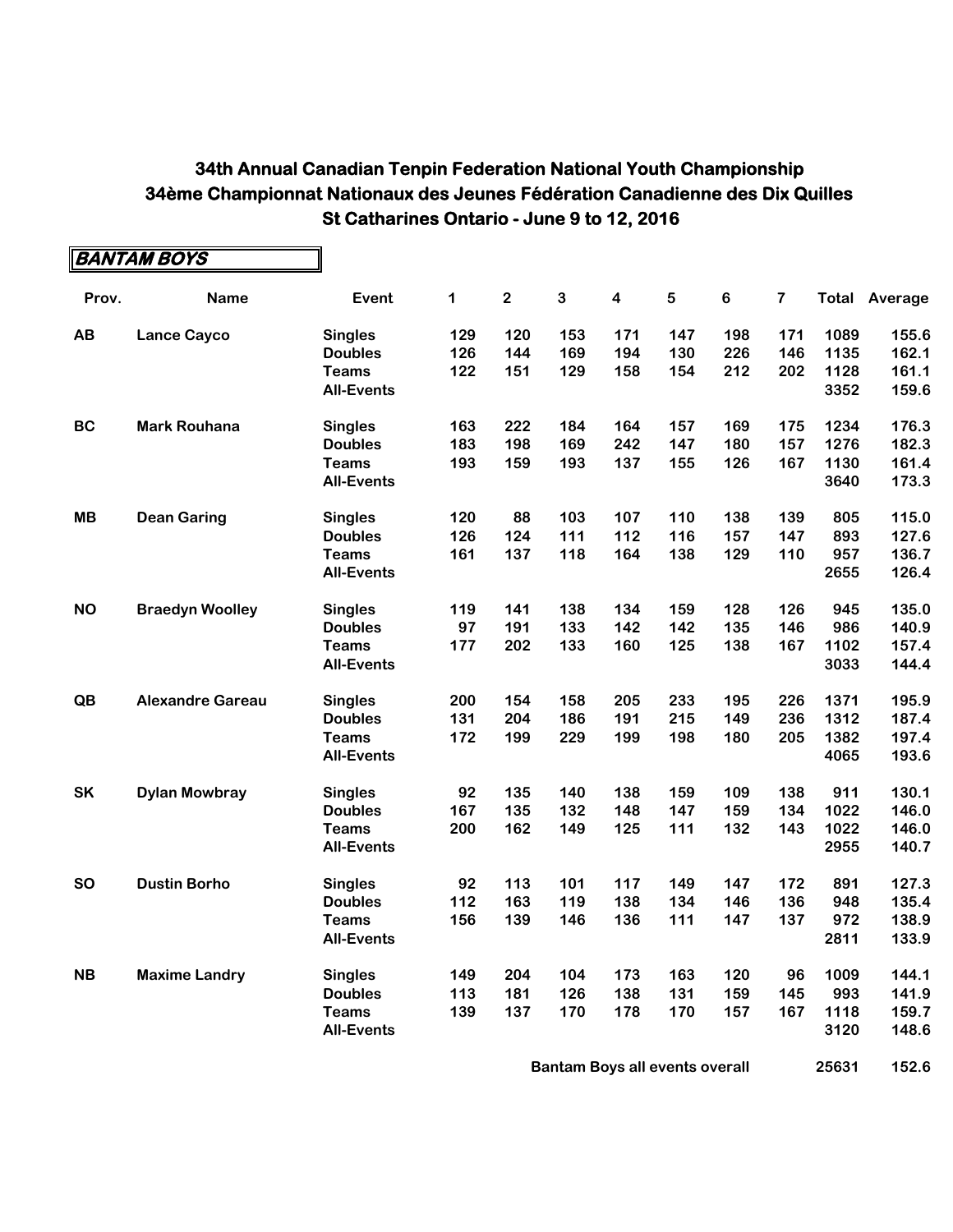|           | <b>BANTAM GIRLS</b>      |                   |             |                |              |                         |     |     |                         |      |                      |
|-----------|--------------------------|-------------------|-------------|----------------|--------------|-------------------------|-----|-----|-------------------------|------|----------------------|
| Prov.     | <b>Name</b>              | Event             | $\mathbf 1$ | $\overline{2}$ | $\mathbf{3}$ | $\overline{\mathbf{4}}$ | 5   | 6   | $\overline{\mathbf{7}}$ |      | <b>Total Average</b> |
| <b>AB</b> | <b>Lillian Colborne</b>  | <b>Singles</b>    | 163         | 126            | 129          | 114                     | 173 | 84  | 154                     | 943  | 134.7                |
|           |                          | <b>Doubles</b>    | 151         | 115            | 131          | 146                     | 101 | 139 | 151                     | 934  | 133.4                |
|           |                          | <b>Teams</b>      | 119         | 133            | 122          | 164                     | 114 | 161 | 114                     | 927  | 132.4                |
|           |                          | <b>All-Events</b> |             |                |              |                         |     |     |                         | 2804 | 133.5                |
| <b>BC</b> | <b>Destiny Petrovich</b> | <b>Singles</b>    | 108         | 112            | 113          | 143                     | 97  | 126 | 136                     | 835  | 119.3                |
|           |                          | <b>Doubles</b>    | 111         | 112            | 159          | 149                     | 114 | 120 | 151                     | 916  | 130.9                |
|           |                          | <b>Teams</b>      | 110         | 135            | 106          | 157                     | 143 | 93  | 100                     | 844  | 120.6                |
|           |                          | <b>All-Events</b> |             |                |              |                         |     |     |                         | 2595 | 123.6                |
| MB        | Nikaya Bautista          | <b>Singles</b>    | 142         | 131            | 135          | 170                     | 127 | 117 | 166                     | 988  | 141.1                |
|           |                          | <b>Doubles</b>    | 145         | 139            | 138          | 147                     | 152 | 110 | 171                     | 1002 | 143.1                |
|           |                          | <b>Teams</b>      | 101         | 148            | 128          | 139                     | 169 | 149 | 138                     | 972  | 138.9                |
|           |                          | <b>All-Events</b> |             |                |              |                         |     |     |                         | 2962 | 141.0                |
| <b>NO</b> | <b>Ema Bowen</b>         | <b>Singles</b>    | 114         | 129            | 126          | 129                     | 148 | 152 | 133                     | 931  | 133.0                |
|           |                          | <b>Doubles</b>    | 136         | 174            | 129          | 140                     | 148 | 172 | 116                     | 1015 | 145.0                |
|           |                          | <b>Teams</b>      | 145         | 143            | 109          | 139                     | 179 | 158 | 179                     | 1052 | 150.3                |
|           |                          | <b>All-Events</b> |             |                |              |                         |     |     |                         | 2998 | 142.8                |
| QB        | Jade Cõte                | <b>Singles</b>    | 153         | 156            | 185          | 216                     | 184 | 168 | 199                     | 1261 | 180.1                |
|           |                          | <b>Doubles</b>    | 184         | 169            | 215          | 150                     | 134 | 132 | 179                     | 1163 | 166.1                |
|           |                          | <b>Teams</b>      | 149         | 164            | 148          | 166                     | 138 | 136 | 120                     | 1021 | 145.9                |
|           |                          | <b>All-Events</b> |             |                |              |                         |     |     |                         | 3445 | 164.0                |
| SK        | <b>Emily Skilton</b>     | <b>Singles</b>    | 144         | 137            | 160          | 133                     | 98  | 141 | 164                     | 977  | 139.6                |
|           |                          | <b>Doubles</b>    | 106         | 145            | 148          | 159                     | 135 | 130 | 107                     | 930  | 132.9                |
|           |                          | <b>Teams</b>      | 117         | 137            | 110          | 121                     | 103 | 117 | 201                     | 906  | 129.4                |
|           |                          | <b>All-Events</b> |             |                |              |                         |     |     |                         | 2813 | 134.0                |
| <b>SO</b> | <b>Sierra Baltzer</b>    | <b>Singles</b>    | 136         | 131            | 172          | 163                     | 186 | 171 | 169                     | 1128 | 161.1                |
|           |                          | <b>Doubles</b>    | 119         | 132            | 137          | 149                     | 179 | 161 | 134                     | 1011 | 144.4                |
|           |                          | <b>Teams</b>      | 158         | 255            | 225          | 168                     | 173 | 181 | 154                     | 1314 | 187.7                |
|           |                          | <b>All-Events</b> |             |                |              |                         |     |     |                         | 3453 | 164.4                |
| <b>NB</b> | Natiska Lecouteur        | <b>Singles</b>    | 133         | 75             | 99           | 101                     | 148 | 156 | 145                     | 857  | 122.4                |
|           |                          | <b>Doubles</b>    | 140         | 126            | 127          | 127                     | 155 | 126 | 146                     | 947  | 135.3                |
|           |                          | <b>Teams</b>      | 138         | 96             | 137          | 128                     | 128 | 212 | 131                     | 970  | 138.6                |
|           |                          | <b>All-Events</b> |             |                |              |                         |     |     |                         | 2774 | 132.1                |

**Bantam Girls all events overall <b>1688** 23844 141.9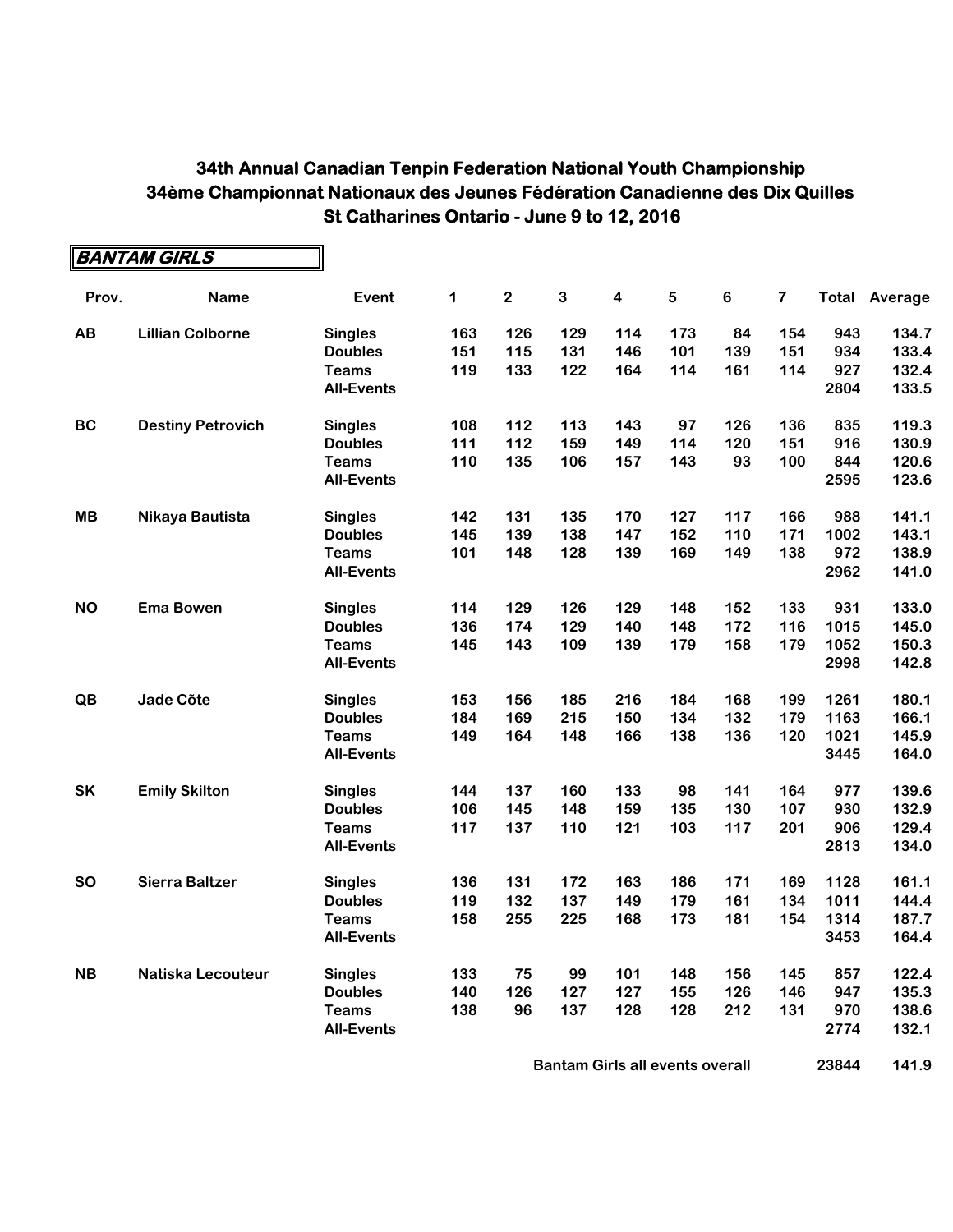|           | JUNIOR BOYS             |                   |     |              |              |                         |     |                  |                         |      |                      |
|-----------|-------------------------|-------------------|-----|--------------|--------------|-------------------------|-----|------------------|-------------------------|------|----------------------|
| Prov.     | <b>Name</b>             | Event             | 1   | $\mathbf{2}$ | $\mathbf{3}$ | $\overline{\mathbf{4}}$ | 5   | $\boldsymbol{6}$ | $\overline{\mathbf{7}}$ |      | <b>Total Average</b> |
| AB        | <b>Jarrod Henderson</b> | <b>Singles</b>    | 184 | 136          | 160          | 118                     | 170 | 200              | 170                     | 1138 | 162.6                |
|           |                         | <b>Doubles</b>    | 177 | 108          | 170          | 130                     | 182 | 181              | 152                     | 1100 | 157.1                |
|           |                         | <b>Teams</b>      | 174 | 158          | 124          | 163                     | 148 | 134              | 211                     | 1112 | 158.9                |
|           |                         | <b>All-Events</b> |     |              |              |                         |     |                  |                         | 3350 | 159.5                |
| <b>BC</b> | <b>Kyle Palacios</b>    | <b>Singles</b>    | 154 | 200          | 171          | 184                     | 167 | 177              | 106                     | 1159 | 165.6                |
|           |                         | <b>Doubles</b>    | 186 | 184          | 165          | 191                     | 130 | 155              | 198                     | 1209 | 172.7                |
|           |                         | <b>Teams</b>      | 144 | 118          | 159          | 194                     | 155 | 151              | 171                     | 1092 | 156.0                |
|           |                         | <b>All-Events</b> |     |              |              |                         |     |                  |                         | 3460 | 164.8                |
| <b>MB</b> | <b>Vincent Jobin</b>    | <b>Singles</b>    | 185 | 138          | 151          | 168                     | 182 | 170              | 145                     | 1139 | 162.7                |
|           |                         | <b>Doubles</b>    | 185 | 150          | 174          | 124                     | 183 | 160              | 130                     | 1106 | 158.0                |
|           |                         | <b>Teams</b>      | 202 | 192          | 144          | 171                     | 205 | 159              | 190                     | 1263 | 180.4                |
|           |                         | <b>All-Events</b> |     |              |              |                         |     |                  |                         | 3508 | 167.0                |
| <b>NO</b> | <b>Aidan Bass</b>       | <b>Singles</b>    | 193 | 214          | 174          | 206                     | 153 | 178              | 223                     | 1341 | 191.6                |
|           |                         | <b>Doubles</b>    | 197 | 215          | 203          | 205                     | 190 | 215              | 176                     | 1401 | 200.1                |
|           |                         | <b>Teams</b>      | 158 | 202          | 210          | 161                     | 218 | 191              | 225                     | 1365 | 195.0                |
|           |                         | <b>All-Events</b> |     |              |              |                         |     |                  |                         | 4107 | 195.6                |
| QB        | <b>Reese John</b>       | <b>Singles</b>    | 155 | 154          | 163          | 202                     | 190 | 163              | 149                     | 1176 | 168.0                |
|           |                         | <b>Doubles</b>    | 171 | 173          | 154          | 171                     | 200 | 170              | 148                     | 1187 | 169.6                |
|           |                         | <b>Teams</b>      | 171 | 161          | 180          | 157                     | 198 | 155              | 192                     | 1214 | 173.4                |
|           |                         | <b>All-Events</b> |     |              |              |                         |     |                  |                         | 3577 | 170.3                |
| SK        | <b>Matthew Wist</b>     | <b>Singles</b>    | 170 | 135          | 150          | 180                     | 145 | 170              | 154                     | 1104 | 157.7                |
|           |                         | <b>Doubles</b>    | 198 | 165          | 187          | 166                     | 185 | 186              | 135                     | 1222 | 174.6                |
|           |                         | <b>Teams</b>      | 178 | 138          | 192          | 144                     | 167 | 161              | 158                     | 1138 | 162.6                |
|           |                         | <b>All-Events</b> |     |              |              |                         |     |                  |                         | 3464 | 165.0                |
| <b>SO</b> | <b>Brayden Vaughan</b>  | <b>Singles</b>    | 200 | 165          | 177          | 168                     | 198 | 162              | 171                     | 1241 | 177.3                |
|           |                         | <b>Doubles</b>    | 213 | 171          | 179          | 141                     | 187 | 194              | 173                     | 1258 | 179.7                |
|           |                         | <b>Teams</b>      | 226 | 177          | 141          | 163                     | 174 | 190              | 214                     | 1285 | 183.6                |
|           |                         | <b>All-Events</b> |     |              |              |                         |     |                  |                         | 3784 | 180.2                |
| <b>NB</b> | <b>Jason Rousselle</b>  | <b>Singles</b>    | 159 | 162          | 140          | 160                     | 156 | 176              | 127                     | 1080 | 154.3                |
|           |                         | <b>Doubles</b>    | 172 | 136          | 155          | 200                     | 153 | 156              | 179                     | 1151 | 164.4                |
|           |                         | <b>Teams</b>      | 202 | 179          | 188          | 133                     | 156 | 130              | 154                     | 1142 | 163.1                |
|           |                         | <b>All-Events</b> |     |              |              |                         |     |                  |                         | 3373 | 160.6                |

**Junior Boys all events overall 168 28623 170.4**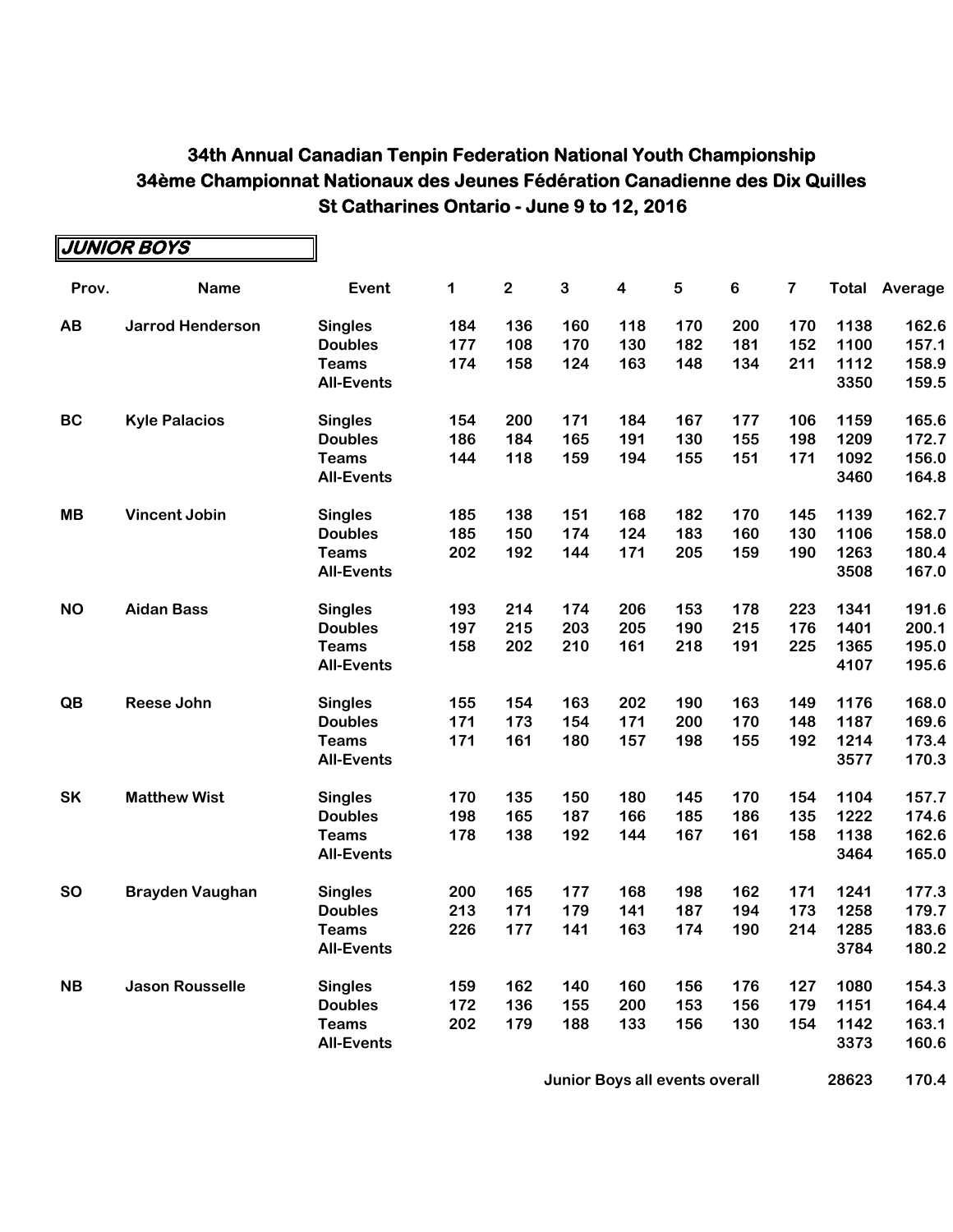|           | JUNIOR GIRLS              |                   |     |                |              |                         |     |         |                |      |                      |
|-----------|---------------------------|-------------------|-----|----------------|--------------|-------------------------|-----|---------|----------------|------|----------------------|
| Prov.     | <b>Name</b>               | Event             | 1   | $\overline{2}$ | $\mathbf{3}$ | $\overline{\mathbf{4}}$ | 5   | $\bf 6$ | $\overline{7}$ |      | <b>Total Average</b> |
| AB        | <b>Molly Nimchuk</b>      | <b>Singles</b>    | 146 | 169            | 124          | 160                     | 193 | 144     | 166            | 1102 | 157.4                |
|           |                           | <b>Doubles</b>    | 181 | 174            | 168          | 145                     | 178 | 178     | 154            | 1178 | 168.3                |
|           |                           | <b>Teams</b>      | 130 | 189            | 171          | 163                     | 134 | 195     | 185            | 1167 | 166.7                |
|           |                           | <b>All-Events</b> |     |                |              |                         |     |         |                | 3447 | 164.1                |
| <b>BC</b> | Amy Buchanan              | <b>Singles</b>    | 124 | 133            | 144          | 150                     | 150 | 136     | 130            | 967  | 138.1                |
|           |                           | <b>Doubles</b>    | 159 | 154            | 115          | 112                     | 125 | 130     | 95             | 890  | 127.1                |
|           |                           | <b>Teams</b>      | 136 | 126            | 167          | 154                     | 150 | 148     | 165            | 1046 | 149.4                |
|           |                           | <b>All-Events</b> |     |                |              |                         |     |         |                | 2903 | 138.2                |
| MВ        | <b>Madison Tokar</b>      | <b>Singles</b>    | 111 | 178            | 144          | 143                     | 117 | 170     | 159            | 1022 | 146.0                |
|           |                           | <b>Doubles</b>    | 138 | 188            | 146          | 153                     | 135 | 151     | 153            | 1064 | 152.0                |
|           |                           | <b>Teams</b>      | 162 | 141            | 157          | 137                     | 125 | 181     | 153            | 1056 | 150.9                |
|           |                           | <b>All-Events</b> |     |                |              |                         |     |         |                | 3142 | 149.6                |
| <b>NO</b> | <b>Abbigail Gunsinger</b> | <b>Singles</b>    | 162 | 146            | 145          | 148                     | 163 | 165     | 159            | 1088 | 155.4                |
|           |                           | <b>Doubles</b>    | 120 | 173            | 144          | 161                     | 168 | 177     | 154            | 1097 | 156.7                |
|           |                           | <b>Teams</b>      | 135 | 195            | 187          | 151                     | 170 | 167     | 140            | 1145 | 163.6                |
|           |                           | <b>All-Events</b> |     |                |              |                         |     |         |                | 3330 | 158.6                |
| QB        | <b>Elodie Annett</b>      | <b>Singles</b>    | 160 | 194            | 133          | 144                     | 148 | 158     | 184            | 1121 | 160.1                |
|           |                           | <b>Doubles</b>    | 154 | 208            | 166          | 171                     | 179 | 177     | 148            | 1203 | 171.9                |
|           |                           | <b>Teams</b>      | 227 | 200            | 154          | 162                     | 269 | 194     | 189            | 1395 | 199.3                |
|           |                           | <b>All-Events</b> |     |                |              |                         |     |         |                | 3719 | 177.1                |
| <b>SK</b> | <b>Amellia Campbell</b>   | <b>Singles</b>    | 84  | 83             | 148          | 134                     | 106 | 126     | 112            | 793  | 113.3                |
|           |                           | <b>Doubles</b>    | 145 | 145            | 121          | 118                     | 112 | 109     | 129            | 879  | 125.6                |
|           |                           | <b>Teams</b>      | 158 | 154            | 141          | 128                     | 132 | 136     | 150            | 999  | 142.7                |
|           |                           | <b>All-Events</b> |     |                |              |                         |     |         |                | 2671 | 127.2                |
| <b>SO</b> | <b>Meagan Muir</b>        | <b>Singles</b>    | 151 | 140            | 192          | 190                     | 156 | 211     | 158            | 1198 | 171.1                |
|           |                           | <b>Doubles</b>    | 162 | 153            | 168          | 166                     | 158 | 183     | 168            | 1158 | 165.4                |
|           |                           | <b>Teams</b>      | 168 | 182            | 116          | 162                     | 187 | 226     | 199            | 1240 | 177.1                |
|           |                           | <b>All-Events</b> |     |                |              |                         |     |         |                | 3596 | 171.2                |
| <b>NB</b> | <b>Helene Landry</b>      | <b>Singles</b>    | 151 | 127            | 134          | 180                     | 112 | 151     | 120            | 975  | 139.3                |
|           |                           | <b>Doubles</b>    | 155 | 135            | 129          | 130                     | 150 | 145     | 118            | 962  | 137.4                |
|           |                           | <b>Teams</b>      | 160 | 108            | 141          | 169                     | 160 | 155     | 150            | 1043 | 149.0                |
|           |                           | <b>All-Events</b> |     |                |              |                         |     |         |                | 2980 | 141.9                |

**Junior Girls all events overall 168 25788 153.5**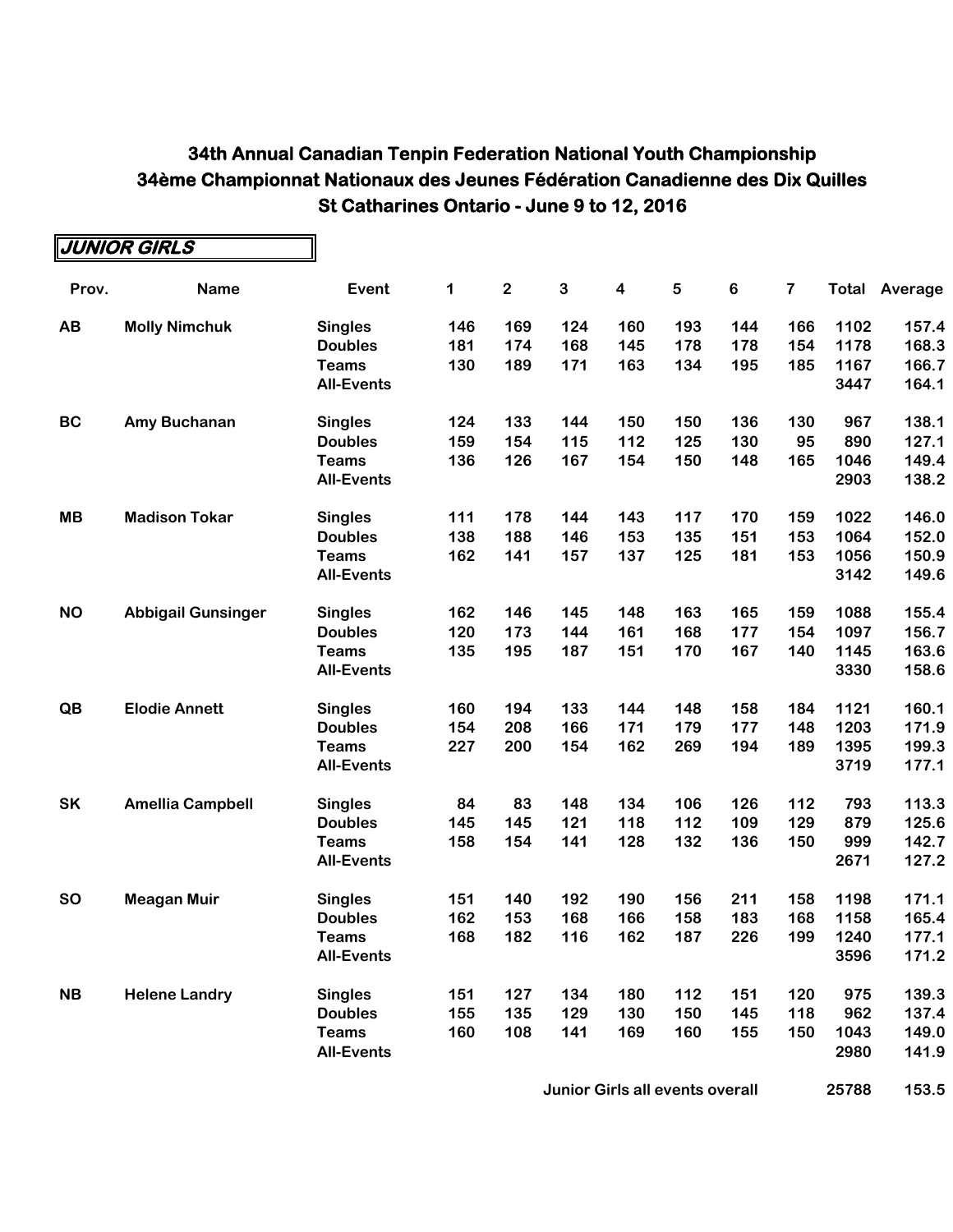|           | <b>INTERMEDIATE BOYS</b> |                   |     |             |              |                         |            |         |                         |      |                      |
|-----------|--------------------------|-------------------|-----|-------------|--------------|-------------------------|------------|---------|-------------------------|------|----------------------|
| Prov.     | <b>Name</b>              | Event             | 1   | $\mathbf 2$ | $\mathbf{3}$ | $\overline{\mathbf{4}}$ | $\sqrt{5}$ | $\bf 6$ | $\overline{\mathbf{7}}$ |      | <b>Total Average</b> |
| AB        | <b>Nathan Taylor</b>     | <b>Singles</b>    | 115 | 144         | 199          | 140                     | 203        | 145     | 126                     | 1072 | 153.1                |
|           |                          | <b>Doubles</b>    | 144 | 174         | 179          | 202                     | 147        | 165     | 137                     | 1148 | 164.0                |
|           |                          | <b>Teams</b>      | 176 | 225         | 151          | 183                     | 217        | 155     | 169                     | 1276 | 182.3                |
|           |                          | <b>All-Events</b> |     |             |              |                         |            |         |                         | 3496 | 166.5                |
| <b>BC</b> | <b>Nathan Nerona</b>     | <b>Singles</b>    | 202 | 232         | 162          | 230                     | 226        | 175     | 220                     | 1447 | 206.7                |
|           |                          | <b>Doubles</b>    | 172 | 158         | 211          | 225                     | 167        | 210     | 199                     | 1342 | 191.7                |
|           |                          | <b>Teams</b>      | 163 | 141         | 187          | 190                     | 199        | 176     | 208                     | 1264 | 180.6                |
|           |                          | <b>All-Events</b> |     |             |              |                         |            |         |                         | 4053 | 193.0                |
| MB        | <b>Austyn Ducharme</b>   | <b>Singles</b>    | 255 | 208         | 157          | 186                     | 168        | 177     | 216                     | 1367 | 195.3                |
|           |                          | <b>Doubles</b>    | 178 | 222         | 183          | 169                     | 212        | 204     | 219                     | 1387 | 198.1                |
|           |                          | <b>Teams</b>      | 182 | 221         | 209          | 225                     | 215        | 236     | 182                     | 1470 | 210.0                |
|           |                          | <b>All-Events</b> |     |             |              |                         |            |         |                         | 4224 | 201.1                |
| <b>NO</b> | <b>Steven Oliana</b>     | <b>Singles</b>    | 157 | 135         | 170          | 159                     | 184        | 142     | 198                     | 1145 | 163.6                |
|           |                          | <b>Doubles</b>    | 153 | 163         | 169          | 168                     | 141        | 184     | 193                     | 1171 | 167.3                |
|           |                          | <b>Teams</b>      | 182 | 150         | 166          | 117                     | 155        | 142     | 208                     | 1120 | 160.0                |
|           |                          | <b>All-Events</b> |     |             |              |                         |            |         |                         | 3436 | 163.6                |
| QB        | <b>Alex Cõte</b>         | <b>Singles</b>    | 181 | 186         | 177          | 192                     | 177        | 216     | 170                     | 1299 | 185.6                |
|           |                          | <b>Doubles</b>    | 222 | 210         | 195          | 225                     | 196        | 191     | 214                     | 1453 | 207.6                |
|           |                          | <b>Teams</b>      | 298 | 227         | 193          | 212                     | 170        | 219     | 234                     | 1553 | 221.9                |
|           |                          | <b>All-Events</b> |     |             |              |                         |            |         |                         | 4305 | 205.0                |
| SK        | <b>John Espanol</b>      | <b>Singles</b>    | 181 | 166         | 186          | 208                     | 146        | 153     | 145                     | 1185 | 169.3                |
|           |                          | <b>Doubles</b>    | 187 | 165         | 164          | 212                     | 190        | 202     | 183                     | 1303 | 186.1                |
|           |                          | <b>Teams</b>      | 176 | 165         | 135          | 136                     | 174        | 146     | 169                     | 1101 | 157.3                |
|           |                          | <b>All-Events</b> |     |             |              |                         |            |         |                         | 3589 | 170.9                |
| <b>SO</b> | Joshua Bautista          | <b>Singles</b>    | 173 | 129         | 144          | 174                     | 257        | 213     | 213                     | 1303 | 186.1                |
|           |                          | <b>Doubles</b>    | 195 | 222         | 150          | 202                     | 183        | 166     | 199                     | 1317 | 188.1                |
|           |                          | <b>Teams</b>      | 196 | 164         | 180          | 222                     | 221        | 255     | 214                     | 1452 | 207.4                |
|           |                          | <b>All-Events</b> |     |             |              |                         |            |         |                         | 4072 | 193.9                |
| <b>NB</b> | <b>Maxime Mallais</b>    | <b>Singles</b>    | 177 | 190         | 211          | 199                     | 133        | 145     | 158                     | 1213 | 173.3                |
|           |                          | <b>Doubles</b>    | 148 | 165         | 101          | 209                     | 179        | 139     | 144                     | 1085 | 155.0                |
|           |                          | <b>Teams</b>      | 151 | 197         | 163          | 177                     | 179        | 212     | 202                     | 1281 | 183.0                |
|           |                          | <b>All-Events</b> |     |             |              |                         |            |         |                         | 3579 | 170.4                |

**Intermediate Boys all events overall <b>168** 183.1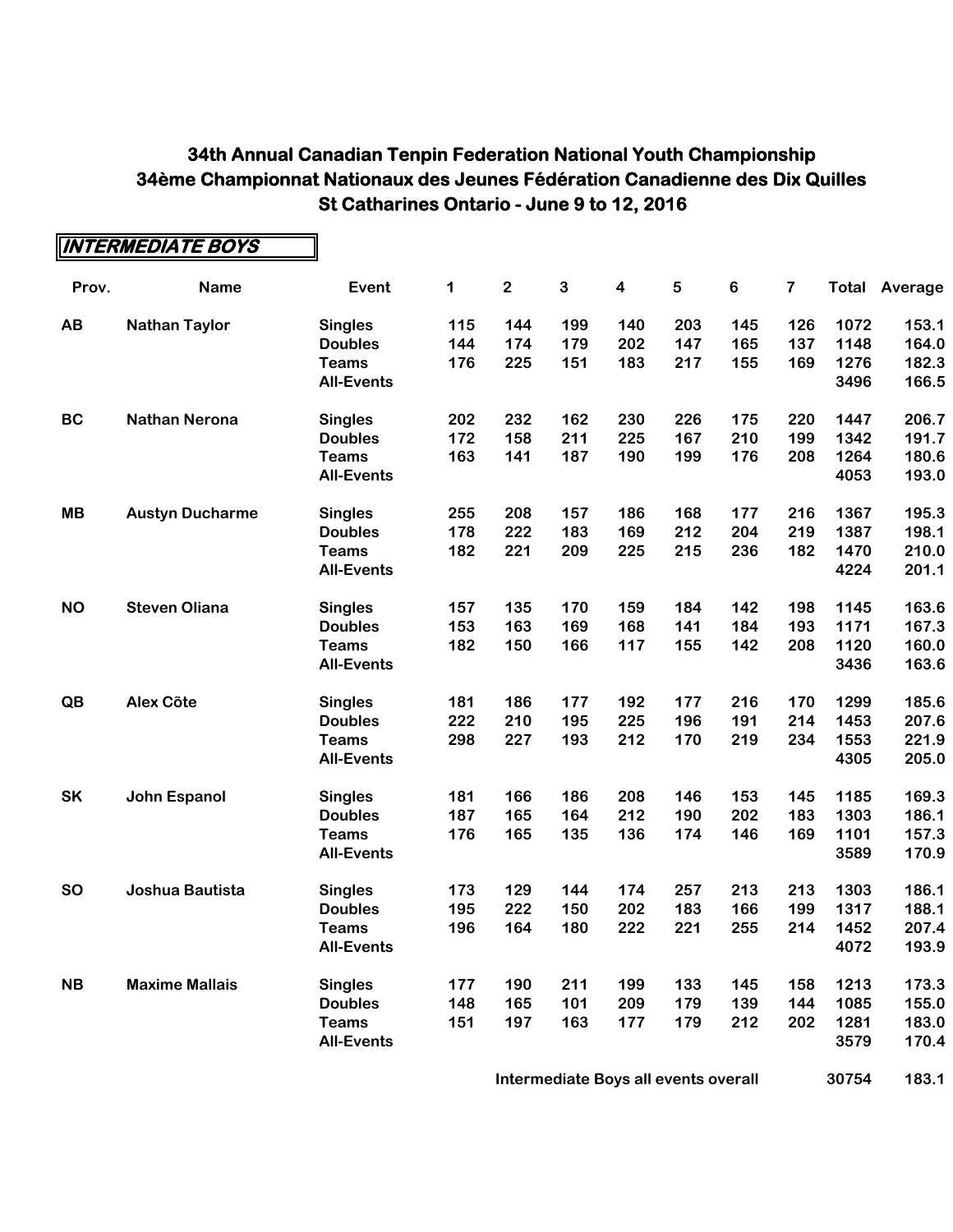|           | <b>INTERMEDIATE GIRLS</b> |                   |             |                         |              |                         |     |         |                         |      |                      |
|-----------|---------------------------|-------------------|-------------|-------------------------|--------------|-------------------------|-----|---------|-------------------------|------|----------------------|
| Prov.     | <b>Name</b>               | Event             | $\mathbf 1$ | $\overline{\mathbf{2}}$ | $\mathbf{3}$ | $\overline{\mathbf{4}}$ | 5   | $\bf 6$ | $\overline{\mathbf{7}}$ |      | <b>Total Average</b> |
| AB        | <b>Kaytlynn Insko</b>     | <b>Singles</b>    | 165         | 106                     | 161          | 144                     | 147 | 116     | 146                     | 985  | 140.7                |
|           |                           | <b>Doubles</b>    | 195         | 144                     | 168          | 209                     | 151 | 125     | 143                     | 1135 | 162.1                |
|           |                           | <b>Teams</b>      | 198         | 191                     | 191          | 189                     | 211 | 236     | 202                     | 1418 | 202.6                |
|           |                           | <b>All-Events</b> |             |                         |              |                         |     |         |                         | 3538 | 168.5                |
| <b>BC</b> | <b>Amanda Tang</b>        | <b>Singles</b>    | 178         | 157                     | 174          | 163                     | 151 | 181     | 255                     | 1259 | 179.9                |
|           |                           | <b>Doubles</b>    | 148         | 156                     | 187          | 181                     | 149 | 159     | 169                     | 1149 | 164.1                |
|           |                           | <b>Teams</b>      | 197         | 169                     | 169          | 197                     | 123 | 150     | 202                     | 1207 | 172.4                |
|           |                           | <b>All-Events</b> |             |                         |              |                         |     |         |                         | 3615 | 172.1                |
| <b>MB</b> | <b>Brittney Rocan</b>     | <b>Singles</b>    | 193         | 169                     | 154          | 191                     | 158 | 171     | 168                     | 1204 | 172.0                |
|           |                           | <b>Doubles</b>    | 180         | 140                     | 175          | 118                     | 179 | 183     | 175                     | 1150 | 164.3                |
|           |                           | <b>Teams</b>      | 149         | 162                     | 128          | 225                     | 202 | 225     | 179                     | 1270 | 181.4                |
|           |                           | <b>All-Events</b> |             |                         |              |                         |     |         |                         | 3624 | 172.6                |
| <b>NO</b> | <b>Ryleah Bell</b>        | <b>Singles</b>    | 147         | 184                     | 157          | 158                     | 166 | 182     | 176                     | 1170 | 167.1                |
|           |                           | <b>Doubles</b>    | 159         | 196                     | 209          | 203                     | 178 | 166     | 196                     | 1307 | 186.7                |
|           |                           | <b>Teams</b>      | 163         | 176                     | 223          | 159                     | 154 | 158     | 170                     | 1203 | 171.9                |
|           |                           | <b>All-Events</b> |             |                         |              |                         |     |         |                         | 3680 | 175.2                |
| QB        | <b>Genevieve Croteau</b>  | <b>Singles</b>    | 162         | 177                     | 168          | 136                     | 155 | 148     | 153                     | 1099 | 157.0                |
|           |                           | <b>Doubles</b>    | 198         | 163                     | 197          | 198                     | 174 | 144     | 133                     | 1207 | 172.4                |
|           |                           | <b>Teams</b>      | 171         | 167                     | 203          | 158                     | 125 | 146     | 150                     | 1120 | 160.0                |
|           |                           | <b>All-Events</b> |             |                         |              |                         |     |         |                         | 3426 | 163.1                |
| SK        | <b>Kelsi Beauchamp</b>    | <b>Singles</b>    | 194         | 183                     | 182          | 153                     | 168 | 171     | 177                     | 1228 | 175.4                |
|           |                           | <b>Doubles</b>    | 186         | 160                     | 191          | 185                     | 165 | 159     | 198                     | 1244 | 177.7                |
|           |                           | <b>Teams</b>      | 190         | 214                     | 225          | 201                     | 192 | 194     | 183                     | 1399 | 199.9                |
|           |                           | <b>All-Events</b> |             |                         |              |                         |     |         |                         | 3871 | 184.3                |
| <b>SO</b> | <b>Mykaela Mitchell</b>   | <b>Singles</b>    | 245         | 169                     | 180          | 179                     | 129 | 177     | 188                     | 1267 | 181.0                |
|           |                           | <b>Doubles</b>    | 180         | 197                     | 181          | 209                     | 222 | 173     | 177                     | 1339 | 191.3                |
|           |                           | <b>Teams</b>      | 191         | 193                     | 202          | 224                     | 191 | 214     | 219                     | 1434 | 204.9                |
|           |                           | <b>All-Events</b> |             |                         |              |                         |     |         |                         | 4040 | 192.4                |
| <b>NB</b> | <b>Marika Robert</b>      | <b>Singles</b>    | 155         | 163                     | 171          | 134                     | 146 | 178     | 128                     | 1075 | 153.6                |
|           |                           | <b>Doubles</b>    | 198         | 186                     | 189          | 178                     | 168 | 163     | 146                     | 1228 | 175.4                |
|           |                           | <b>Teams</b>      | 142         | 177                     | 199          | 170                     | 176 | 170     | 243                     | 1277 | 182.4                |
|           |                           | <b>All-Events</b> |             |                         |              |                         |     |         |                         | 3580 | 170.5                |

**Intermediate Girls all events overall <b>1688** 29374 174.8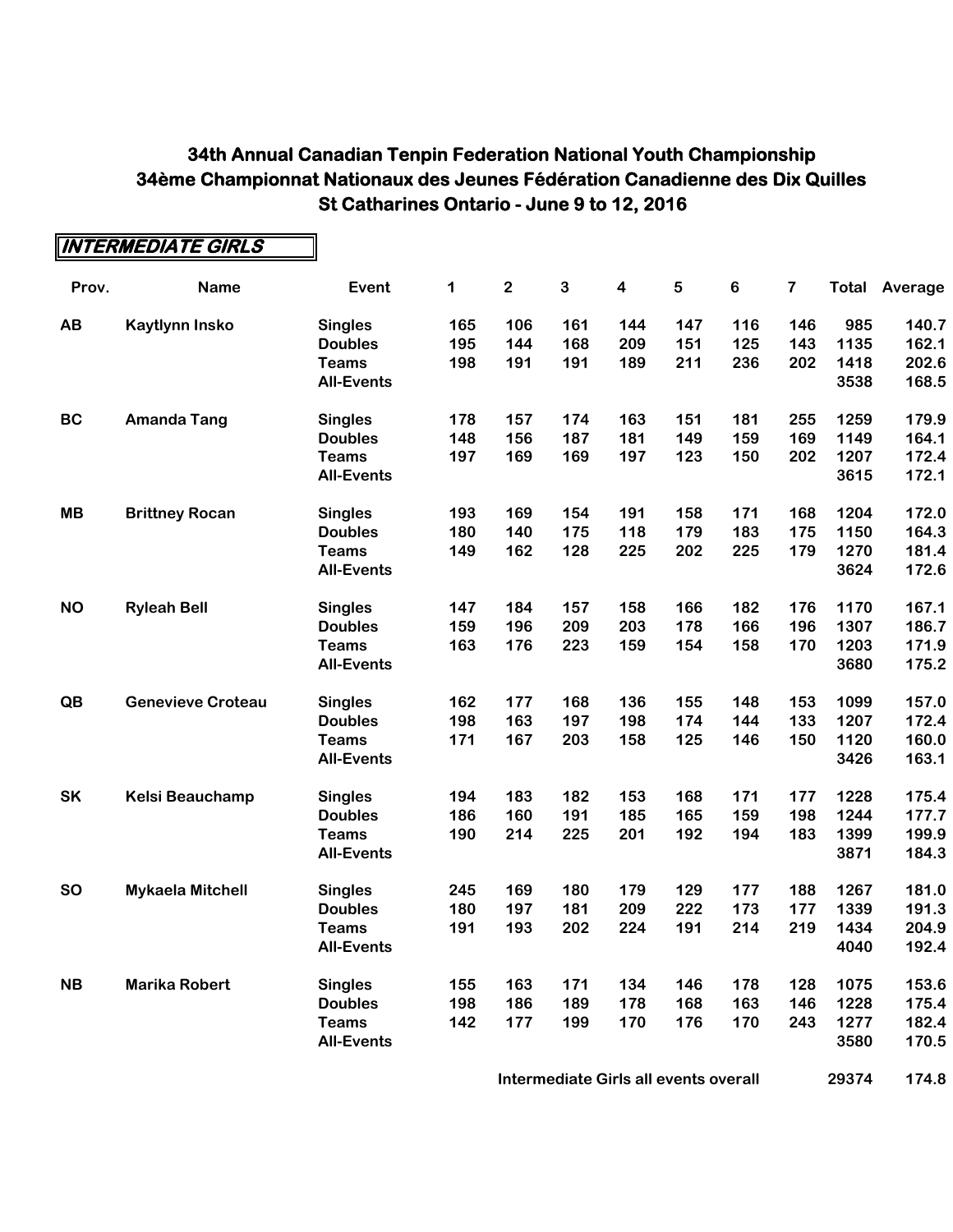|           | <b>SENIOR BOYS</b>         |                   |             |             |     |                         |     |         |                         |      |                      |
|-----------|----------------------------|-------------------|-------------|-------------|-----|-------------------------|-----|---------|-------------------------|------|----------------------|
| Prov.     | <b>Name</b>                | Event             | $\mathbf 1$ | $\mathbf 2$ | 3   | $\overline{\mathbf{4}}$ | 5   | $\bf 6$ | $\overline{\mathbf{7}}$ |      | <b>Total Average</b> |
| AB        | <b>Sean Scofield</b>       | <b>Singles</b>    | 151         | 205         | 171 | 208                     | 204 | 220     | 202                     | 1361 | 194.4                |
|           |                            | <b>Doubles</b>    | 188         | 152         | 218 | 184                     | 161 | 170     | 183                     | 1256 | 179.4                |
|           |                            | <b>Teams</b>      | 212         | 182         | 227 | 167                     | 193 | 165     | 178                     | 1324 | 189.1                |
|           |                            | <b>All-Events</b> |             |             |     |                         |     |         |                         | 3941 | 187.7                |
| BC        | <b>Simon Dyck</b>          | <b>Singles</b>    | 242         | 233         | 224 | 182                     | 185 | 201     | 175                     | 1442 | 206.0                |
|           |                            | <b>Doubles</b>    | 226         | 235         | 125 | 180                     | 180 | 209     | 188                     | 1343 | 191.9                |
|           |                            | <b>Teams</b>      | 234         | 169         | 168 | 247                     | 214 | 183     | 235                     | 1450 | 207.1                |
|           |                            | <b>All-Events</b> |             |             |     |                         |     |         |                         | 4235 | 201.7                |
| <b>MB</b> | <b>Sean Coutts</b>         | <b>Singles</b>    | 215         | 190         | 226 | 241                     | 191 | 201     | 175                     | 1439 | 205.6                |
|           |                            | <b>Doubles</b>    | 223         | 182         | 247 | 233                     | 183 | 246     | 235                     | 1549 | 221.3                |
|           |                            | <b>Teams</b>      | 256         | 193         | 210 | 257                     | 235 | 207     | 207                     | 1565 | 223.6                |
|           |                            | <b>All-Events</b> |             |             |     |                         |     |         |                         | 4553 | 216.8                |
| <b>NO</b> | <b>Aaron Craig</b>         | <b>Singles</b>    | 145         | 157         | 171 | 194                     | 181 | 198     | 210                     | 1256 | 179.4                |
|           |                            | <b>Doubles</b>    | 171         | 166         | 186 | 141                     | 174 | 204     | 200                     | 1242 | 177.4                |
|           |                            | <b>Teams</b>      | 217         | 204         | 156 | 152                     | 237 | 181     | 183                     | 1330 | 190.0                |
|           |                            | <b>All-Events</b> |             |             |     |                         |     |         |                         | 3828 | 182.3                |
| QB        | <b>Samuel Siconnelly</b>   | <b>Singles</b>    | 149         | 165         | 168 | 207                     | 222 | 183     | 234                     | 1328 | 189.7                |
|           |                            | <b>Doubles</b>    | 180         | 159         | 237 | 194                     | 237 | 256     | 198                     | 1461 | 208.7                |
|           |                            | <b>Teams</b>      | 224         | 165         | 203 | 226                     | 148 | 173     | 227                     | 1366 | 195.1                |
|           |                            | <b>All-Events</b> |             |             |     |                         |     |         |                         | 4155 | 197.9                |
| <b>SK</b> | Jayden Wear                | <b>Singles</b>    | 154         | 177         | 208 | 209                     | 184 | 180     | 150                     | 1262 | 180.3                |
|           |                            | <b>Doubles</b>    | 182         | 181         | 243 | 189                     | 188 | 193     | 152                     | 1328 | 189.7                |
|           |                            | <b>Teams</b>      | 225         | 165         | 162 | 180                     | 197 | 182     | 160                     | 1271 | 181.6                |
|           |                            | <b>All-Events</b> |             |             |     |                         |     |         |                         | 3861 | 183.9                |
| <b>SO</b> | <b>Shane Courtney</b>      | <b>Singles</b>    | 159         | 147         | 184 | 202                     | 190 | 214     | 173                     | 1269 | 181.3                |
|           |                            | <b>Doubles</b>    | 143         | 190         | 219 | 178                     | 179 | 234     | 172                     | 1315 | 187.9                |
|           |                            | <b>Teams</b>      | 236         | 223         | 204 | 211                     | 215 | 249     | 190                     | 1528 | 218.3                |
|           |                            | <b>All-Events</b> |             |             |     |                         |     |         |                         | 4112 | 195.8                |
| <b>NB</b> | <b>Nathan Ruest-Lajoie</b> | <b>Singles</b>    | 210         | 245         | 198 | 182                     | 224 | 156     | 247                     | 1462 | 208.9                |
|           |                            | <b>Doubles</b>    | 187         | 213         | 224 | 168                     | 205 | 253     | 195                     | 1445 | 206.4                |
|           |                            | <b>Teams</b>      | 181         | 289         | 215 | 234                     | 268 | 212     | 172                     | 1571 | 224.4                |
|           |                            | <b>All-Events</b> |             |             |     |                         |     |         |                         | 4478 | 213.2                |

**Senior Boys all events overall <b>1688** 197.4